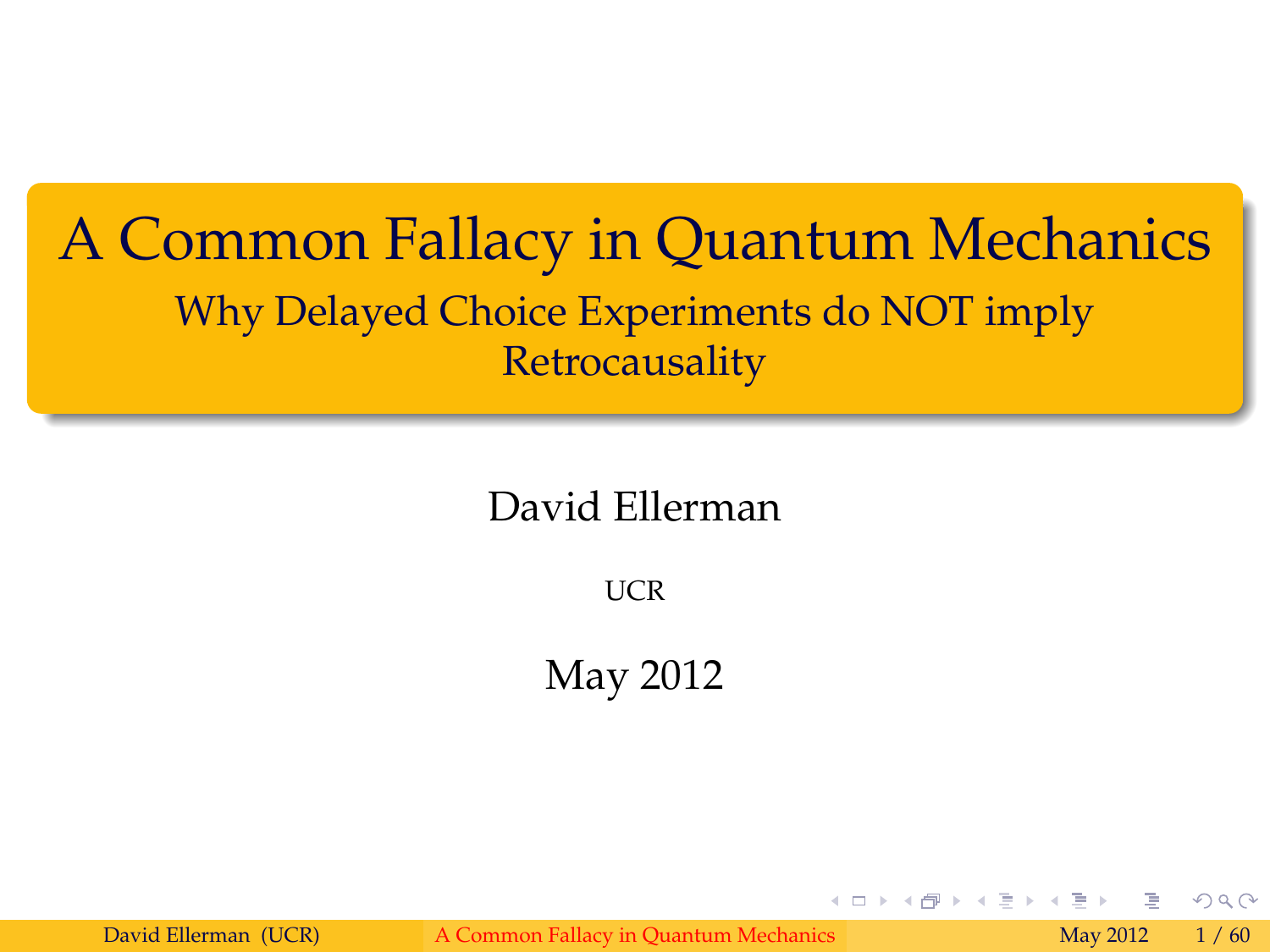# Overview: Separation Fallacy

- There is a common fallacy, here called the *separation fallacy*, that misinterprets as a measurement certain types of separation as in:
	- double-slit experiments,
	- which-way interferometer experiments,
	- polarization analyzer experiments,
	- Stern-Gerlach experiments, and
	- quantum eraser experiments.
- It is the separation fallacy that leads not only to flawed textbook accounts of these experiments but to flawed inferences about retrocausality in the context of "delayed choice" versions of separation experiments.
- <span id="page-1-0"></span> Certain later interventions can show that the separation was not a measurement, so the flawed argument is that by not making or making the later intervention, one "retrocauses" either a measurement [or](#page-0-0) [n](#page-2-0)[ot](#page-0-0) [a](#page-1-0)[t](#page-2-0) [th](#page-0-0)[e s](#page-59-0)[e](#page-0-0)[pa](#page-59-0)[ra](#page-0-0)[tio](#page-59-0)n.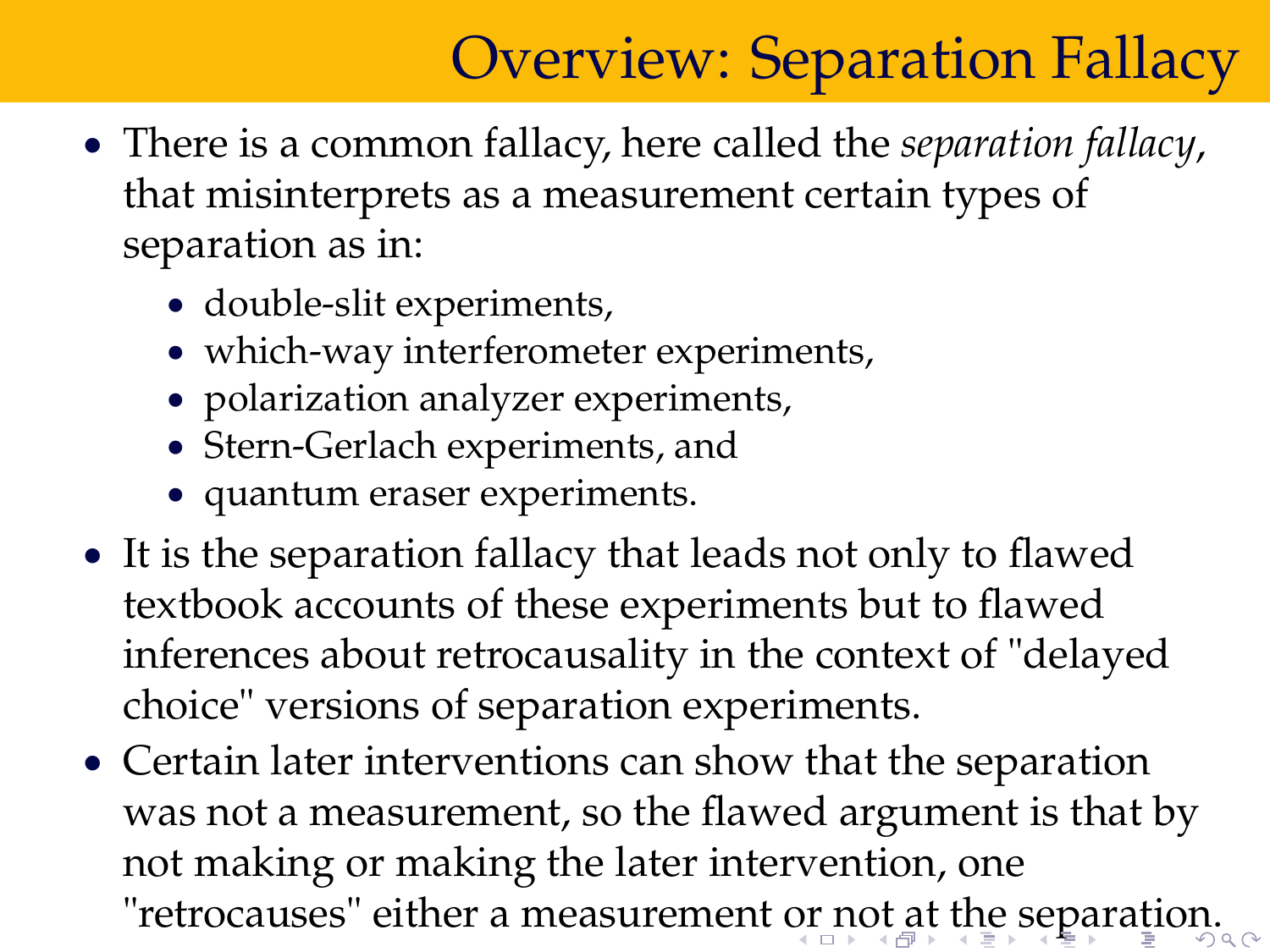## Flawed retrocausality reasoning: I

- In each experiment, given an incoming quantum particle, the apparatus creates an entangled superposition of certain eigenstates (the "separation").
- Detectors can be placed in certain positions so that when the evolving superposition state is finally projected or collapsed by the detectors, then only one of the eigenstates can register at each detector.
- The *separation fallacy* is the misinterpretation of these detections as showing that the particle had collapsed to an eigenstate at the separation apparatus, not at the later detector.

<span id="page-2-0"></span> $\Omega$ 

イロト イ押ト イミト イヨト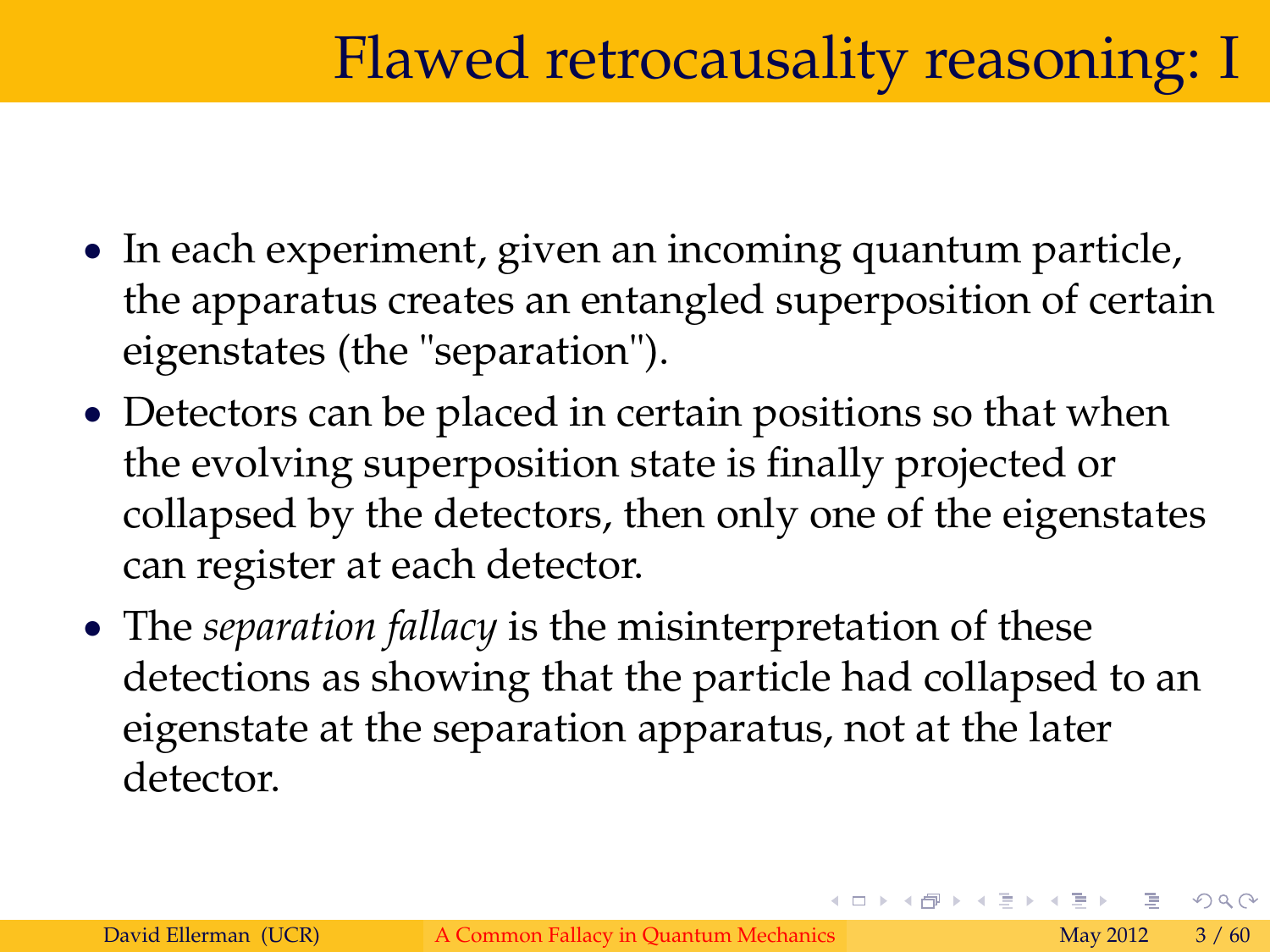## Flawed retrocausality reasoning: II

- But if the detectors were suddenly removed while the particle was in the apparatus, then the superposition would continue to evolve and have distinctive effects (e.g., interference patterns in the two-slit experiment).
- Then it *seems* that by the delayed choice to insert or remove the appropriately positioned detectors, one can *retrocause* either a collapse to an eigenstate or not at the particle's entrance into the separation apparatus.
- The separation fallacy is remedied by:
	- taking superposition seriously, i.e., by seeing that the separation apparatus created an entangled *superposition* state of the alternatives (regardless of what happens later) which evolves until a measurement is taken, and

 $\Omega$ 

4 ロト 4 何 ト 4 ヨ ト 4 ヨ ト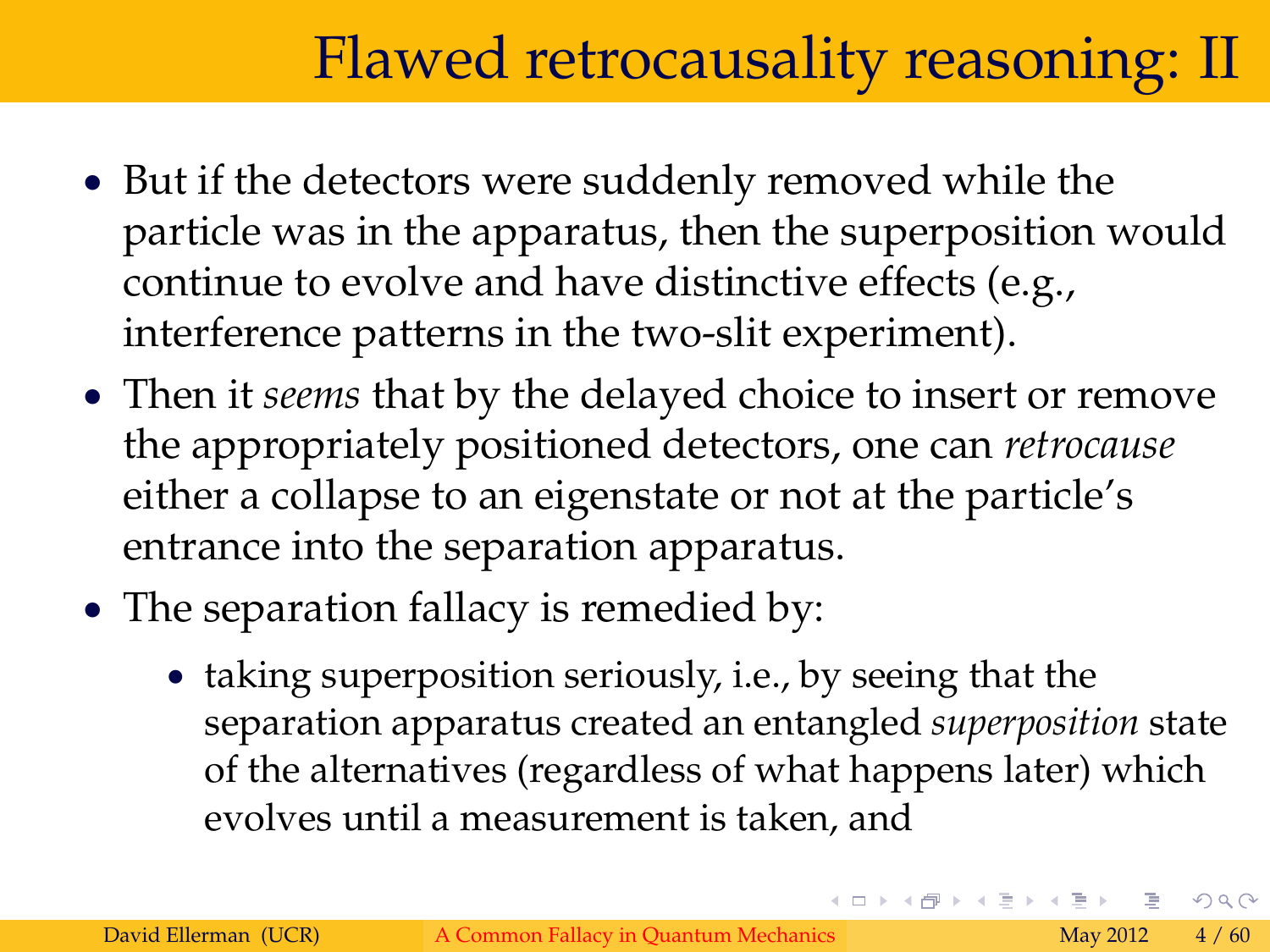#### Flawed retrocausality reasoning: III

- taking into account the role of detector placement, i.e., by seeing that if a suitably positioned detector can detect only one collapsed eigenstate, then it does not mean that the particle was *already* in that eigenstate prior to the measurement (e.g., it does not mean that the particle "went through only one slit").
- The separation fallacy will be first illustrated in a non-technical manner for the first four experiments. Then the lessons will be applied in a more technical discussion of quantum eraser experiments–where, due to the separation fallacy, incorrect inferences about retrocausality have been rampant.

 $\Omega$ 

イロト イ押 トイヨ トイヨト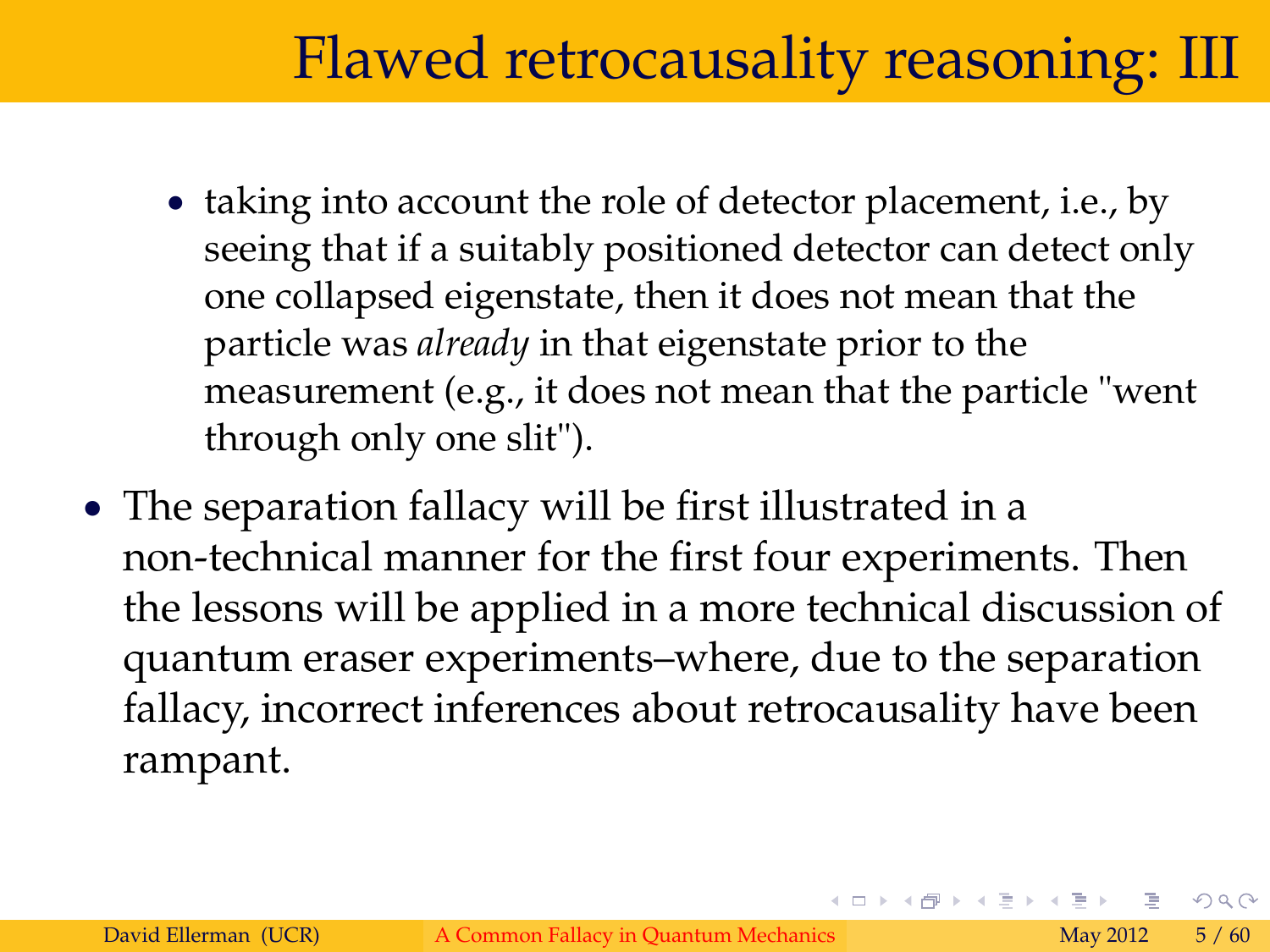• In the usual double-slit setup, suppose a detector  $D_1$  is placed a finite distance after one slit but close enough so a particle "going through the other slit" cannot reach the detector.



 Then it is commonly said that a hit at the detector records the particle "going through slit 1." つひい

David Ellerman (UCR) [A Common Fallacy in Quantum Mechanics](#page-0-0) May 2012 6 / 60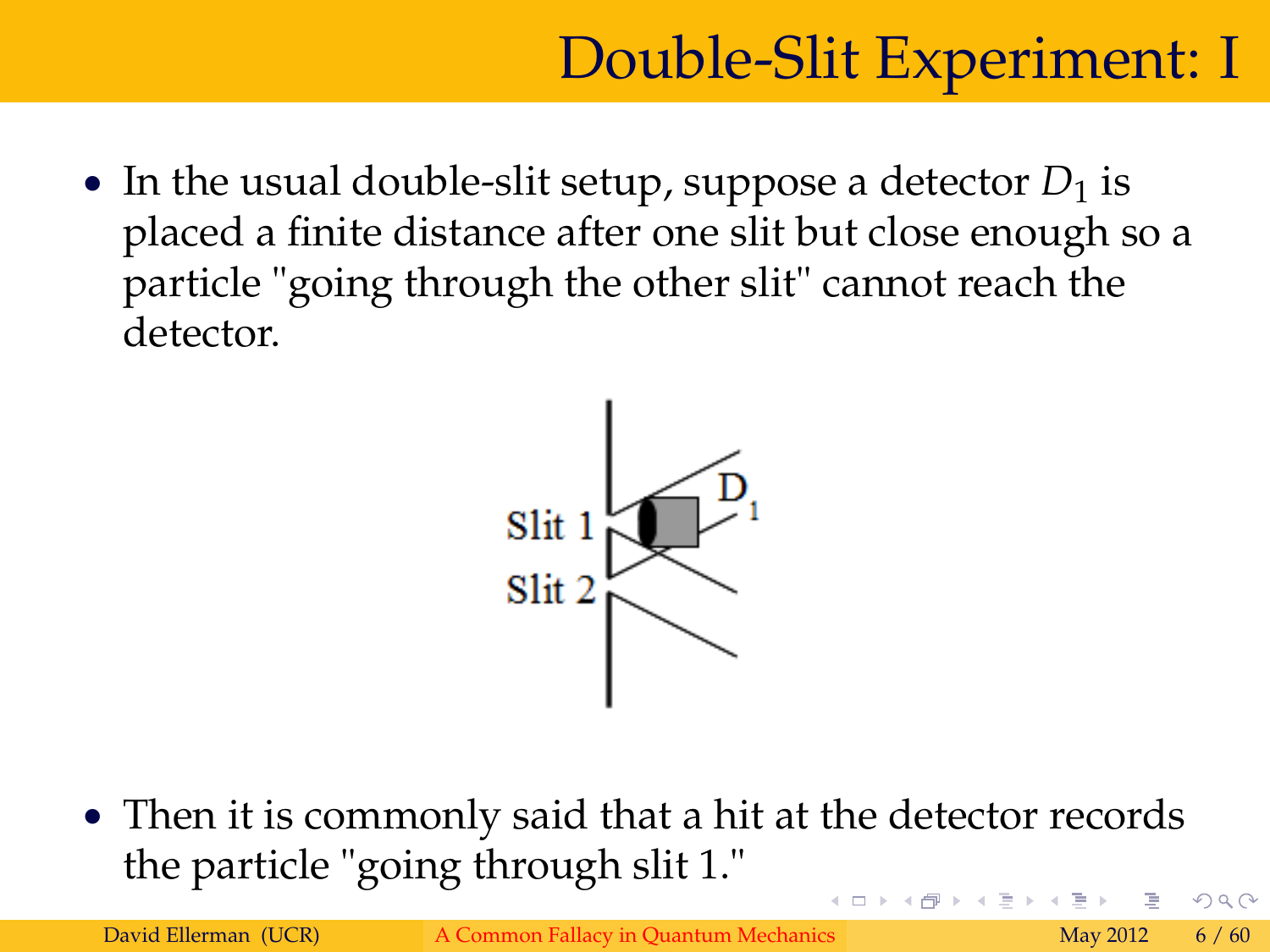- But this is wrong; the particle is in a superposition state, which might be represented as  $|S1\rangle + |S2\rangle$ , until the detector induces the collapse to an eigenstate.
- The story is about *detector placement*, not going through only one slit. With this placement of the detector, it will only record a hit when the collapse is to  $|S1\rangle$ .
- If the detector were suddenly removed after the particle traversed the slits but before encountering the detector, then the particle would continue and show the interference effects of its superposition state.

 $\Omega$ 

. . . . . **.** . . . . . . .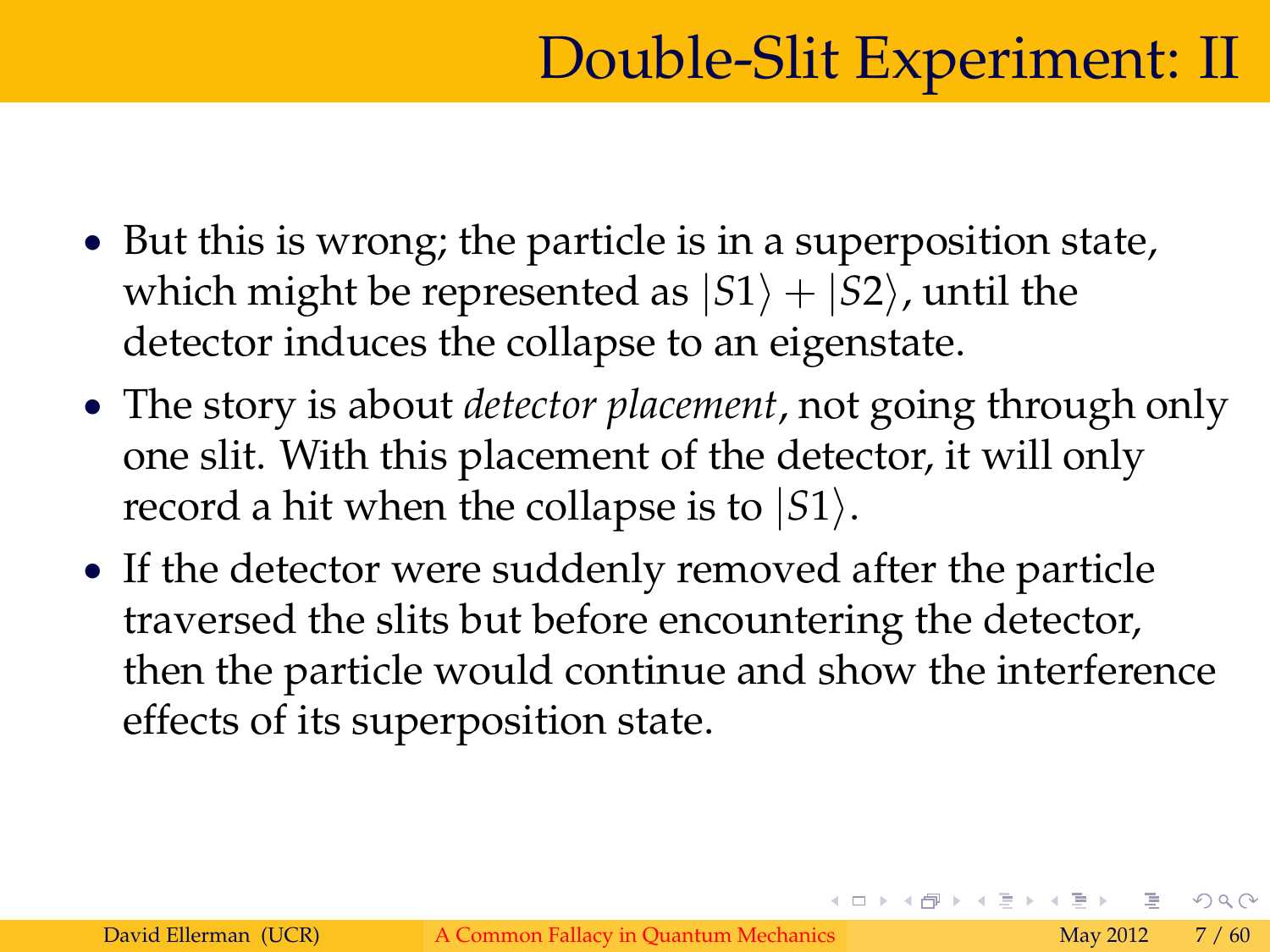- With the incorrect inference that a detector hit means "the particle went through slit 1," the delayed choice of removing the detector or not would seem to retrocause the particle to "go through both slits" or "go through only one slit."
- In Wheeler's more elaborate version of this delayed choice double-slit experiment, the detector or detectors are again placed and focused so as to record only one part of the superposition  $|S1\rangle + |S2\rangle$  when it collapses.

 $\Omega$ 

4 ロト 4 何 ト 4 ヨ ト 4 ヨ ト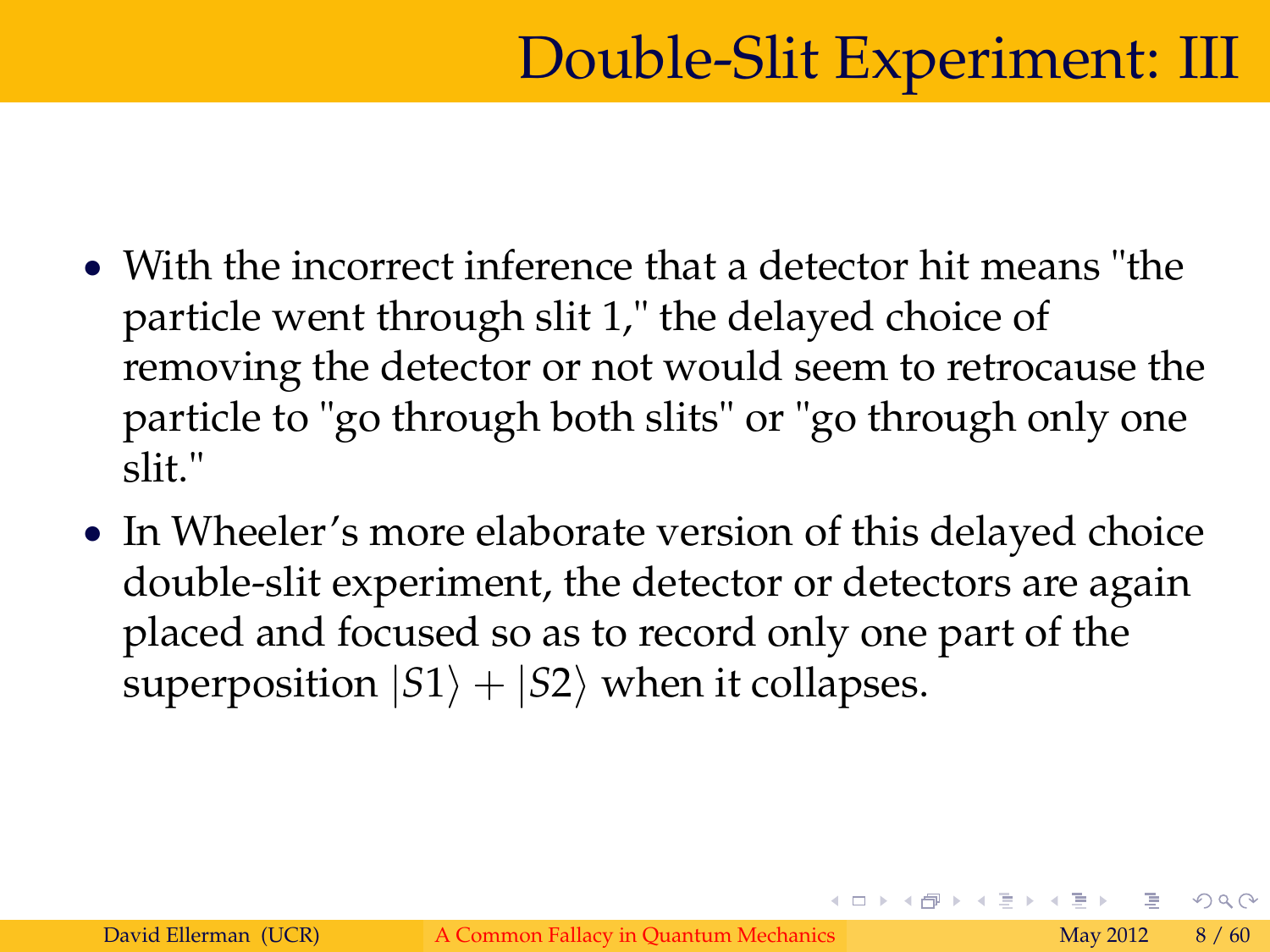### Double-Slit Experiment: IV



Wheeler's delayed choice 2-slit setup

• Then the delayed choice is to remove the screen or not after a particle has traversed the slits.

David Ellerman (UCR) [A Common Fallacy in Quantum Mechanics](#page-0-0) May 2012 9 / 60

つくい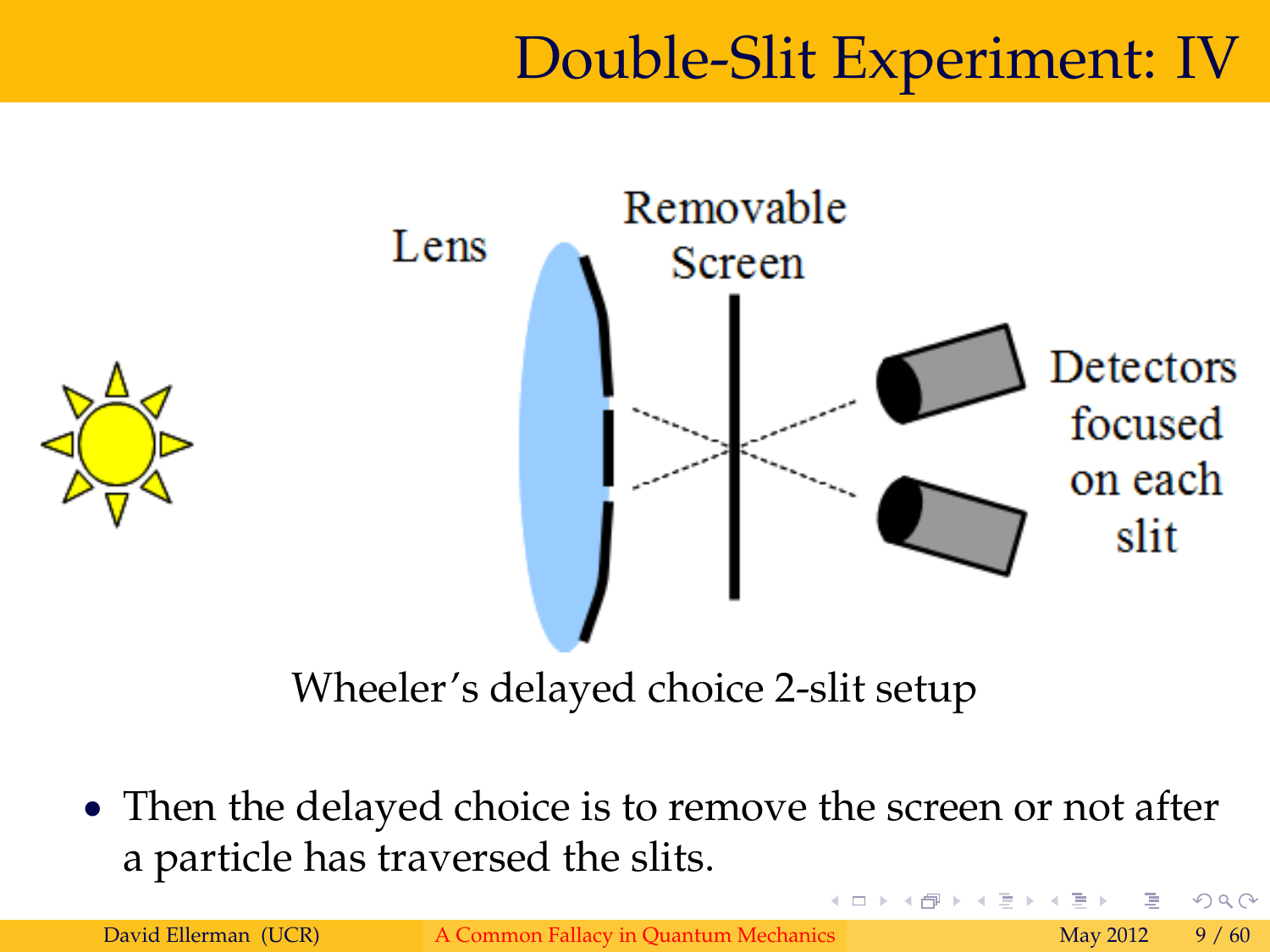- By erroneously inferring that a hit at one detector means the particle went through the corresponding slit, it seems again that one can retrocause the particle to:
	- "go through both slits" (screen left in place), or
	- "go through only one slit" (removing screen and getting hit at only one detector).
- This form of the separation fallacy is unfortunately rather common in the literature. For instance, here is Anton Zeilinger:

つひひ

4 ロト 4 何 ト 4 ヨ ト 4 ヨ ト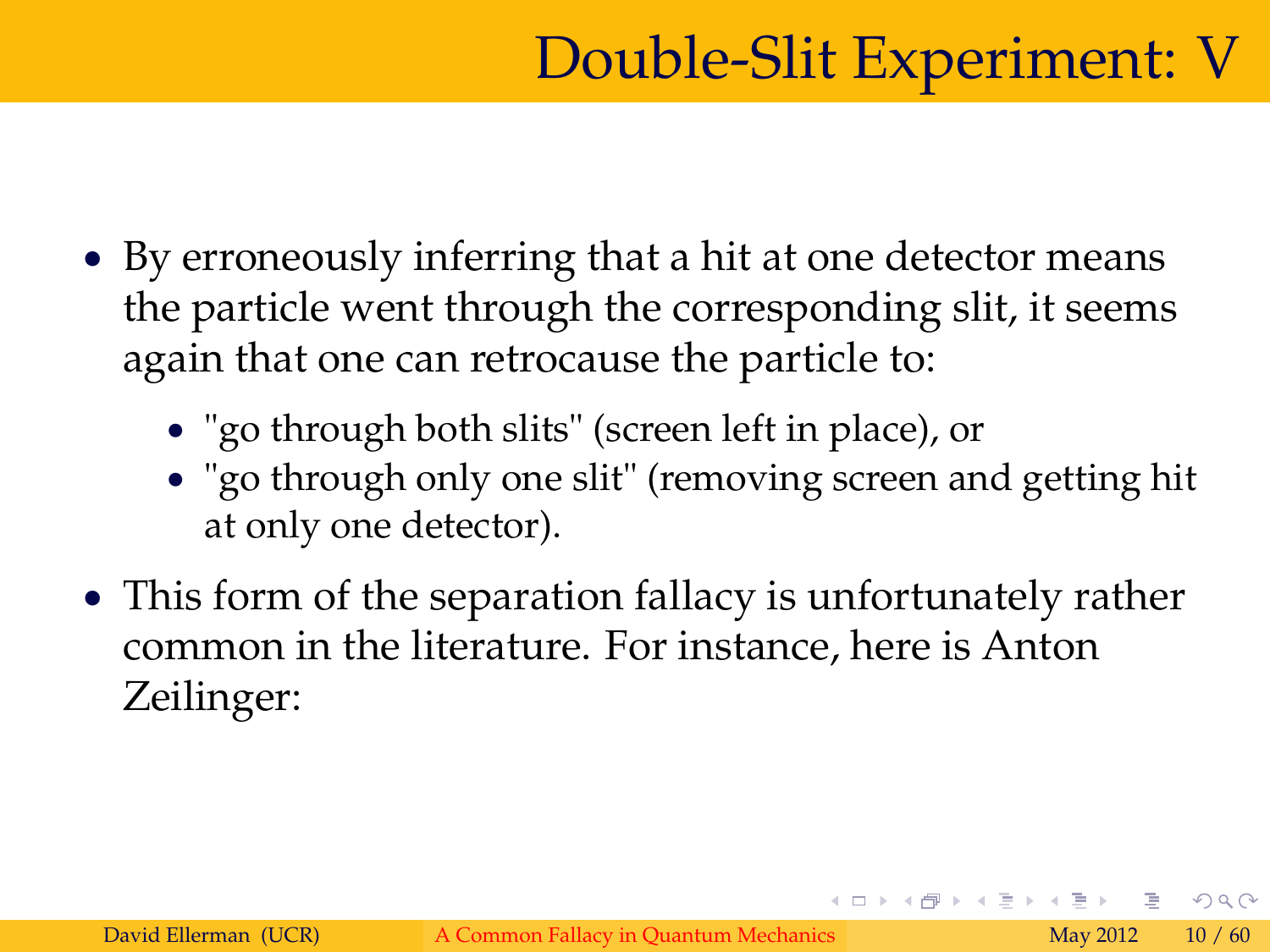### Double-Slit Experiment: VI

*"We decide, by choosing the measuring device, which phenomenon can become reality and which one cannot. Wheeler explicates this by example of the well-known case of a quasar, of which we can see two pictures through the gravity lens action of a galaxy that lies between the quasar and ourselves. By choosing which instrument to use for observing the light coming from that quasar, we can decide here and now whether the quantum phenomenon in which the photons take part is interference of amplitudes passing on both side of the galaxy or whether we determine the path the photon took on one or the other side of the galaxy."*

つひひ

**←ロト ← 伊 ト ← ミト**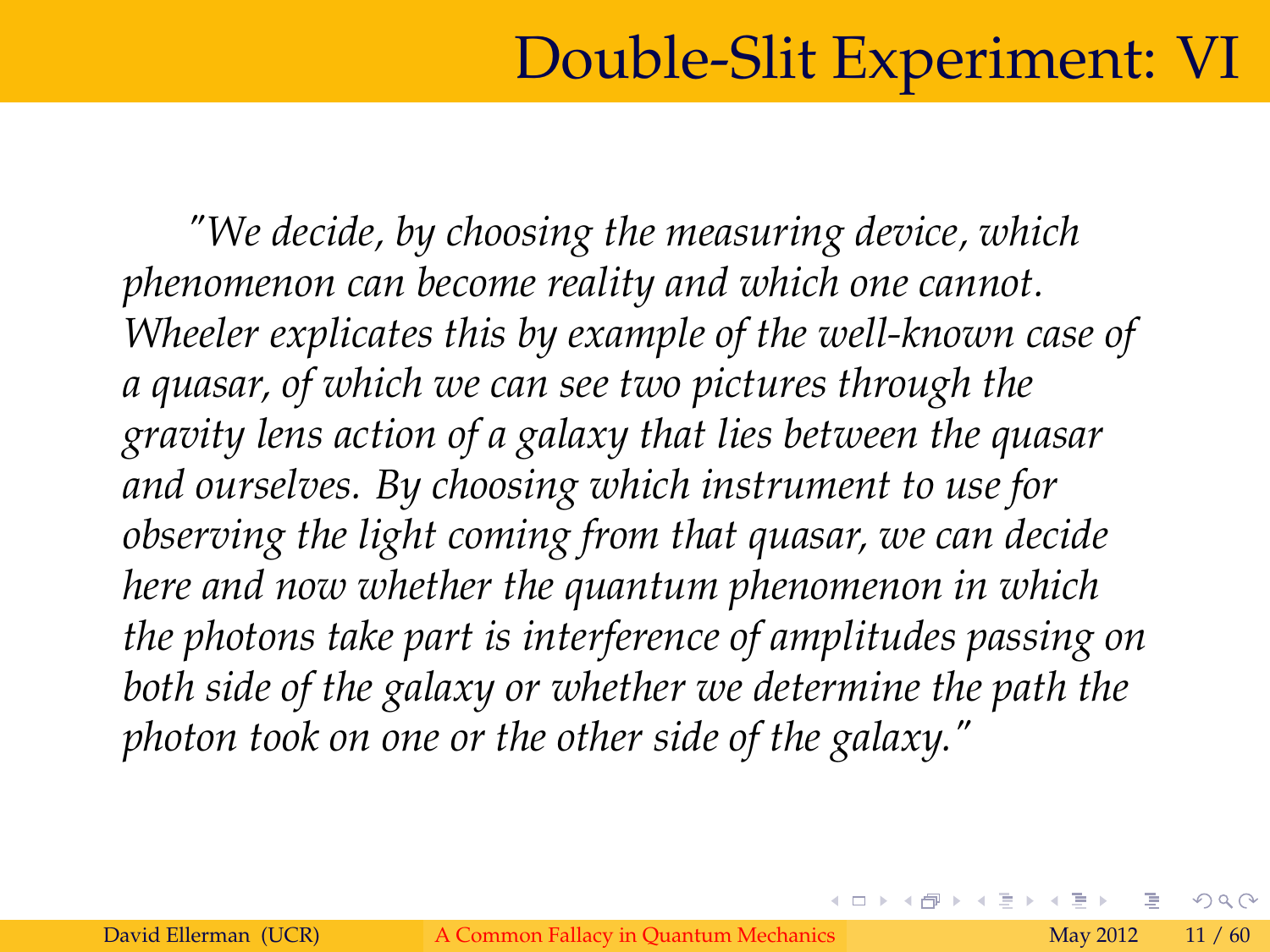#### Which-way interferometer experiments: I

 Consider a Mach-Zehnder-style interferometer with only one beam-splitter (e.g., half-silvered mirror) at the photon source which creates the photon superposition:  $|T1\rangle + |R1\rangle$ (which stand for "Transmit" to the upper arm or "Reflect" into the lower arm at the first beam-splitter).

つひつ

(□ ) (@ ) (□ )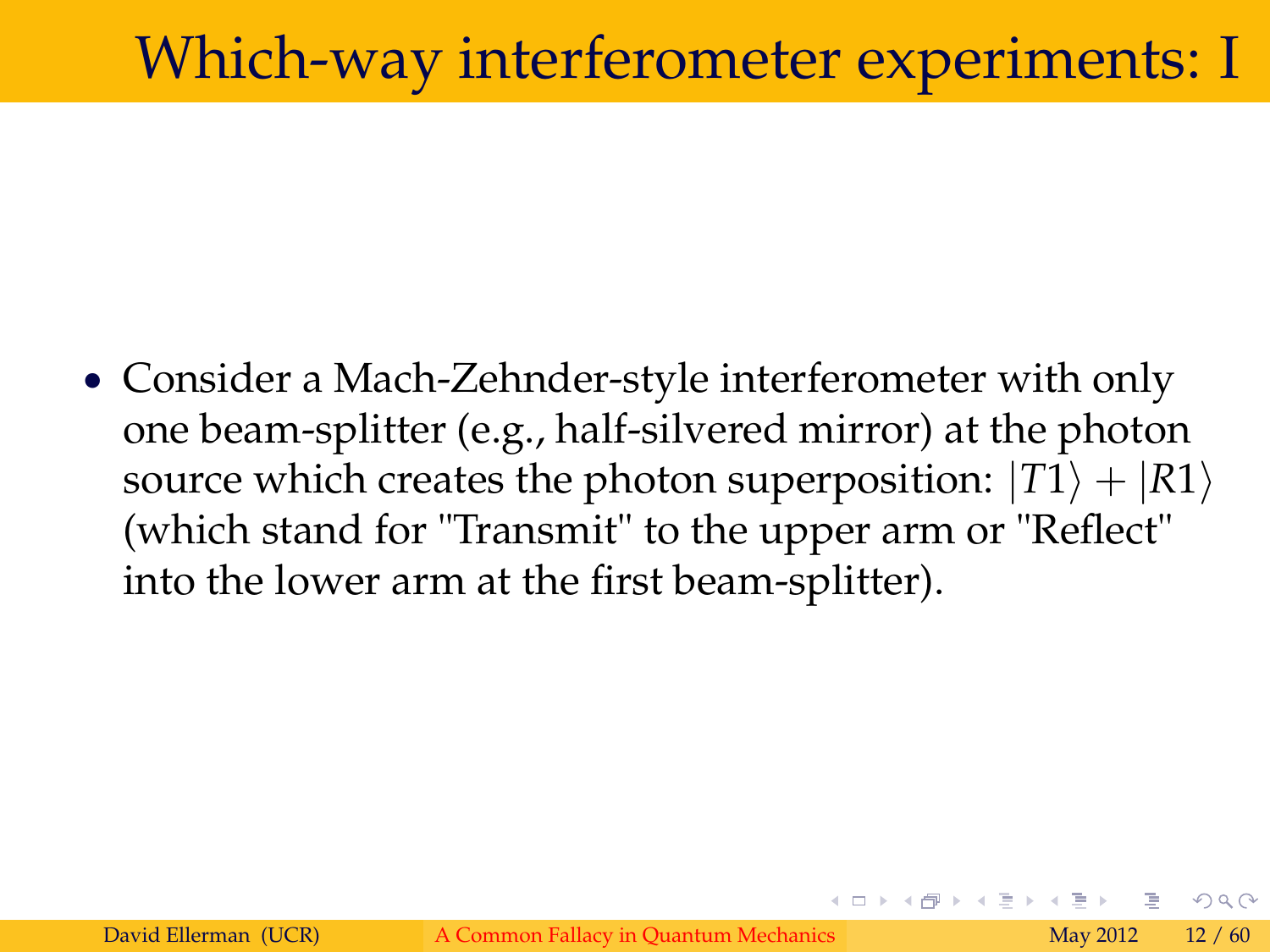# Which-way interferometer experiments: II



- If detector  $D_1$  gets a hit, then it is said that "the photon took" the lower arm."
- If detector  $D_2$  gets a hit, then it is said that "the photon took" the upper arm."

 $\Omega$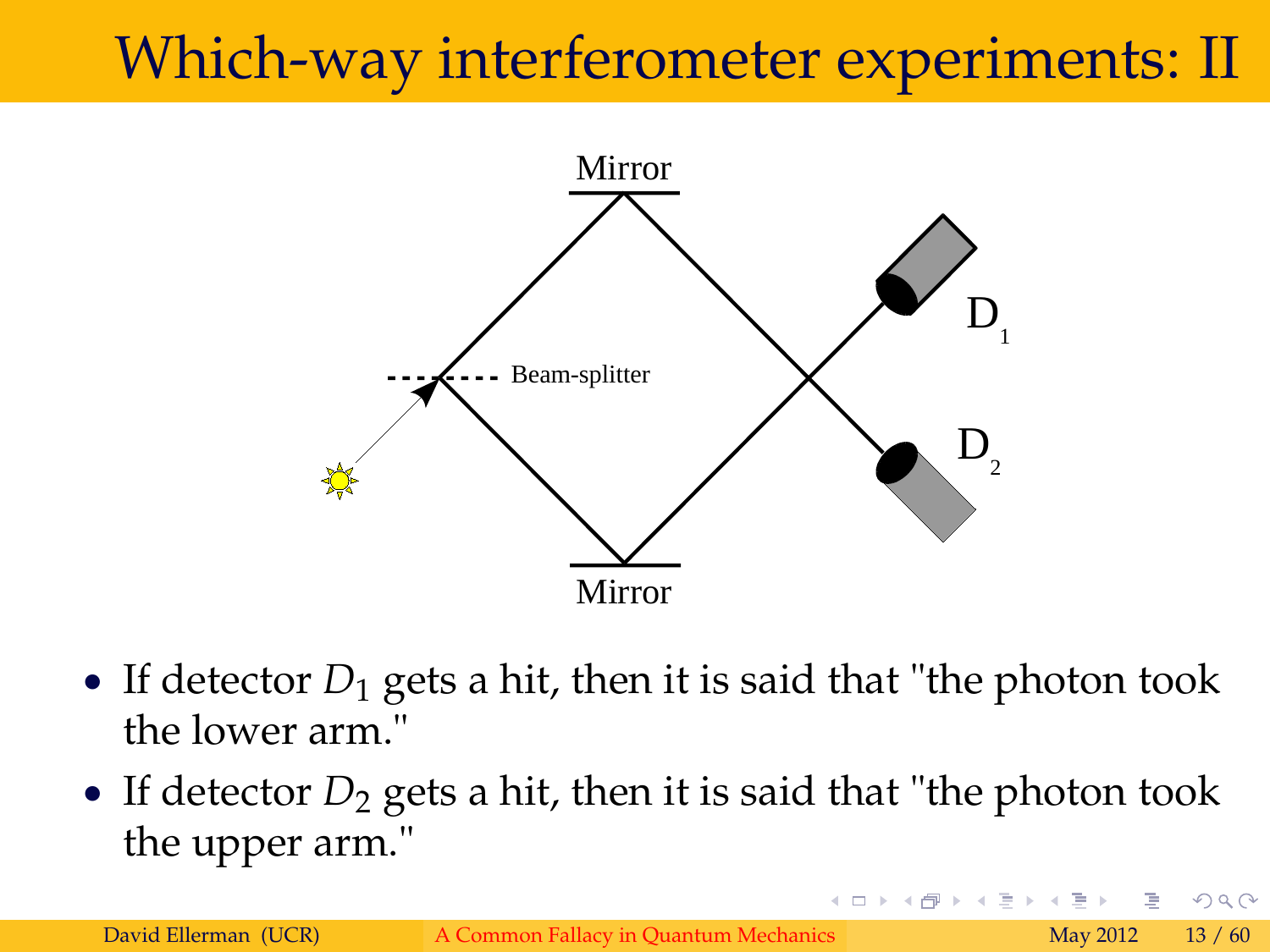### Which-way interferometer experiments: III

- But again, this is wrong. It is about detector placement so that when the superposition  $|T1\rangle + |R1\rangle$  collapses, it will only be recorded at one detector. Thus the detectors were NOT recording "which-way information" since the photon was in a superposition prior to the detections.
- When a second beam-splitter (and phase-shifter) is inserted, then each detector will record an interference pattern so it is said that the (non-existent) "which-way information" was erased and "the photon took both arms."

 $\Omega$ 

4 ロト 4 何 ト 4 ヨ ト 4 ヨ ト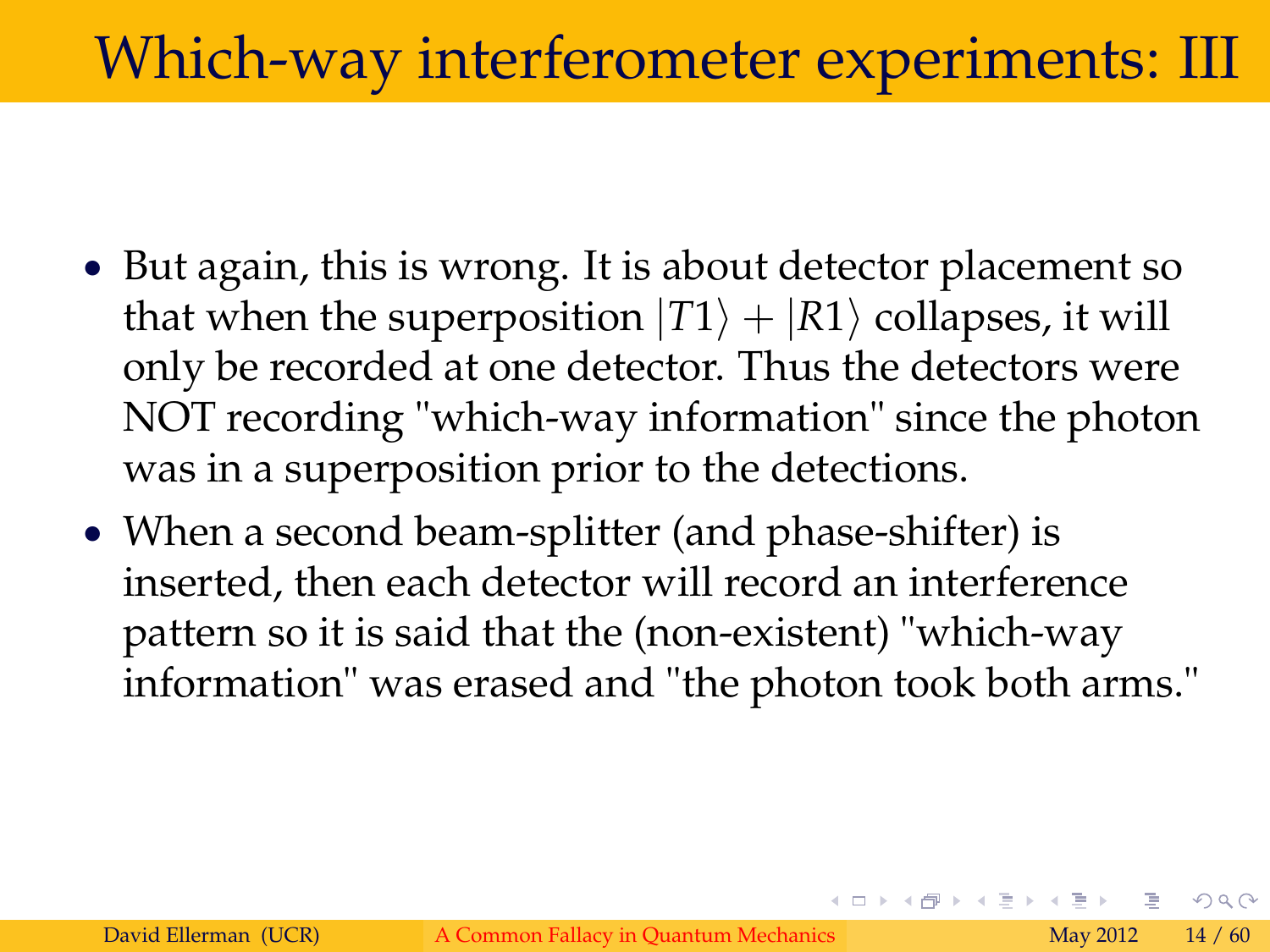### Which-way interferometer experiments: IV



David Ellerman (UCR) [A Common Fallacy in Quantum Mechanics](#page-0-0) May 2012 15 / 60

E

 $2Q$ 

Þ

**≮ロト ⊀ 伊 ト ⊀ ヨ ト**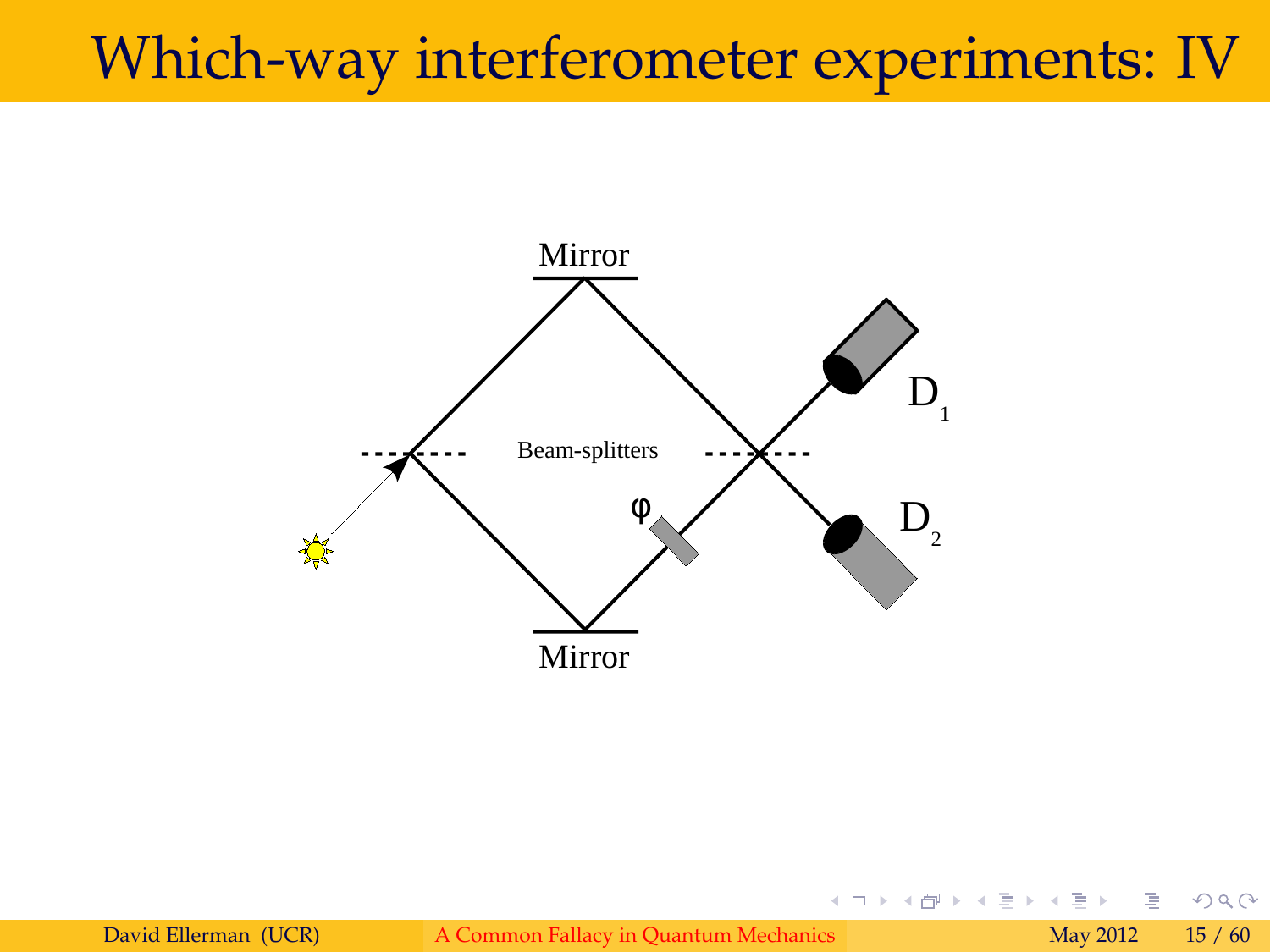# Which-way interferometer experiments: V

- Without the second beam-splitter, the incorrect inference that the detectors record "which-way information" (when in fact the photon was always in the superposition), makes it seem that one can retrocause the photon to "go through both arms" or only "go through one arm" by the delayed choice to insert the insert or not insert the second beam-splitter.
- All the "talk" in the literature about "which-way" information" and "erasing which-way information" are illustrations of the separation fallacy in the context of the Mach-Zehnder interferometer.

つひい

イロト イ押 トイヨ トイヨト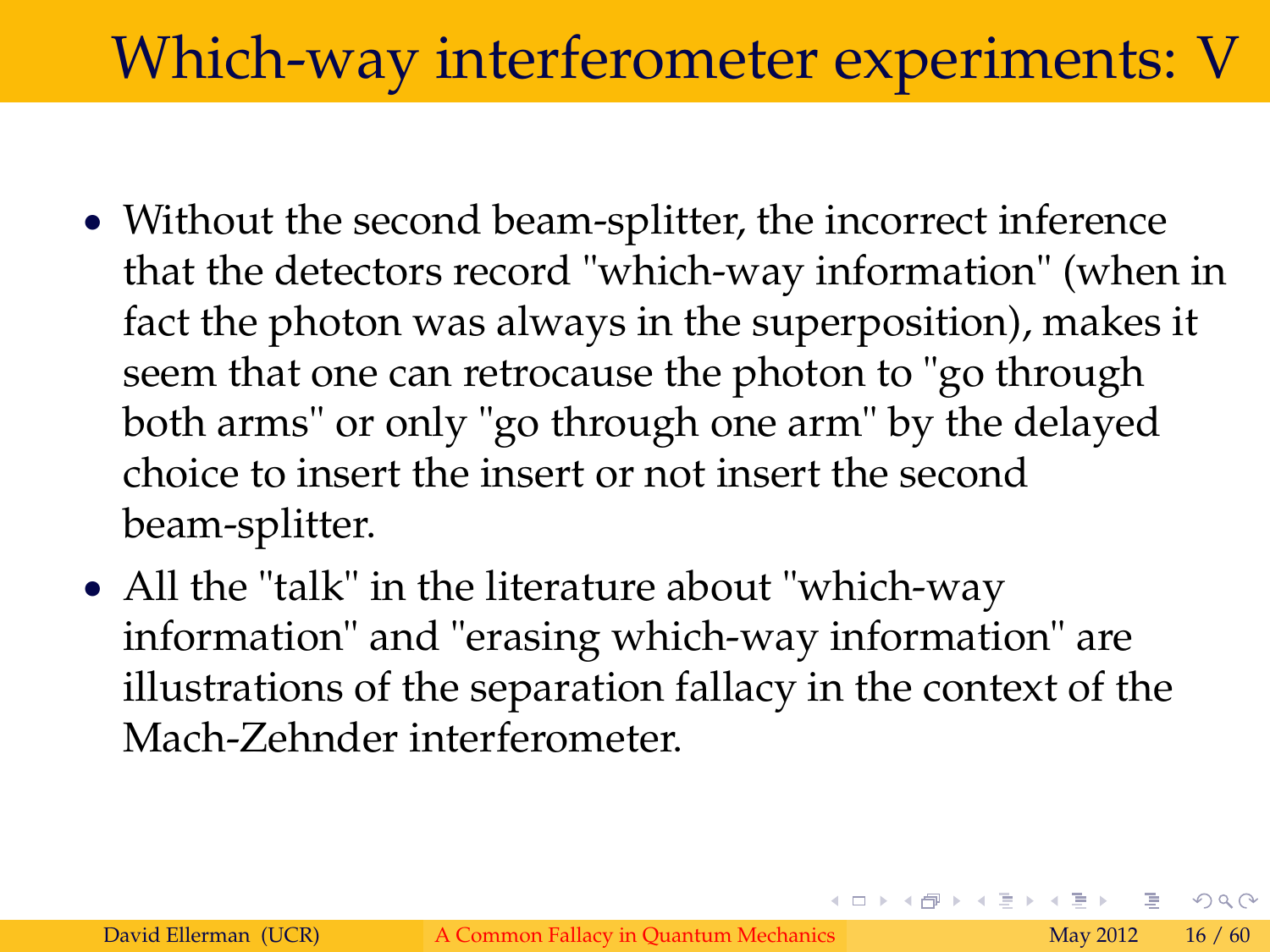#### Huw Price retrocausality argument: I

- At a recent UCSD conference, Huw Price presented a new retrocausality argument. Although not a delayed choice argument, it commits the same separation fallacy involved in the interferometer experiment of assuming that hits at one or another appropriately placed detectors gave which-way information about the photon discretely going through one arm or the other (instead of being in a superposition state prior to detection).
- The Price setup is pictured below.

つひひ

4 ロト 4 何 ト 4 ヨ ト 4 ヨ ト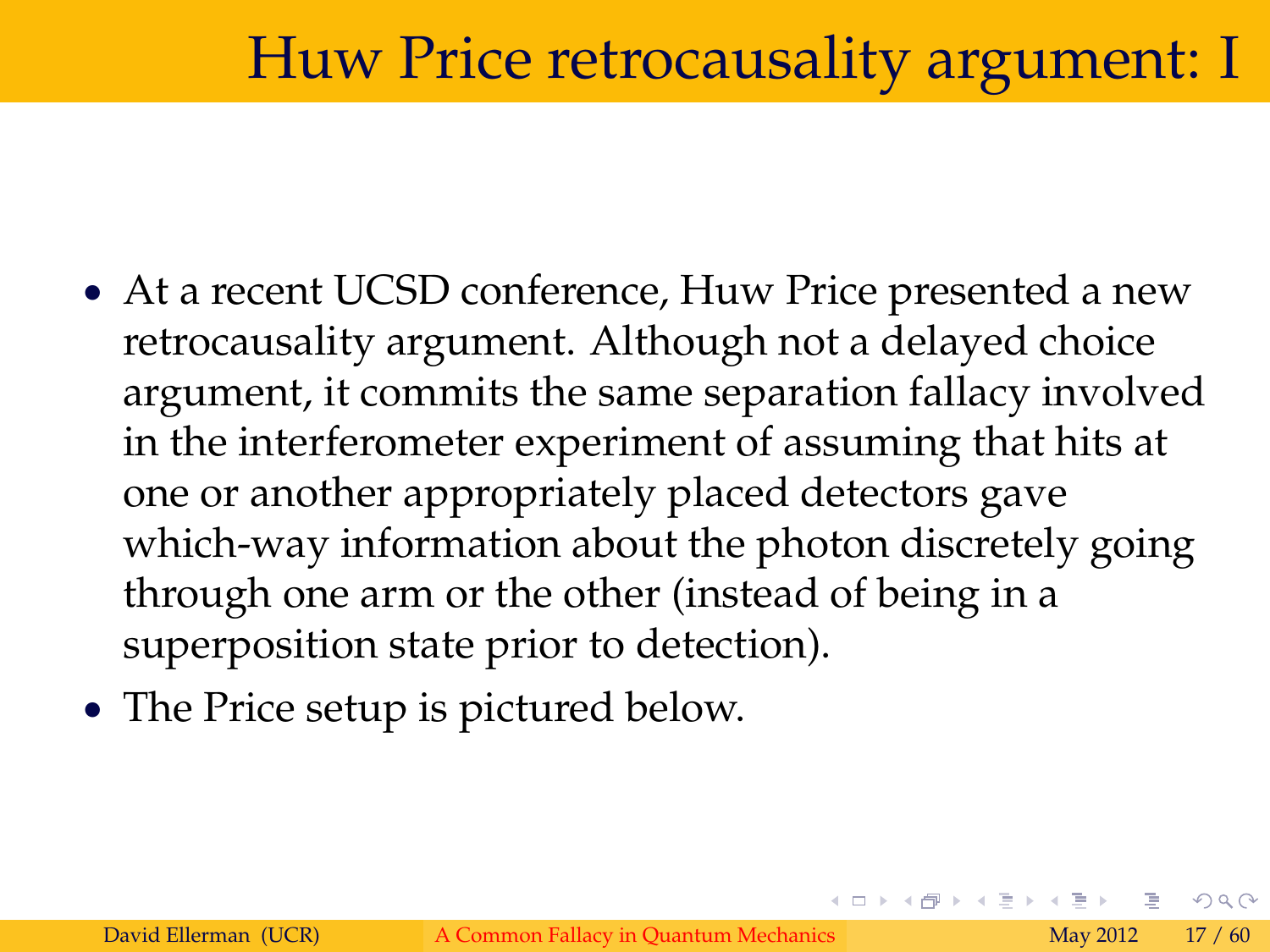### Huw Price retrocausality argument: II



- The argument will be described (leaving out many details not central to the conclusions).
- Think of person on the left, Lena, controlling the angle  $\sigma_L$ on the polarizing cube on the left. 4 ロ ト ィ *同* ト ィ ヨ ト  $\Omega$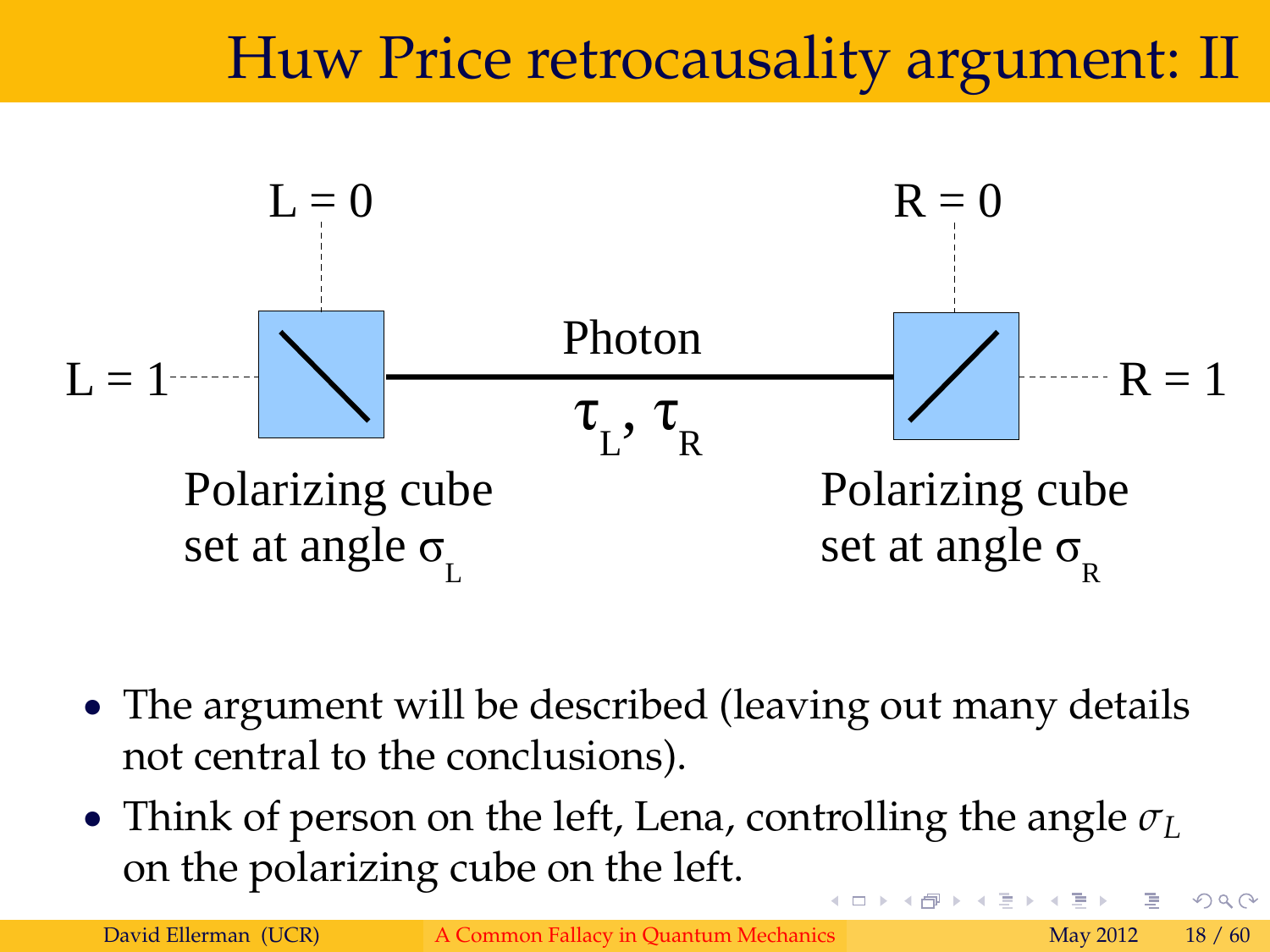#### Huw Price retrocausality argument: III

- Think of a demon controlling the inputs at  $L = 1$  and  $L = 0$ but where the demon is restricted to discrete (non-superposition) inputs of a photon in one of the channels with a certain probability.
- **Even if the demon knows Lena's setting**  $\sigma$ **<sub>L</sub> ahead of time,** Lena can still set  $\sigma_L$  to essentially determine the resulting output polarization *τL*, regardless of the demon's discrete inputs.
- Then we assume time symmetry on the right and further assume that there is discreteness in the outputs, i.e., a photon probabilistically either reflects or transmits at the polarizing cube on the right (but no superposition).

つひひ

イロト イ押 トイヨ トイヨト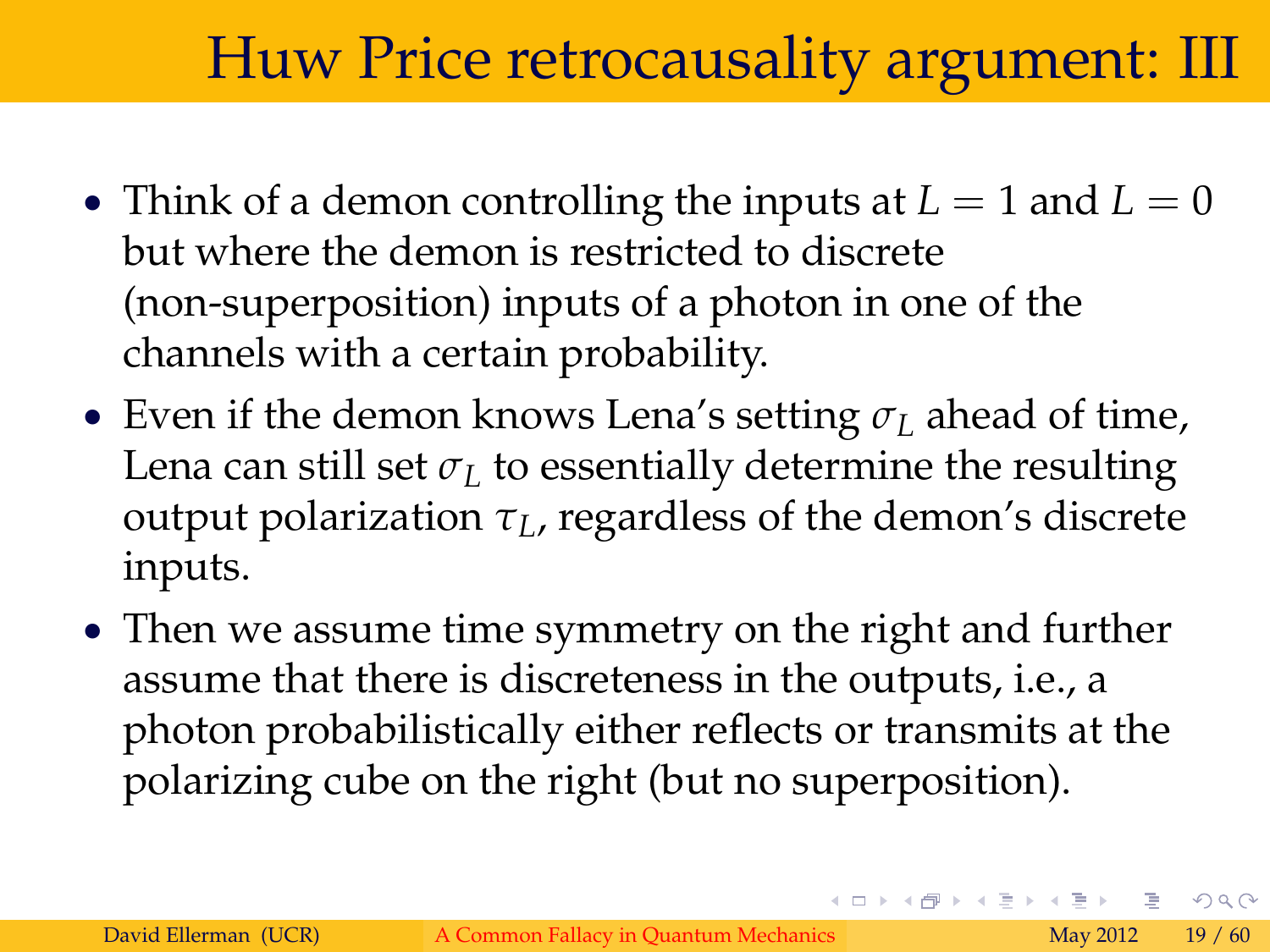## Huw Price retrocausality argument: IV

- With a further unproblematic assumption of realism, Price argues that these three assumptions, Time Symmetry, Realism, and Discreteness, imply that a person on the right, Rena, by changing the polarizer angle  $\sigma_R$  can determine the incoming polarization  $\tau_R$  even though that is earlier in time that the separation at the right-hand polarizing cube. It is symmetric to the left-hand case where even allowing the demon to change his discrete probabilistic inputs knowing ahead of time Lena's setting for  $\sigma$ <sub>L</sub>, Lena can still set  $\sigma$ <sub>L</sub> to determine *τL*.
- On the right-hand side, only certain settings of  $\sigma_R$  and  $\tau_R$ are compatible with discrete outputs, so given Discreteness, Rena by setting  $\sigma_R$  seem to retrocause  $\tau_R$  to a setting compatible with discrete outputs.

 $\Omega$ 

イロト イ押 トイヨ トイヨト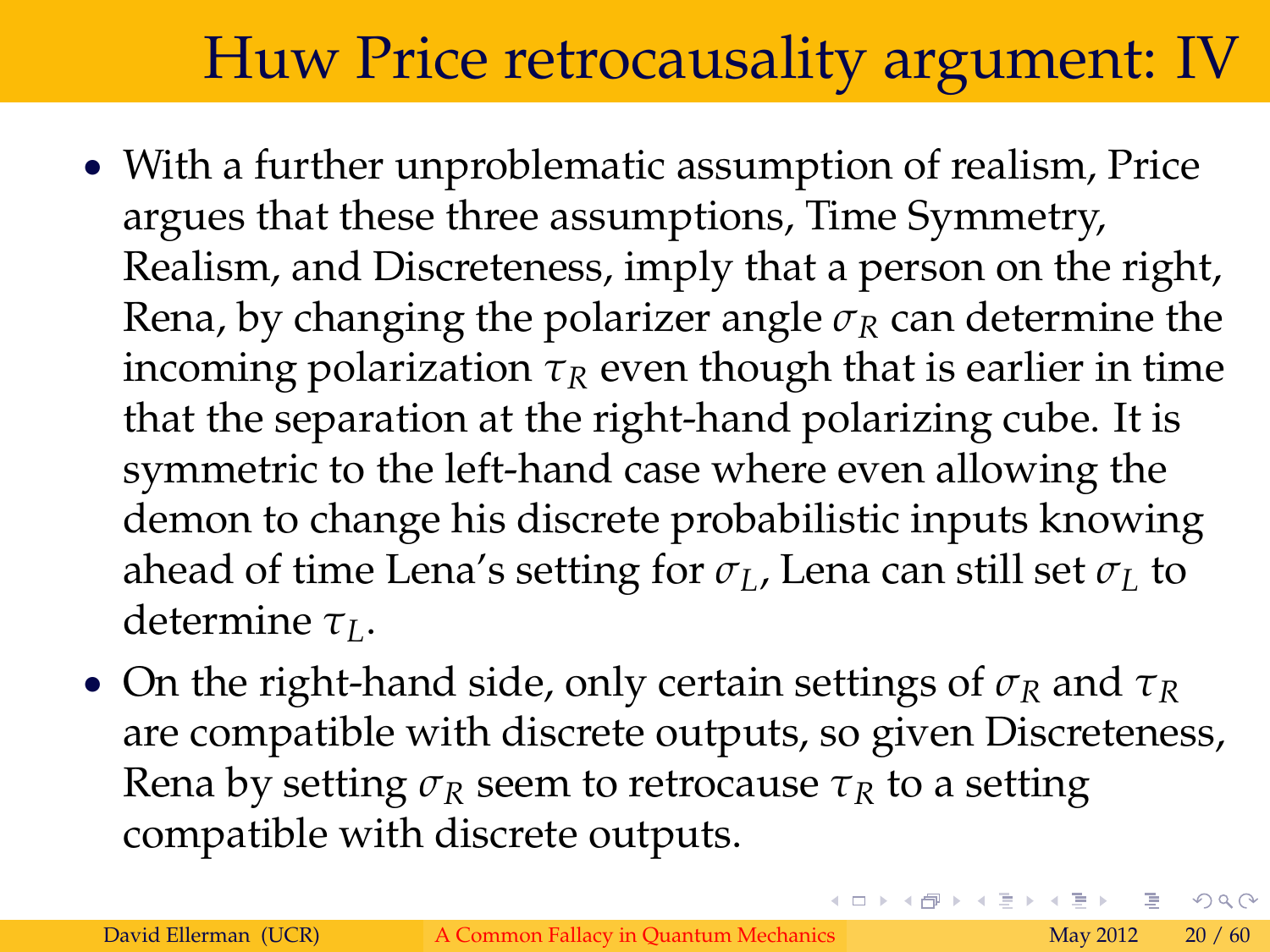#### Huw Price retrocausality argument: V

- Price admits that the Discreteness assumption does not reflect the actual QM behavior at the right polarizing cube which would create a superposition.
- But then Price argues that the appropriate discreteness can be obtained "simply by placing photon detectors on the output channels." (draft paper dated Oct. 19, 2011).
- There seem to be two ways to interpret this. Since the measurement ("collapse of the wave packet") at the detectors is admittedly time-asymmetric, the detectors can be placed outside the part of the set-up that is time-symmetric.

つひひ

4 ロト 4 何 ト 4 ヨ ト 4 ヨ ト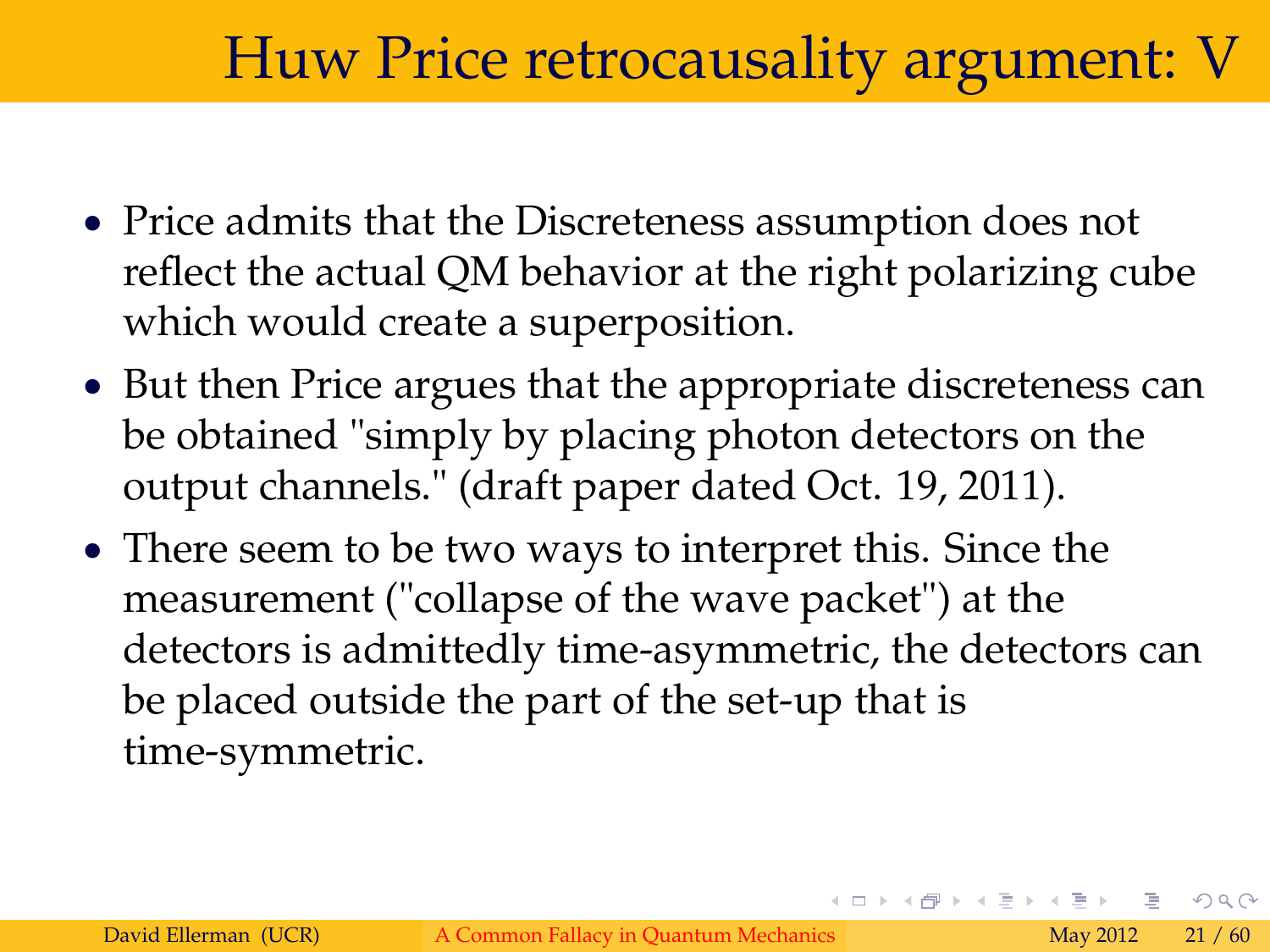#### Huw Price retrocausality argument: VI



つくい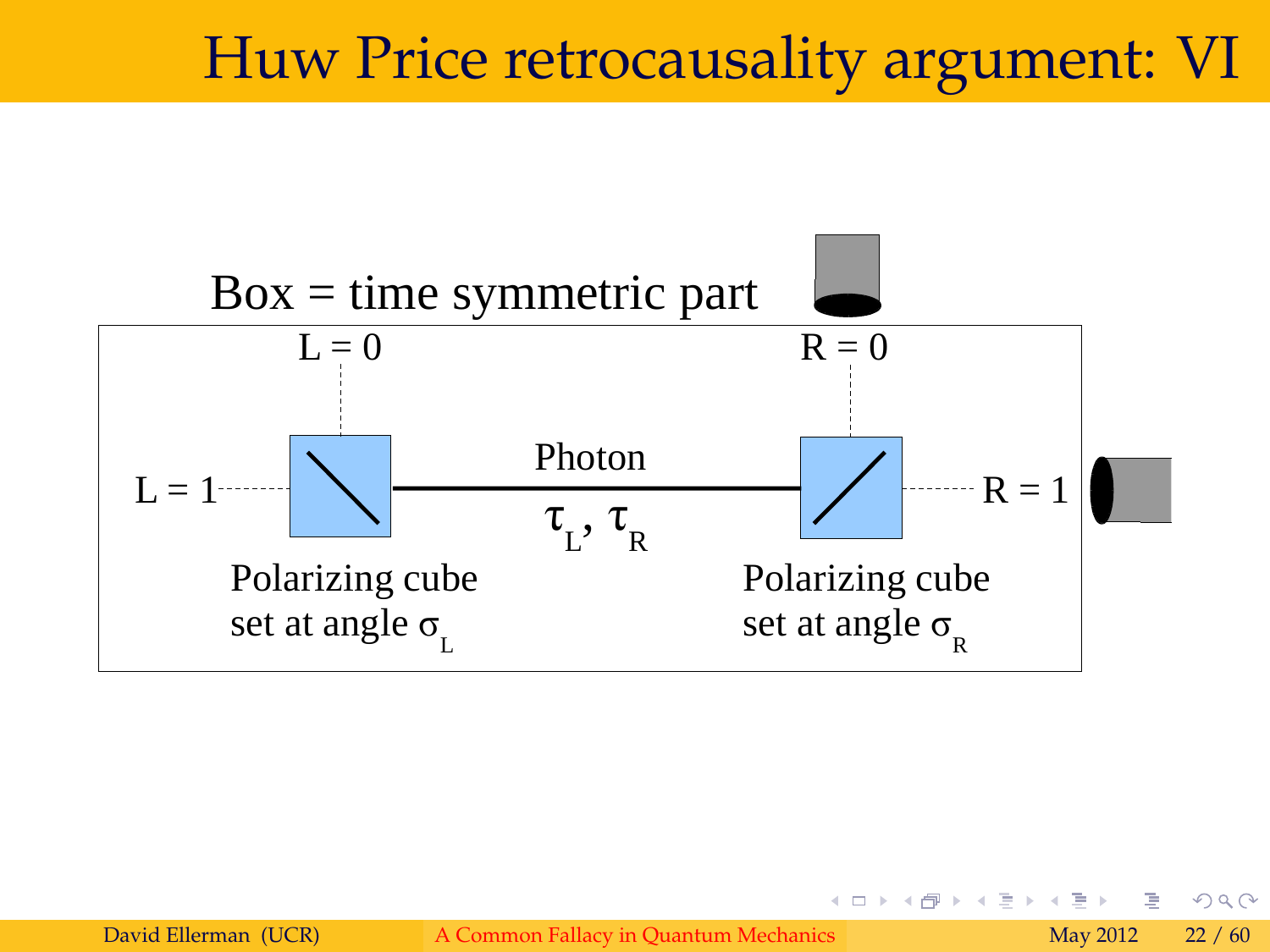# Huw Price retrocausality argument: VII

- But then the mistake is like the one in the interferometer case where the hits at appropriately place detectors are misinterpreted as giving which-way information. In this case, it means misinterpreting the hits as showing that the photon, *prior* to the detection, was discretely either transmitted  $(R = 1)$  or reflected  $(R = 0)$  but not in superposition.
- Incidentally, under that assumption, one can easily construct a delayed-choice version of the retrocausality by treating the right-hand polarizing cube as the first beam-splitter in a which-way interferometer and then by the delayed choice of inserting (or not) the detectors into the two channels after a photon had traversed the cube or beam-splitter, one seemingly retrocauses the photon to go

 $\Omega$ 

K ロト K 個 ト K ヨ ト K ヨ ト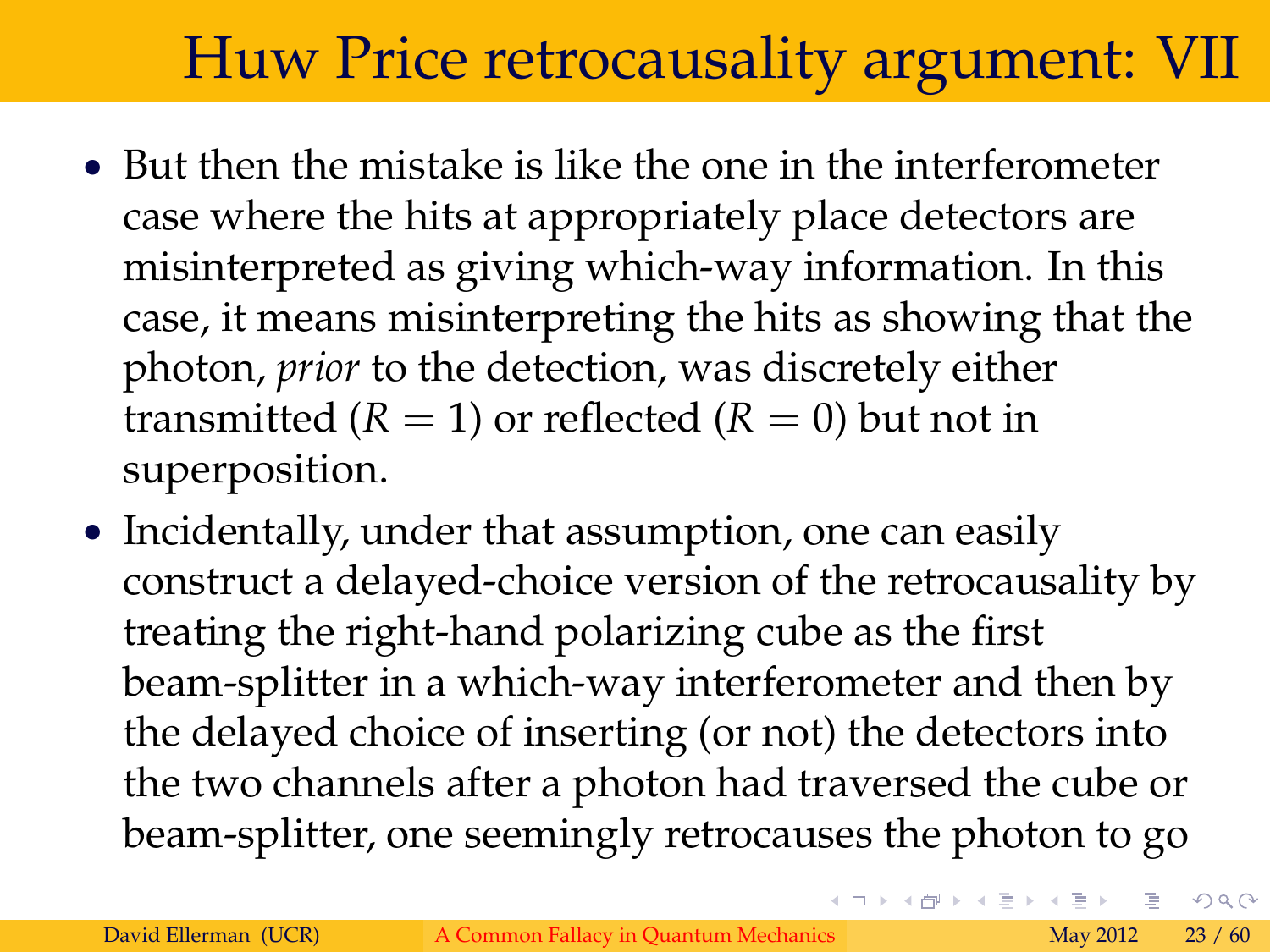one way or another, or to be in a superposition state ("go both ways") at that first splitter.

• The other alternative for Price is to assume "black boxes" placed inside the time-symmetric box that gives the discrete outputs.

つひひ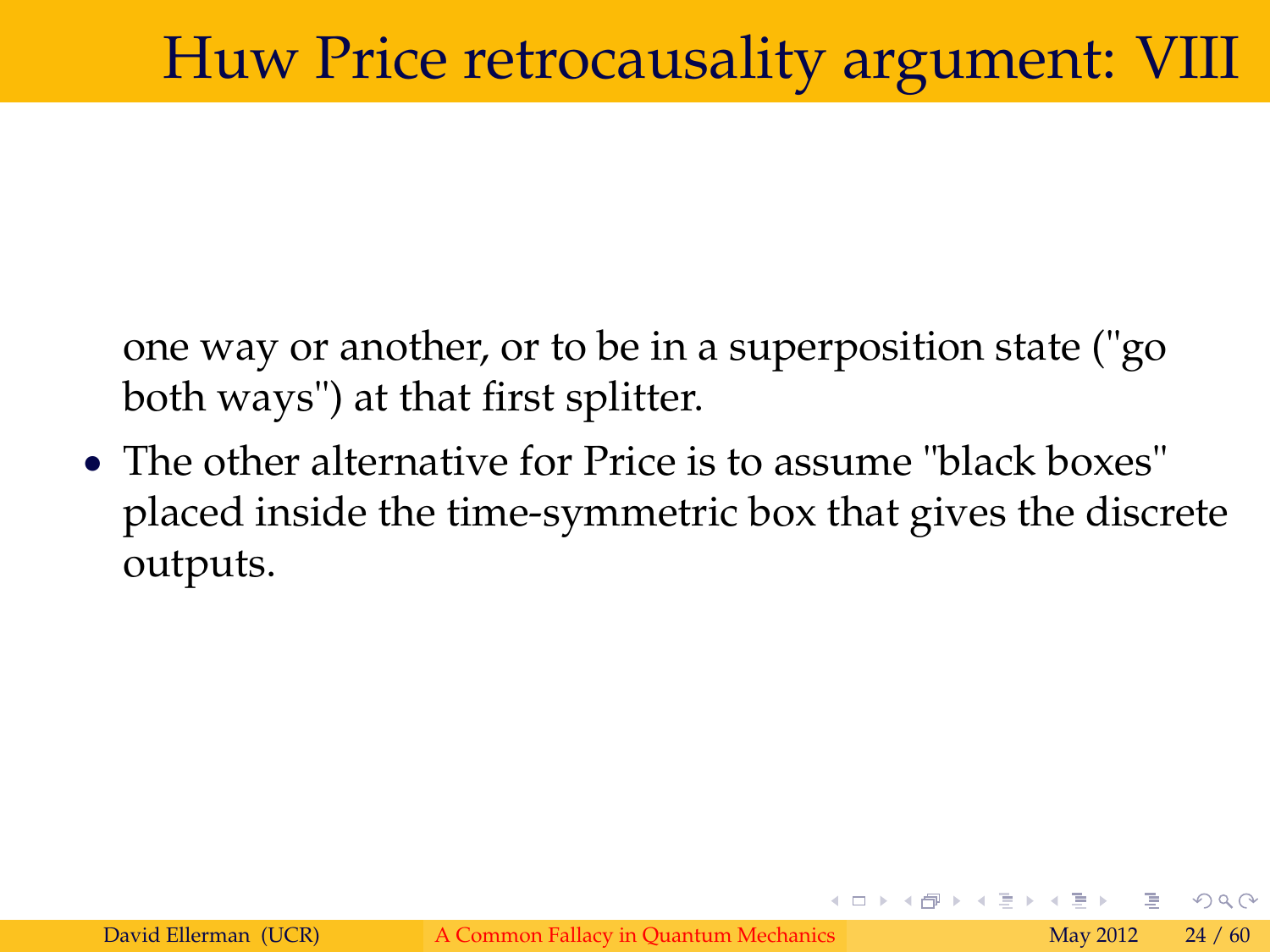#### Huw Price retrocausality argument: IX



David Ellerman (UCR) [A Common Fallacy in Quantum Mechanics](#page-0-0) May 2012 25 / 60

4 0 8 4

 $290$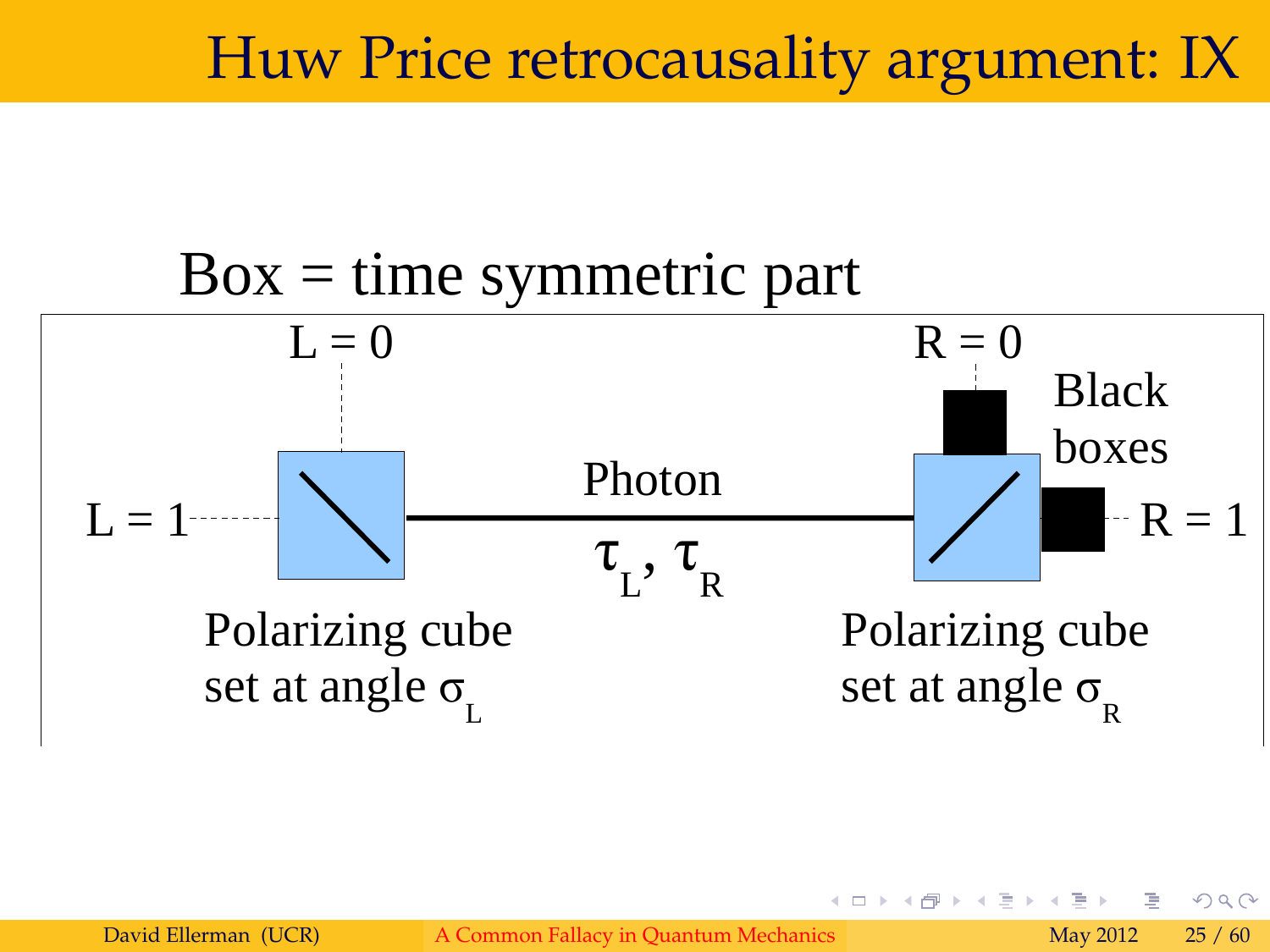### Huw Price retrocausality argument: X

- The problem is then that the superposition  $\rightarrow$  discreteness process has to be time symmetric and there is no such process in QM. An invertible description of that process would be tantamount to a solution to the measurement problem!
- Hence depending on the form that Price uses to get discreteness, it either stays within QM and commits the separation fallacy, or it goes outside of QM with a time-symmetric "measurement" box.

つひつ

イロト イ母 トイヨ トイヨ トー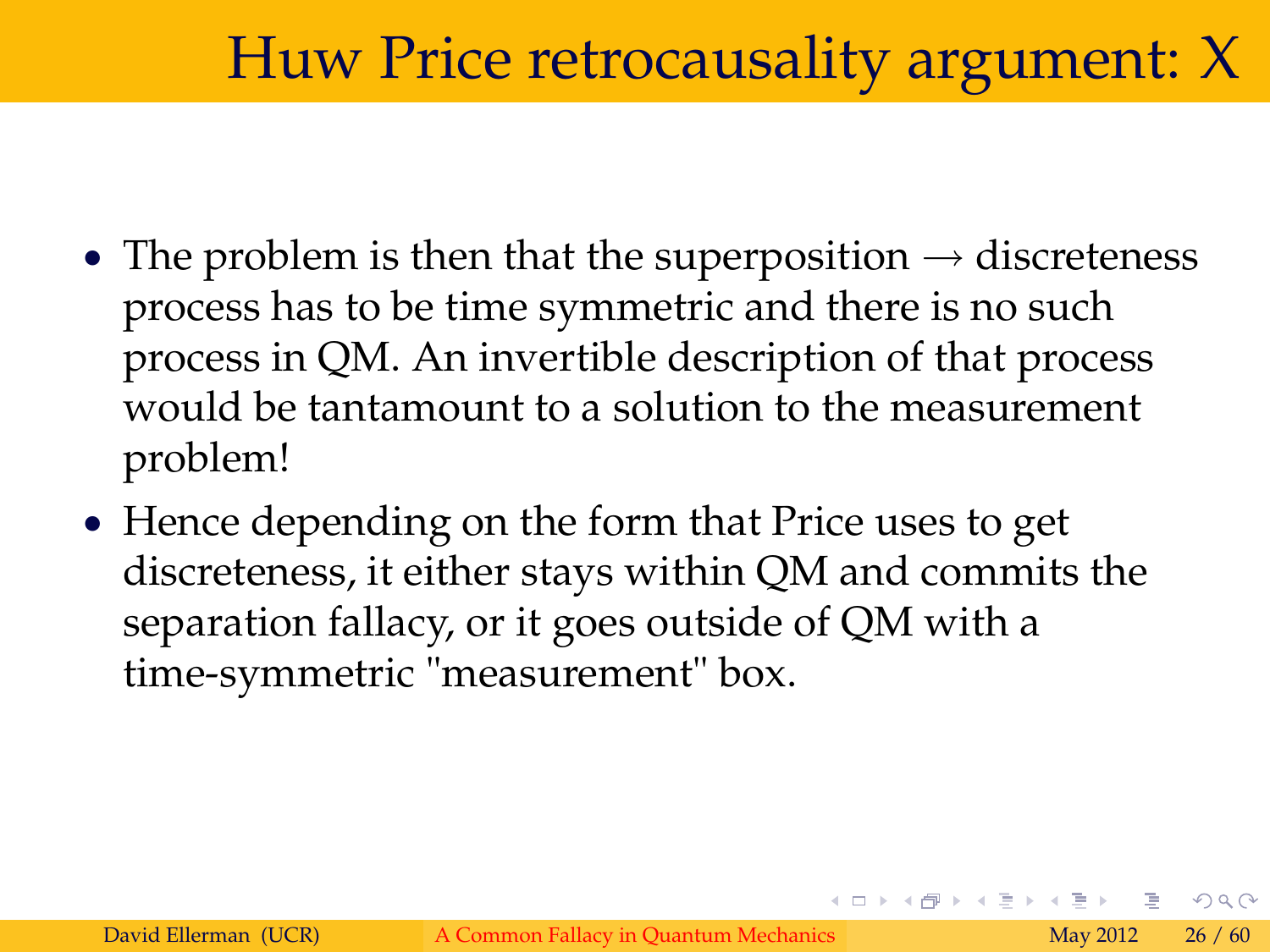#### Polarization analyzers and loops: I

• Another common textbook example of the separation fallacy is the treatment of polarization analyzers such as calcite crystals that are *said* to create two orthogonally polarized beams, one in the upper channel and one in the lower channel, say  $|v\rangle$  and  $|h\rangle$  from an arbitrary incident beam.

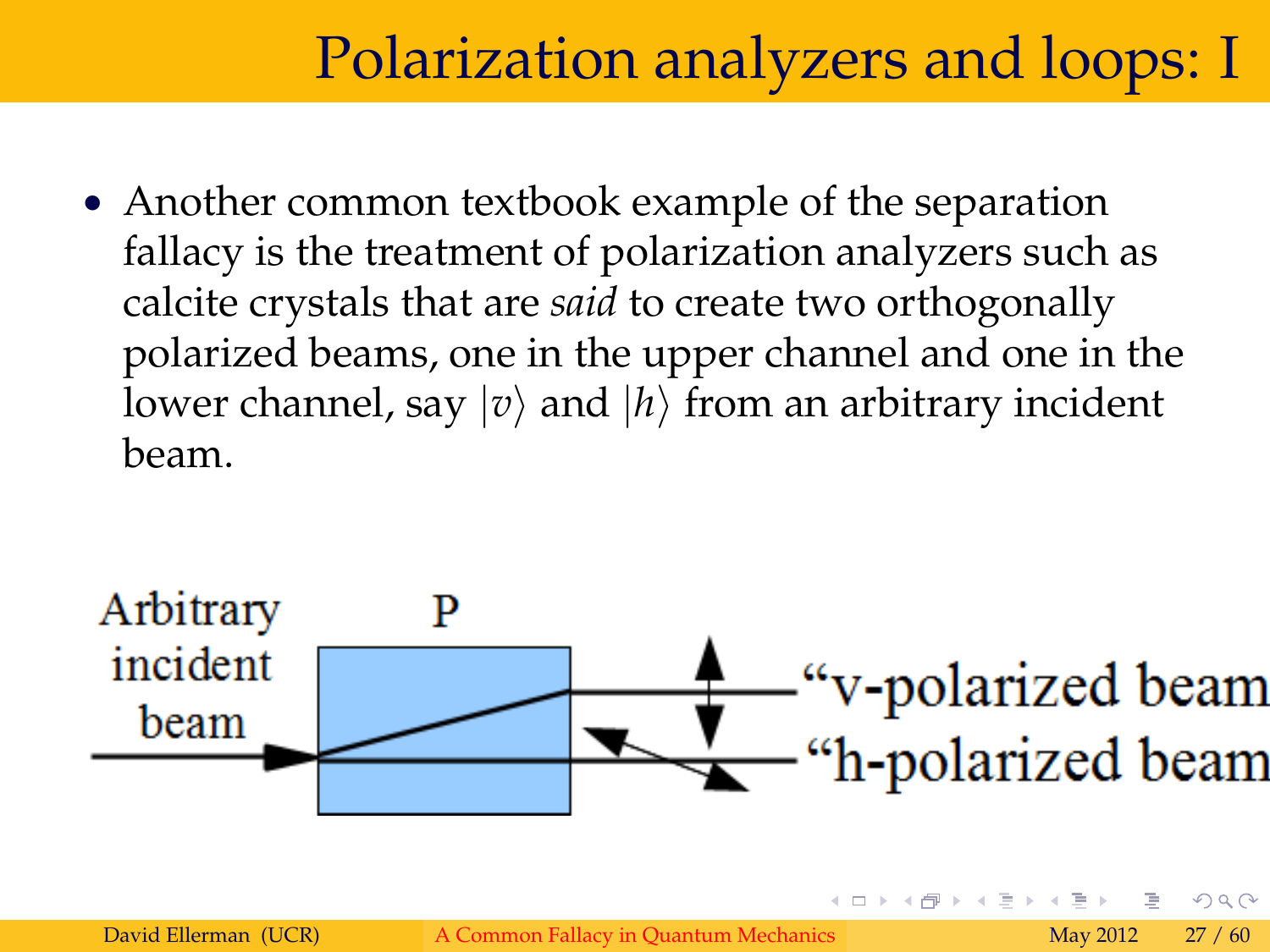#### Polarization analyzers and loops: II

- But here again, this is wrong. What is created is an entangled state where vertically polarized is entangled with upper channel and horizontal polarization is entangled with the lower channel (symbolically  $|v\rangle \otimes |U\rangle + |h\rangle \otimes |L\rangle$ ).
- This version of the separation fallacy is "sponsored" by the fact that if a polarization detector is placed in the upper channel, then it will only record vertically polarized photons–since the placement of that detector in the upper channel means that any hit is due to the entangled state collapsing to  $|v\rangle \otimes |U\rangle$  and thus only shows *v*-polarization. And if a detector is placed in the lower channel, then it will similarly record only *h*-polarized photons.

 $\Omega$ 

イロト イ押 トイヨ トイヨト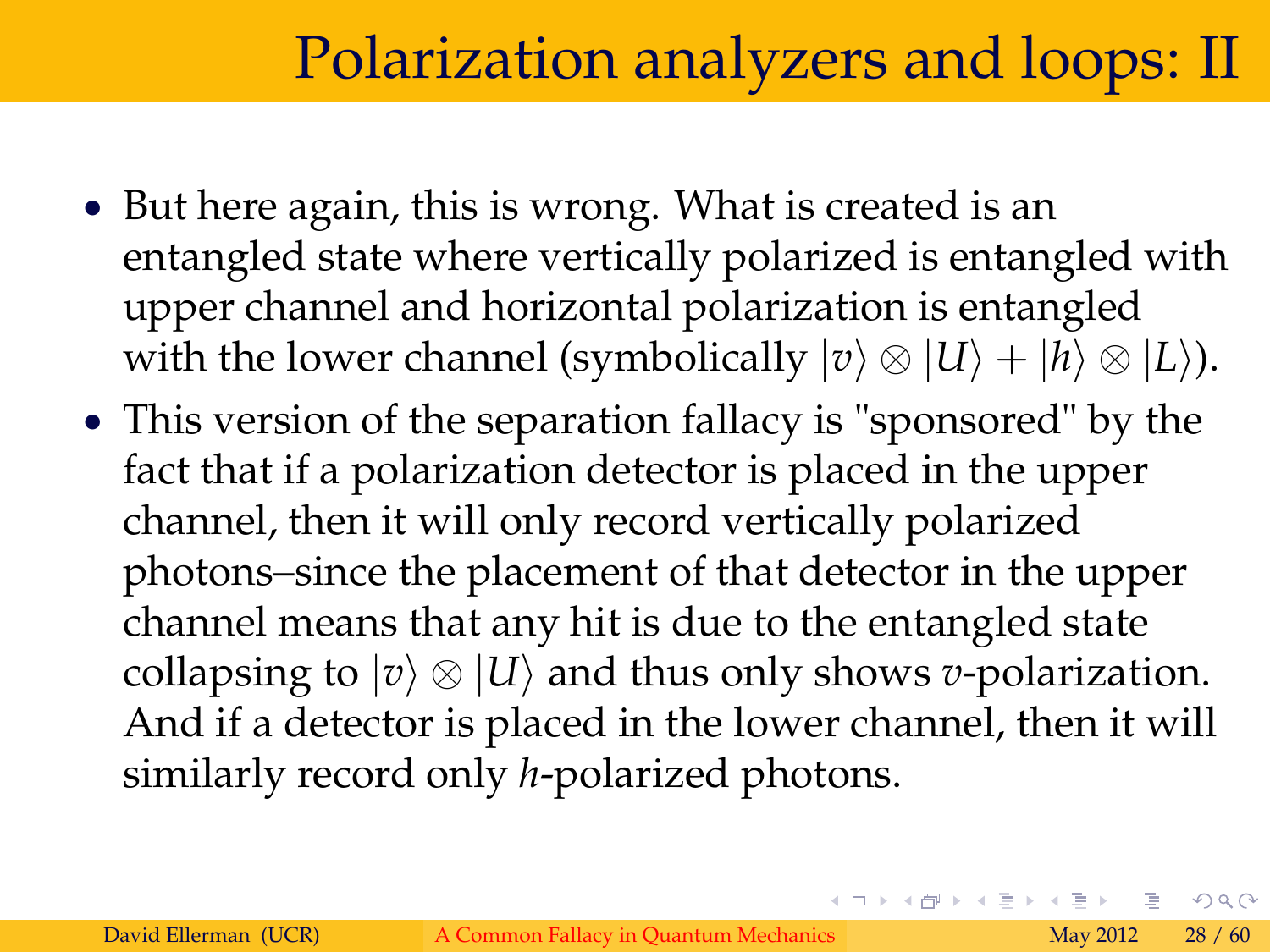#### Polarization analyzers and loops: III

- But that does NOT mean that the calcite crystal itself performed a measurement so that there were only *v*-polarized photons in the upper channel and *h*-polarized photons in the lower channel.
- Yet the description of the calcite crystal as creating two separate beams of orthogonally polarized photons is common in the literature.
- It is easy to show that this common description is wrong by appending a reversed polarization analyzer after the first one which will just reproduce the original beam–which could have been  $+45^{\circ}$  polarization.

 $\Omega$ 

イロト イ押 トイヨト イヨト 一番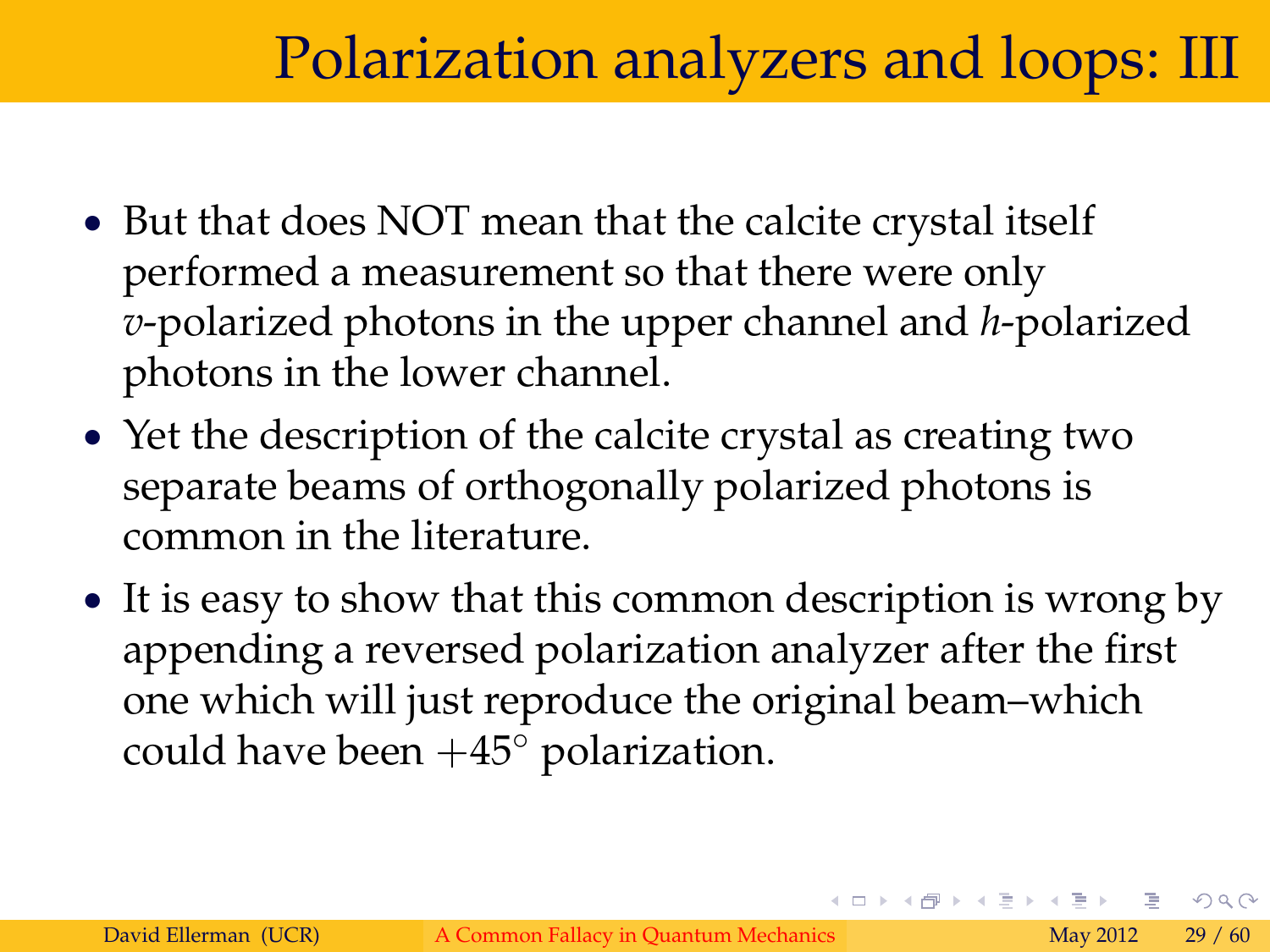### Polarization analyzers and loops: IV



 If the first calcite crystal had in fact performed a measurement producing only *v*-polarized photons in the upper channel and *h*-polarized photons in the lower channel, then the information about the incident beam would have been lost and thus could not have been reconstructed by the analyzer loop.

つひひ

(□ ) (@ ) (□ )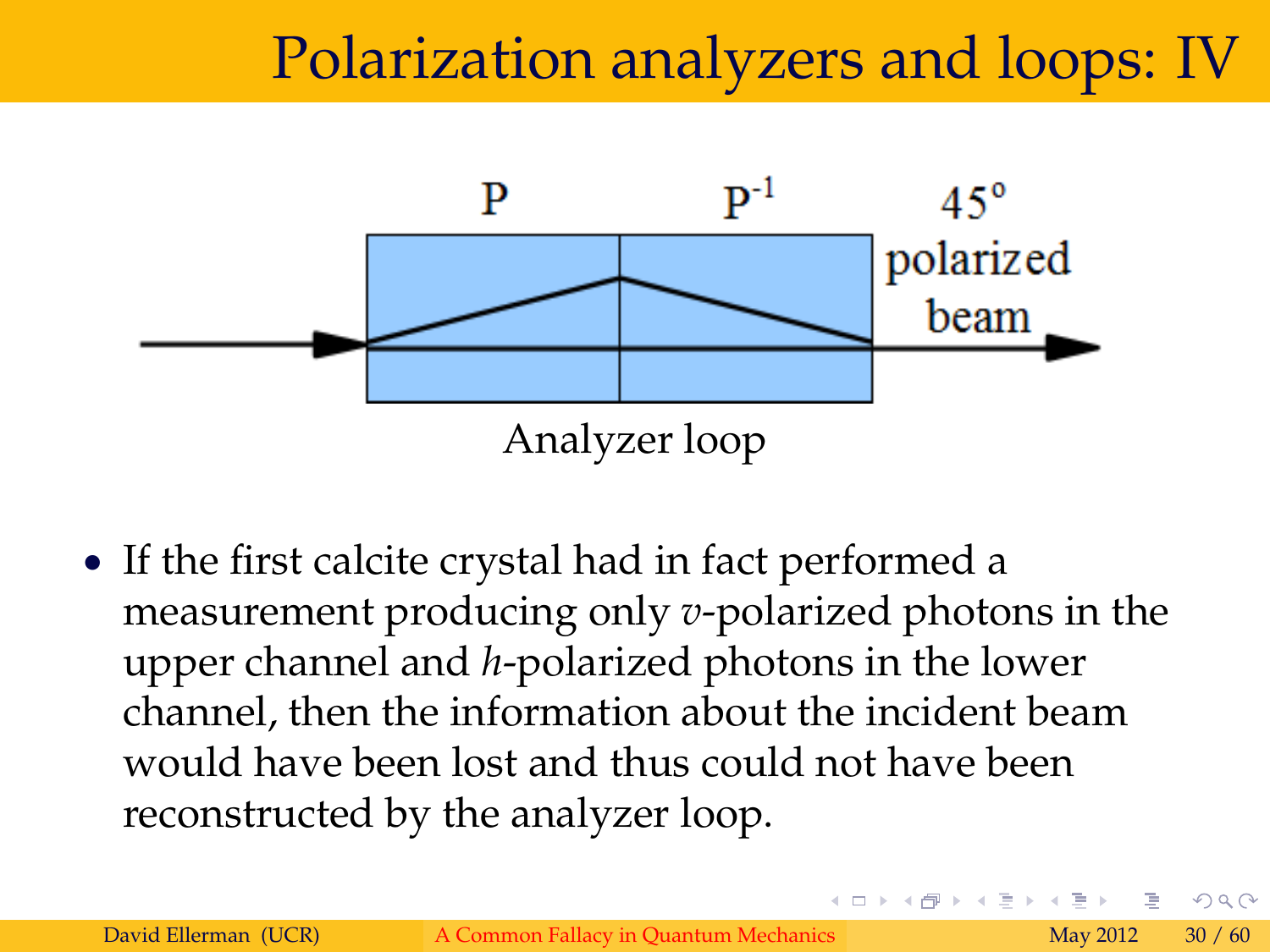### Polarization analyzers and loops: V

- In the delayed choice version of this experiment, the separation fallacy makes it seem like the delayed choice of not inserting or inserting the reversed calcite crystal *P* 1 would retrocause the first crystal to make a measurement or not.
- After giving the standard "measurement" description of the calcite crystal as creating two beams of orthogonally polarized photons, the Dicke and Wittke text is one of the few to realize that this can't be true!

つひつ

4 ロト 4 何 ト 4 ヨ ト 4 ヨ ト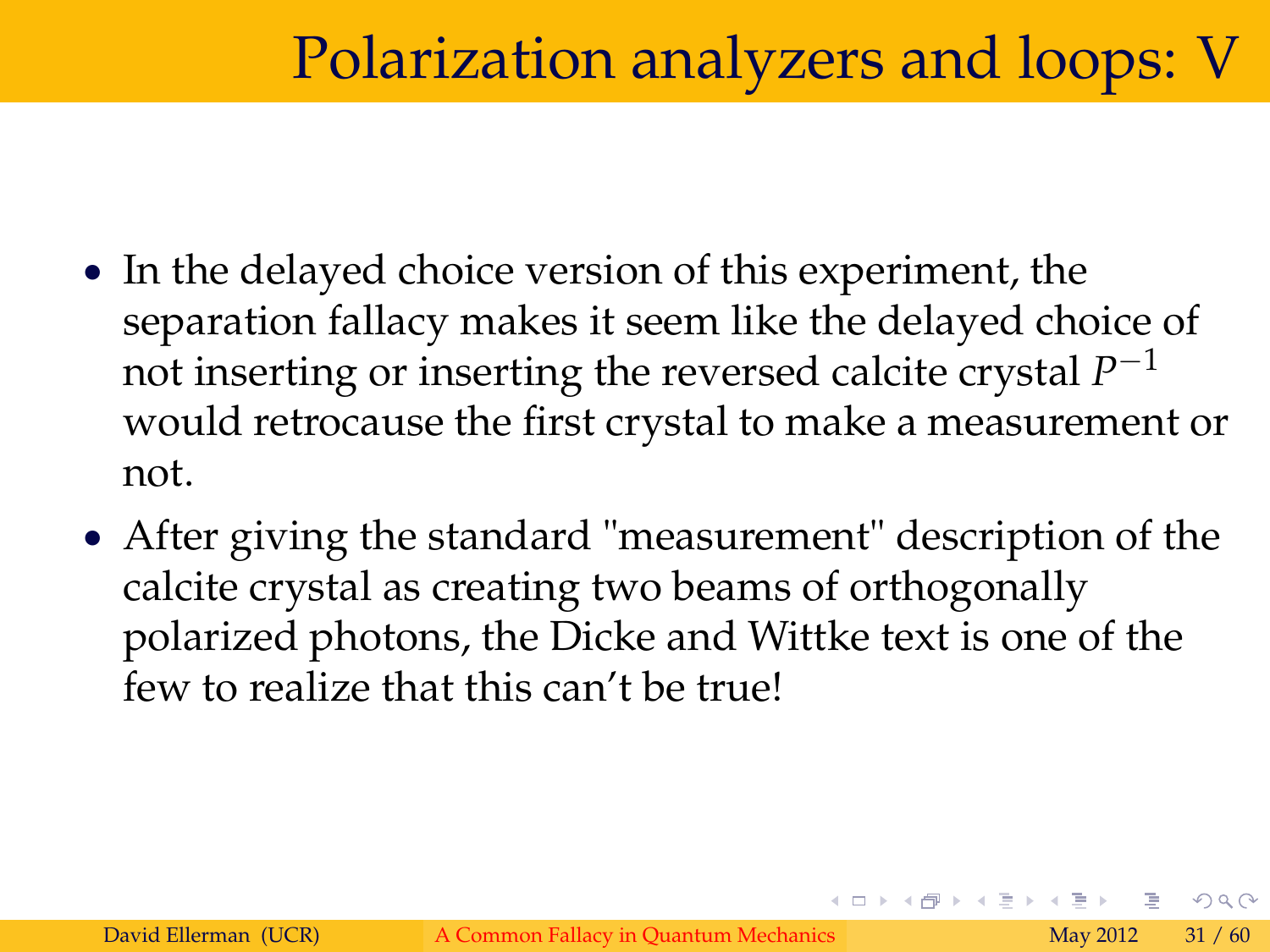### Polarization analyzers and loops: VI

*"The equipment [polarization analyzers] has been described in terms of devices which measure the polarization of a photon. Strictly speaking, this is not quite accurate....*

*Stating it another way, although [when considered by itself] the polarization P completely destroyed the previous polarization Q [of the incident beam], making it impossible to predict the result of the outcome of a subsequent measurement of Q, in [the analyzer loop] the disturbance of the polarization which was effected by the box P is seen to be revocable: if the box P is combined with another box of the right type, the combination can be such as to leave the polarization Q unaffected....*

Finally their tortured description concludes:

つひひ

**K ロ ⊁ K 倒 ⊁ K ミ ⊁**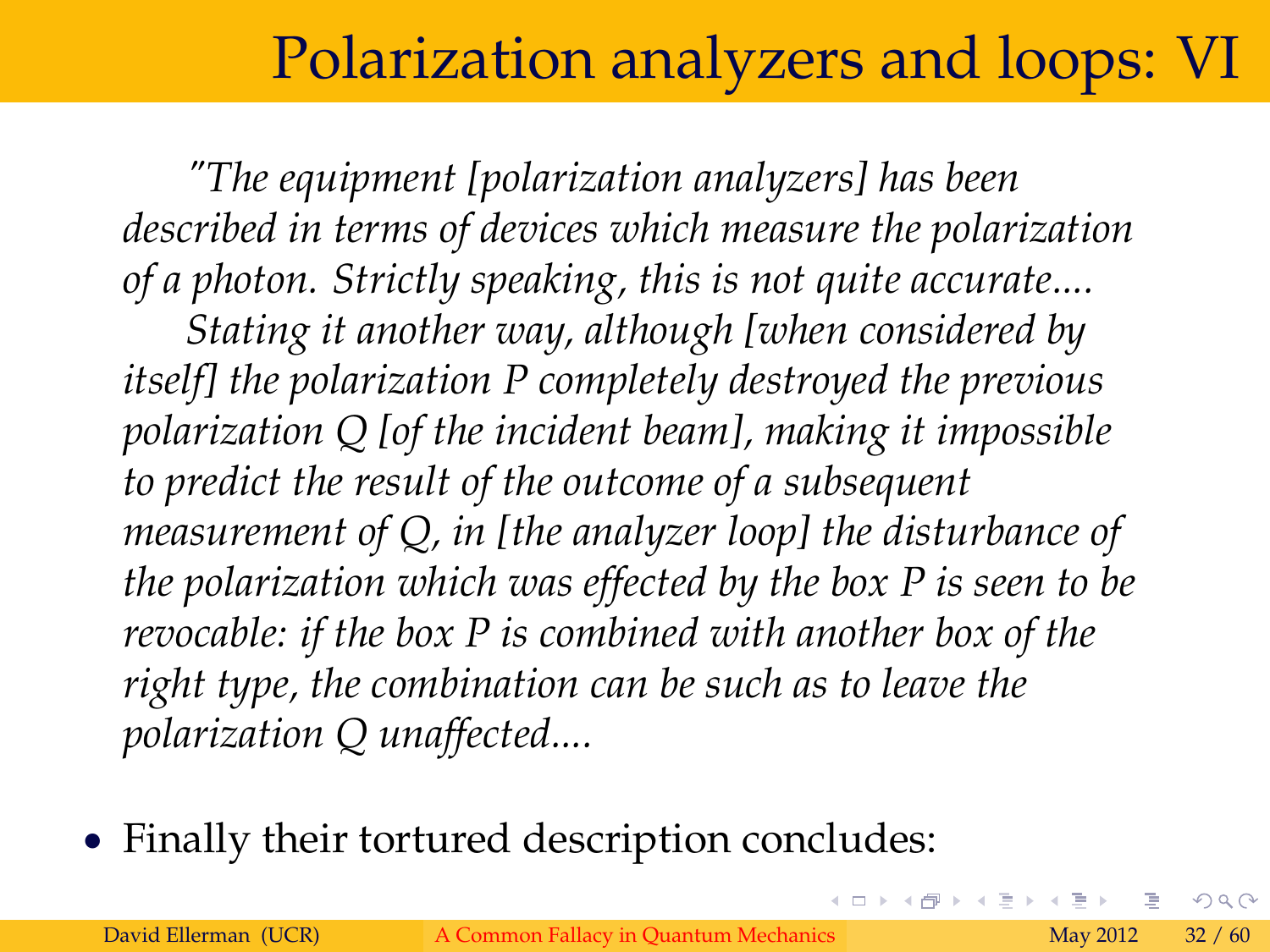#### Polarization analyzers and loops: VII

*However, it should be noted that in this particular case [sic!], the first box P in [the first half of the analyzer loop] did not really measure the polarization of the photon: no determination was made of the channel ... which the photon followed in leaving the box P."*

つひひ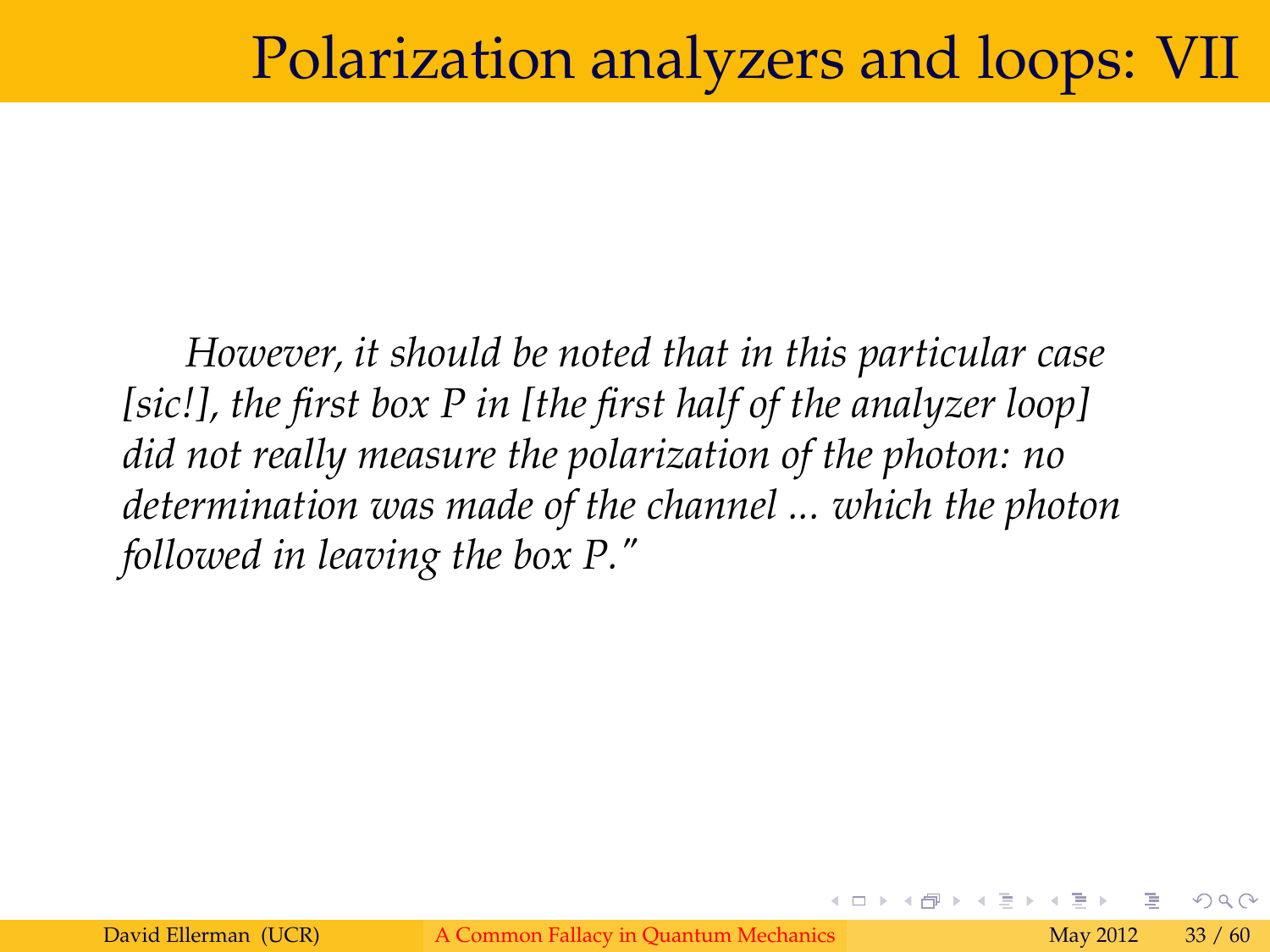### Stern-Gerlach experiments: I

 The Stern-Gerlach experiment is like the calcite crystal case except that it is spin rather than polarization that is misdescribed in the usual treatment.



つひつ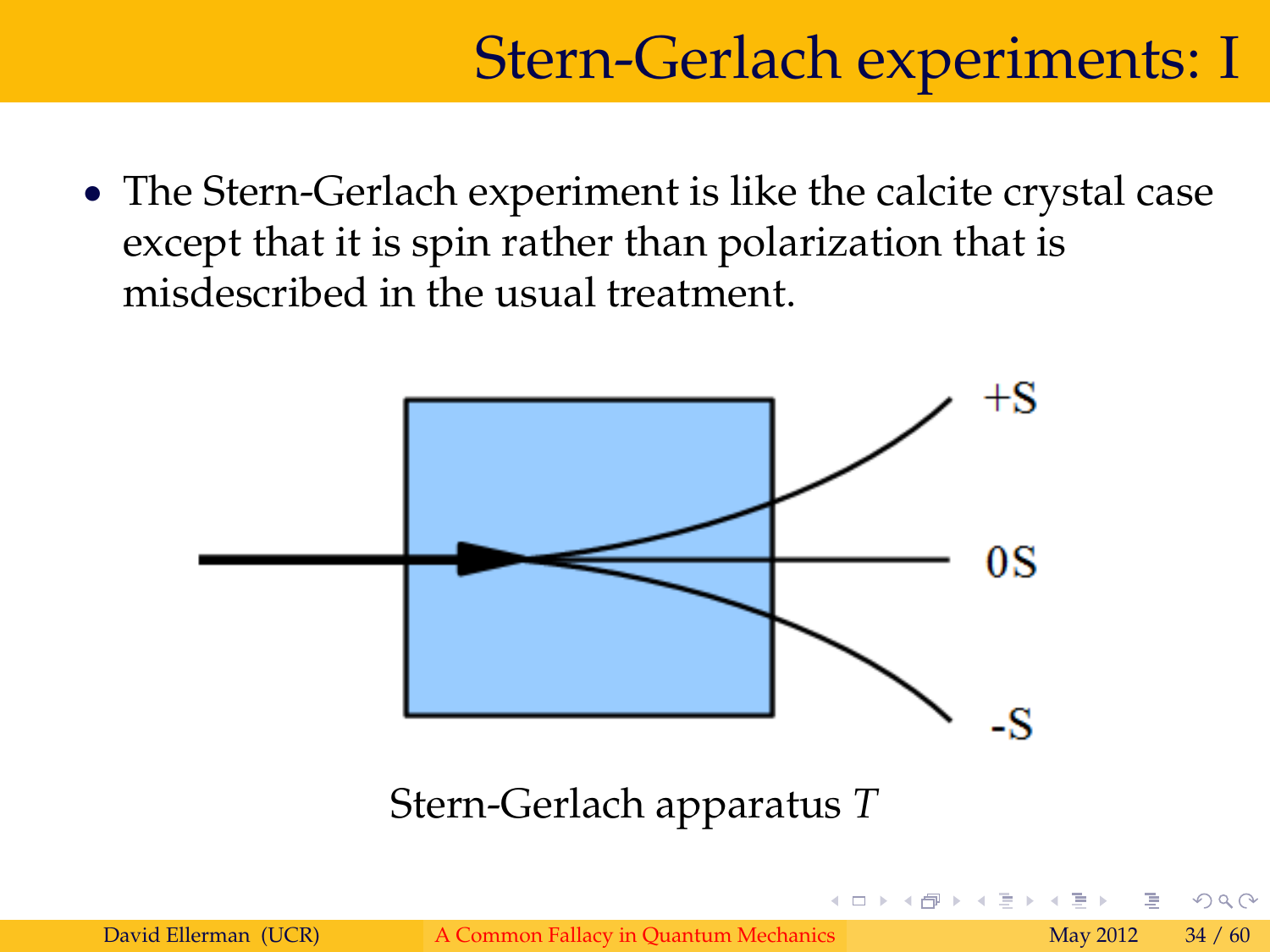- And again, the fallacy is revealed by considering the Stern-Gerlach analogue of an analyzer loop that passes through the spin state of the incident particle.
- The idea of a Stern-Gerlach loop seems to have been first broached by David Bohm and was later used by Eugene Wigner. One of the few texts to consider such a Stern-Gerlach analyzer loop is *The Feynman Lectures on Physics: Quantum Mechanics (Vol. III)* where it is called a "modified Stern-Gerlach apparatus."

つひひ

**K ロ ⊁ K 倒 ⊁ K ミ ⊁**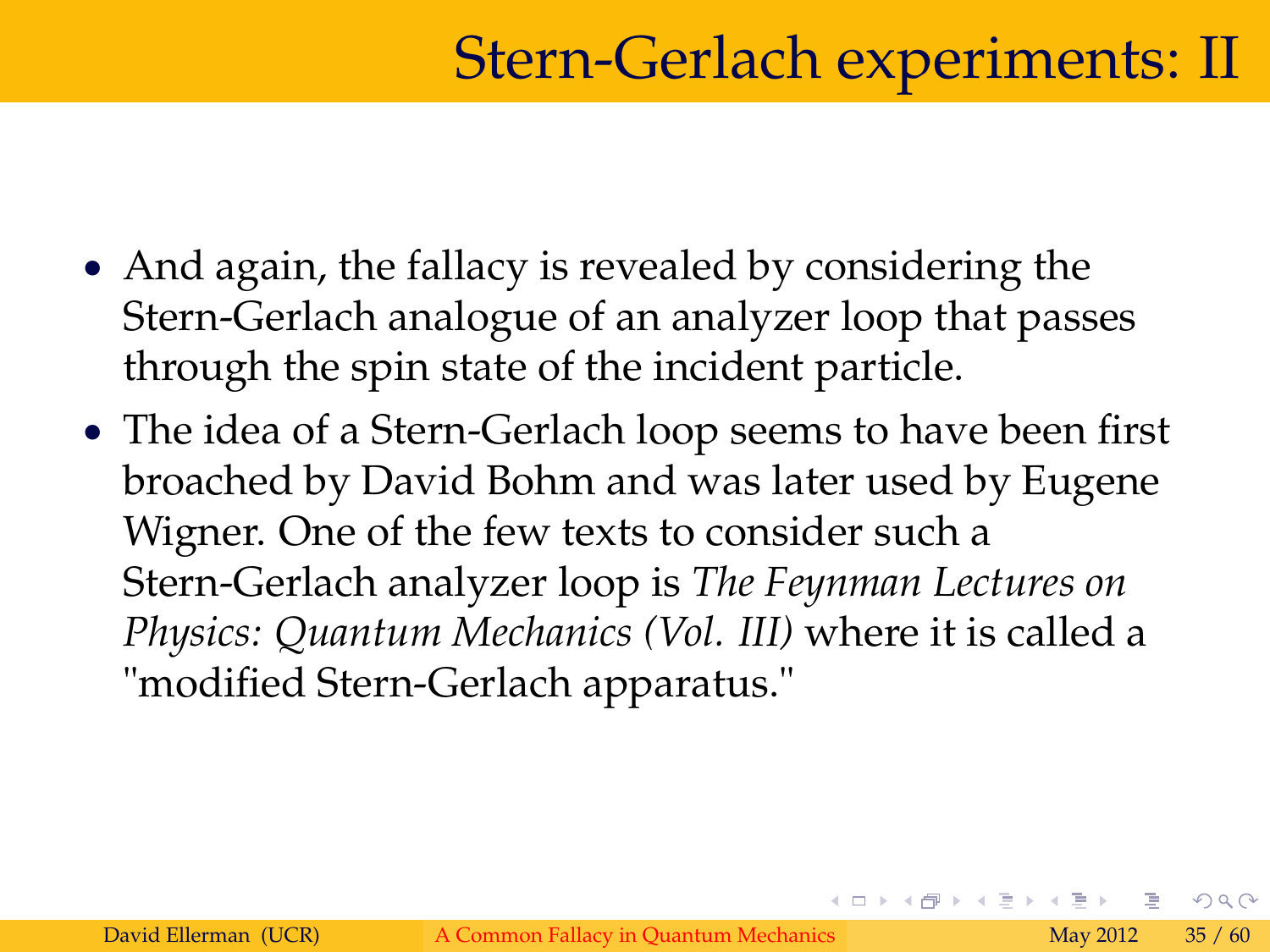## Stern-Gerlach experiments: III



Stern-Gerlach loop

 Ordinarily texts represent the Stern-Gerlach apparatus *T* as a measurement that projects the particles into spin eigenstates denoted by, say, +*S*, 0*S*, *S*.

つひつ

(□ ) (@ ) (□ )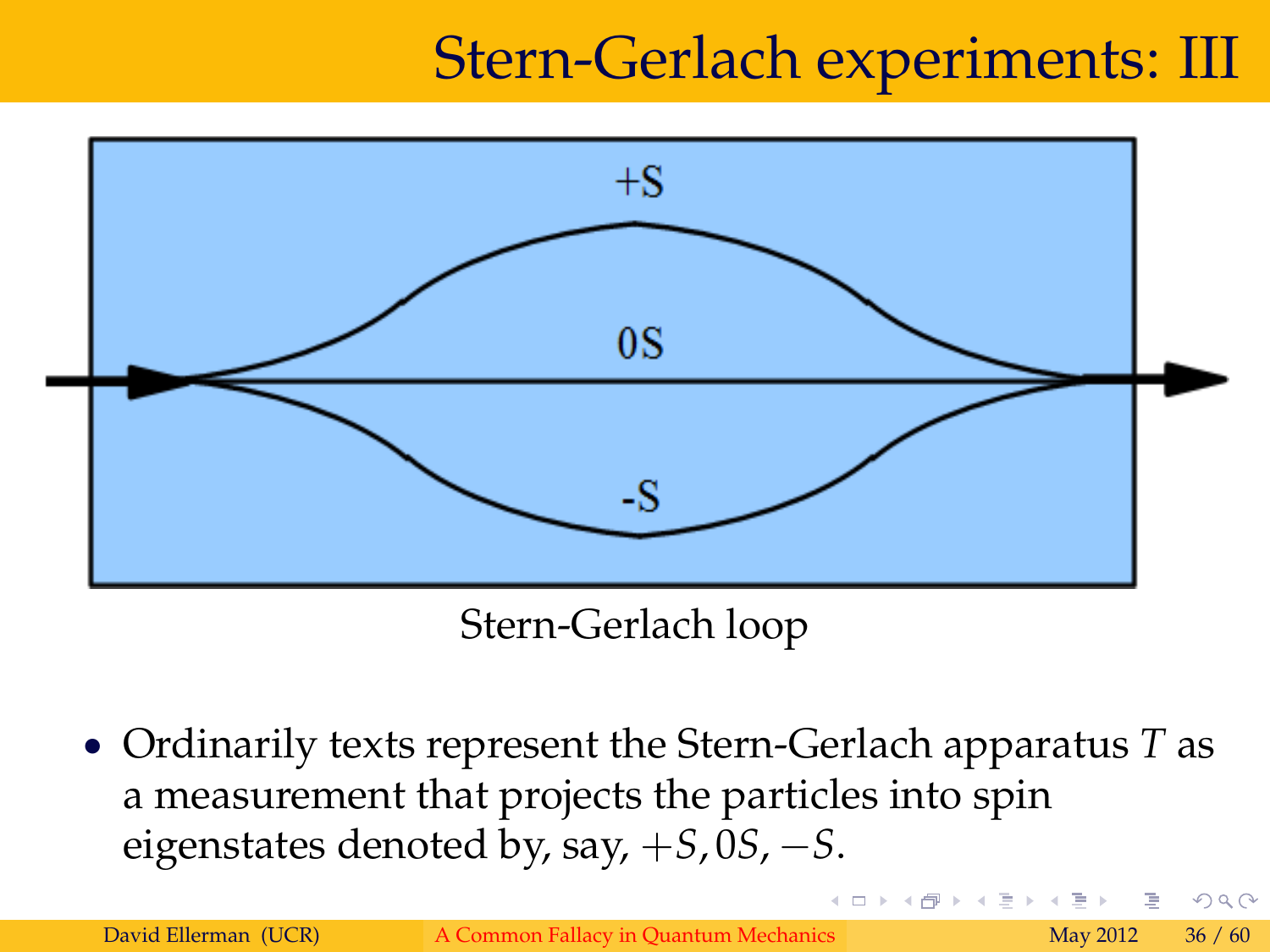## Stern-Gerlach experiments: IV

• But, as in our other examples, the S-G apparatus does not project the particles to eigenstates. Instead it creates an entangled superposition state, such as:

 $|+S\rangle \otimes |U\rangle + |0S\rangle \otimes |M\rangle + |-S\rangle \otimes |L\rangle.$ 

- With a detector in a certain channel, then as the detector causes the collapse, the detector will only see particles of one spin state.
- Alternatively if the collapse is caused by placing blocking masks over two of the beams, then the particles in the third beam will all be those that have collapsed to the same spin eigenstate.

 $\Omega$ 

イロト イ押 トイヨ トイヨ トーヨ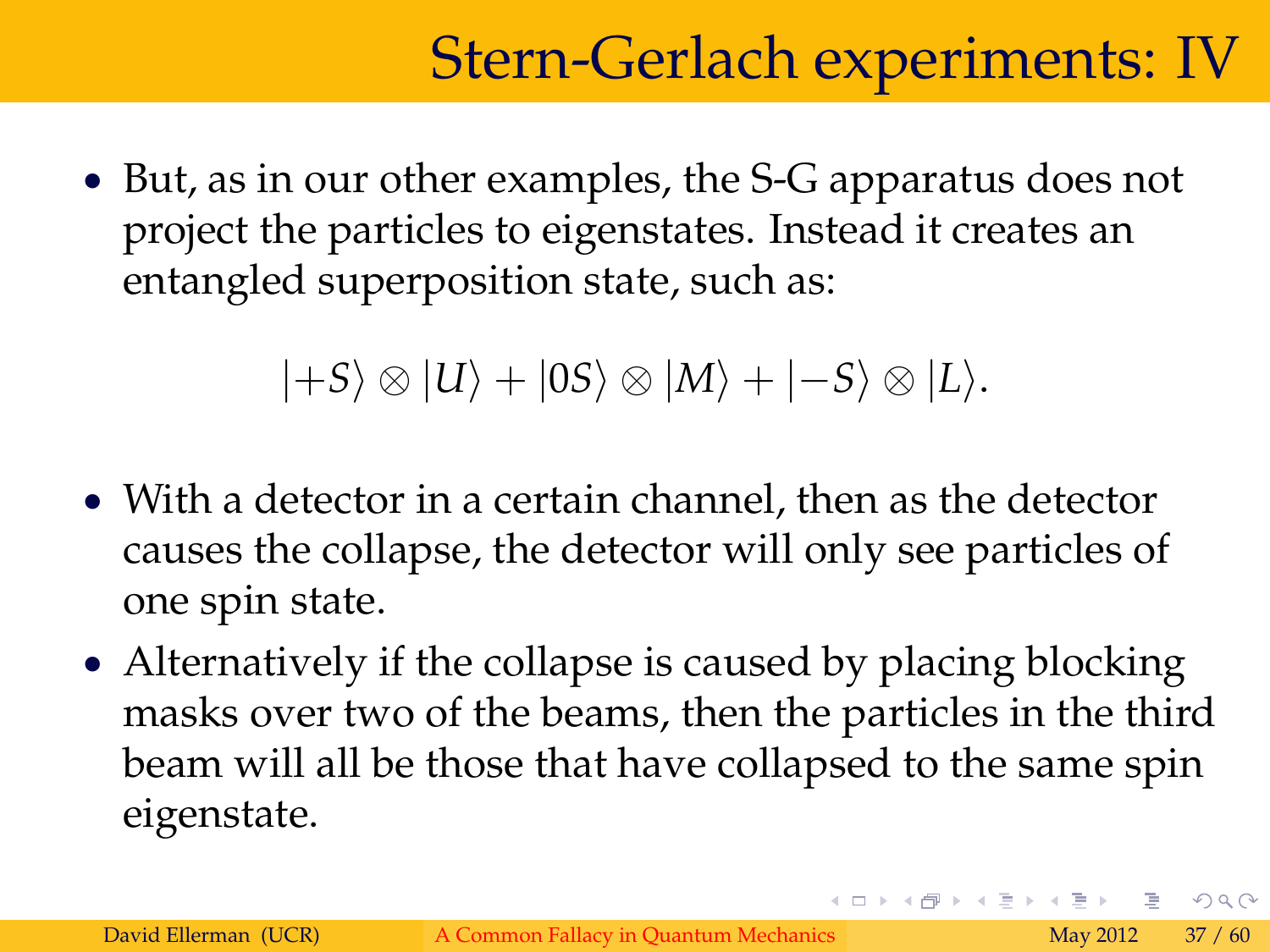- It is the detectors or blocking masks that cause the collapse or projection to eigenstates, not the prior separation apparatus *T*.
- As Feynman puts it:

*"Some people would say that in the filtering by T we have 'lost the information' about the previous state*  $(+S)$ *because we have 'disturbed' the atoms when we separated them into three beams in the apparatus T. But that is not true. The past information is not lost by the separation into three beams, but by the blocking masks that are put in. . . ."*

つひひ

(□ ) (@ ) (□ )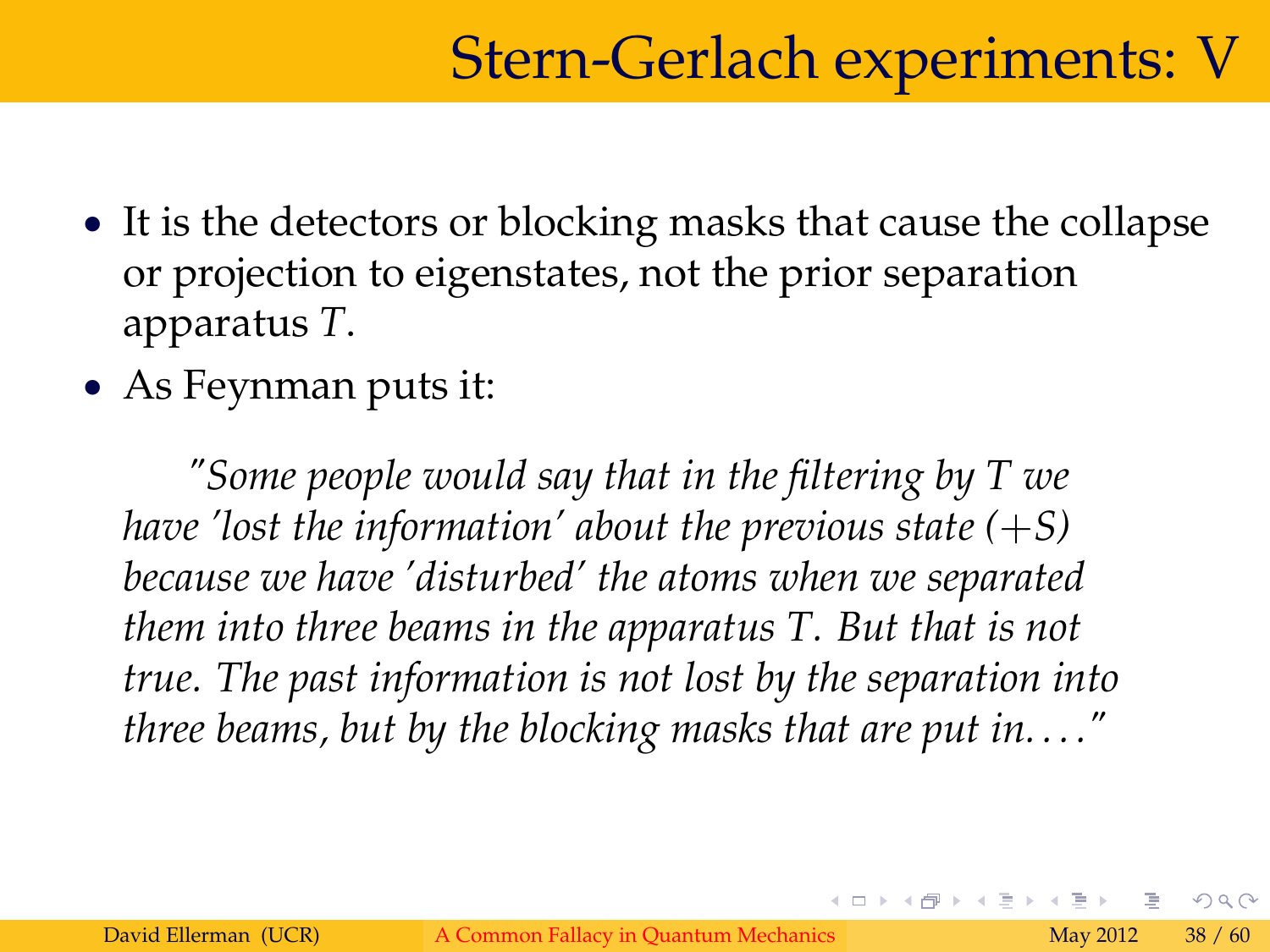We have seen the same fallacy of interpretation in:

- Two-slit experiments,
- "Which-way" interferometer experiments,
- Polarization analyzers, and
- Stern-Gerlach experiments.
- The common element in all the cases is that there is some 'separation' apparatus that puts a particle into a certain superposition of spatially-entangled eigenstates.
- When an *appropriately positioned* detector induces a collapse to an eigenstate, then the detector will only register one of the eigenstates.

 $\Omega$ 

イロト イ押 トイヨ トイヨト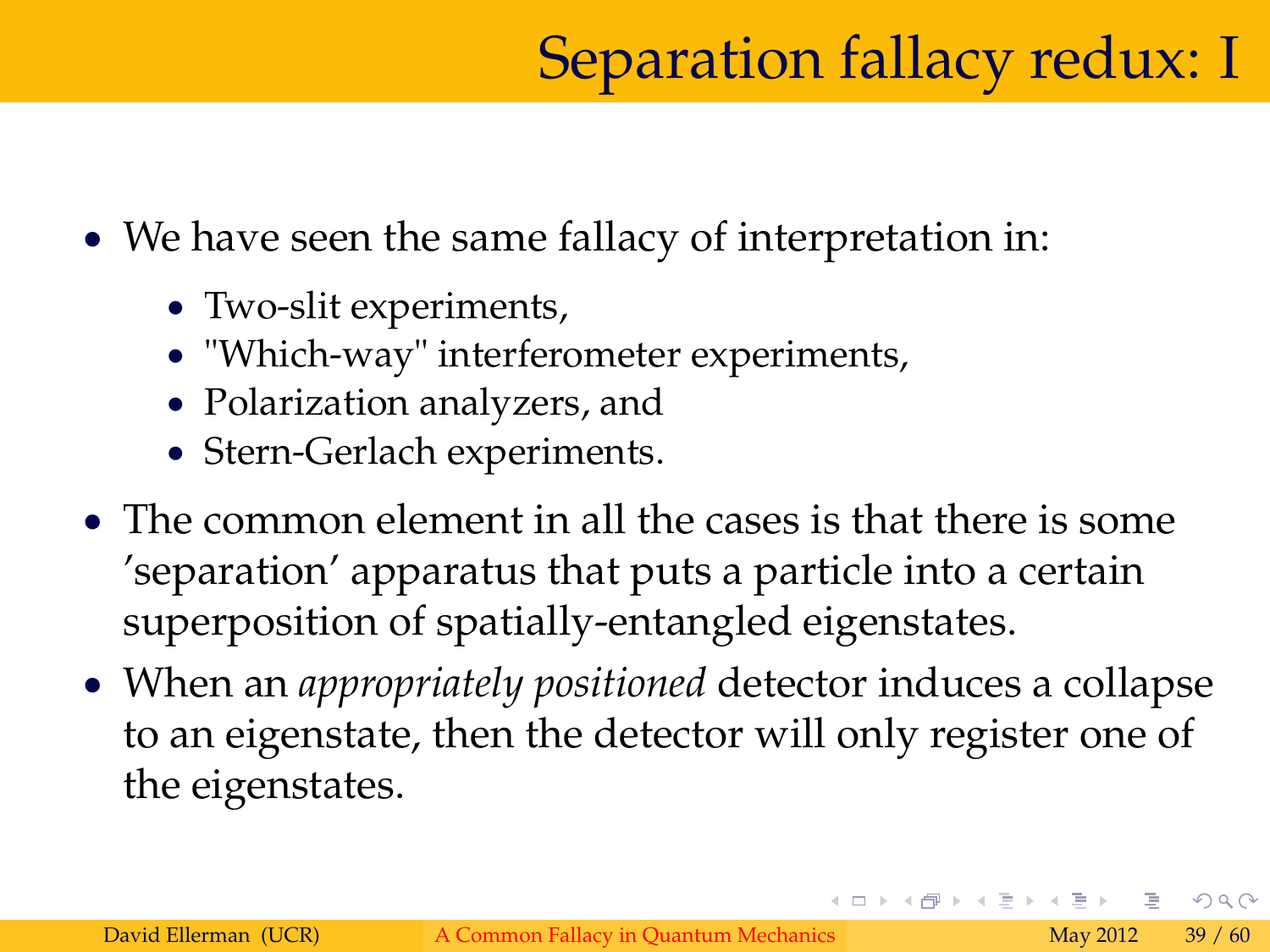- The separation fallacy is that this is misinterpreted as showing that the particle was already in that eigenstate in that position as a result of the previous "separation."
- The quantum erasers are elaborated versions of these simpler experiments, and a similar separation fallacy arises in that context.

つひひ

4 ロ ト ィ *同* ト ィ ヨ ト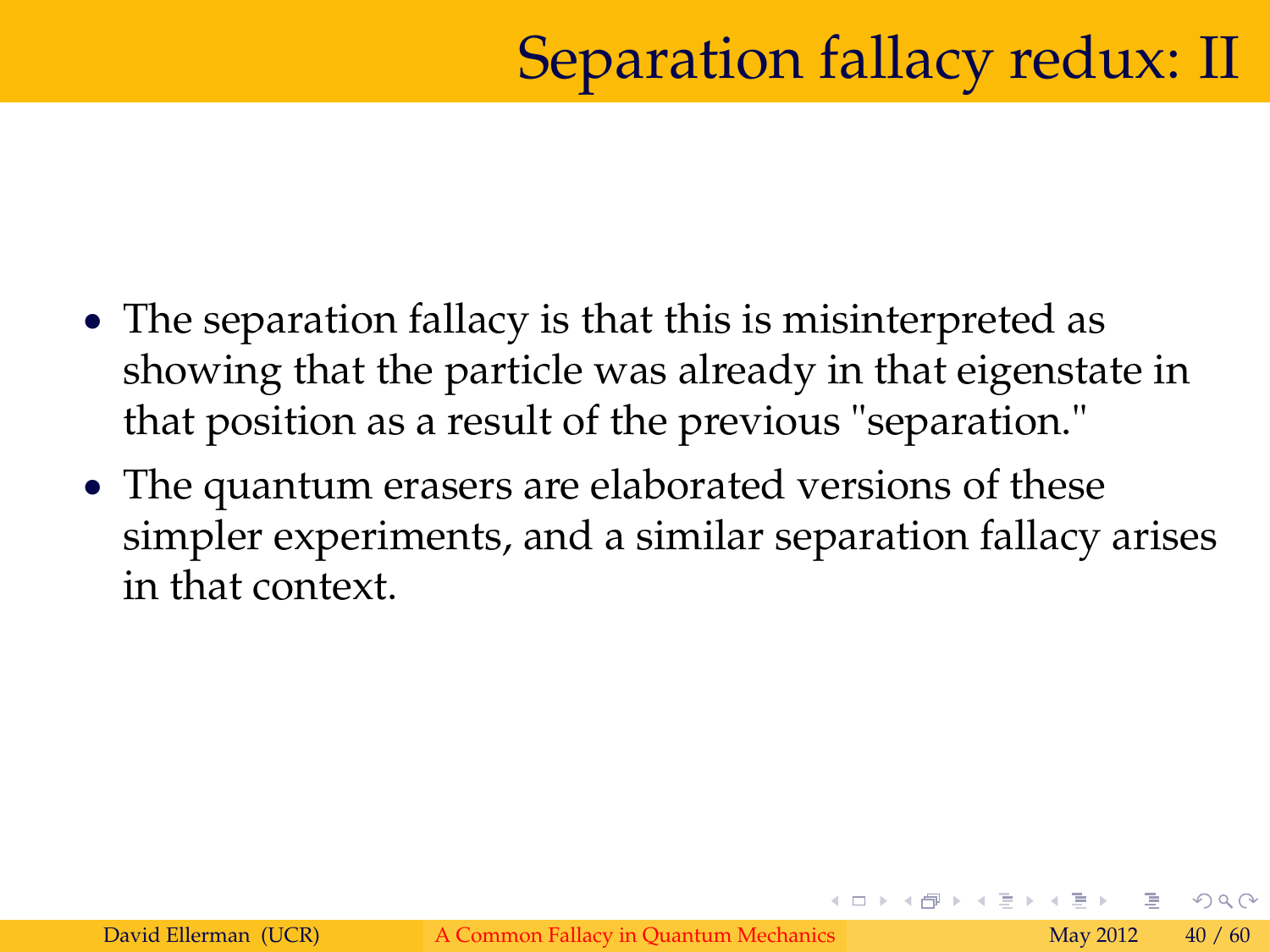# Quantum eraser example before markings: I

- Consider the setup of the two-slit experiment where the superposition state,  $\frac{1}{\sqrt{2}}$  $\frac{1}{2}(|S1\rangle + |S2\rangle)$ , evolves to show interference on the wall.
- If we put a  $+45^{\circ}$  polarizer in front of the slits to control the incoming polarization, then we can represent the system after the polarizer as a tensor product with the second component giving the polarization state. The evolving state after the two slits is the superposition:

$$
\frac{1}{\sqrt{2}}\left(|S1\rangle\otimes|45^{\circ}\rangle+|S2\rangle\otimes|45^{\circ}\rangle\right).
$$

イロト イ押 トイヨ トイヨ トーヨ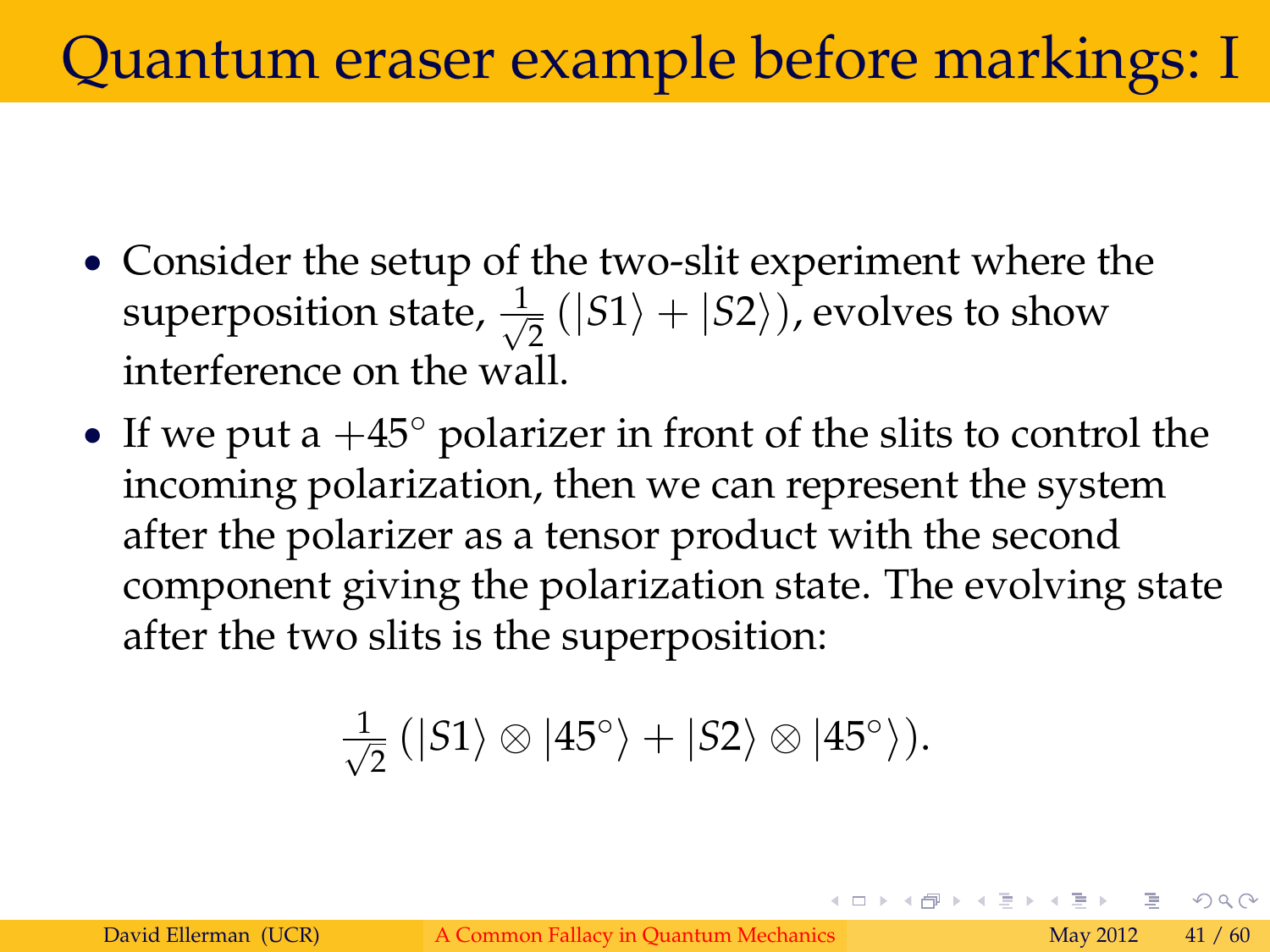### Quantum eraser example before markings: II



#### Interference pattern from two-slits

David Ellerman (UCR) [A Common Fallacy in Quantum Mechanics](#page-0-0) May 2012 42 / 60

 $4$   $\Box$   $\rightarrow$   $4$ 

 $2Q$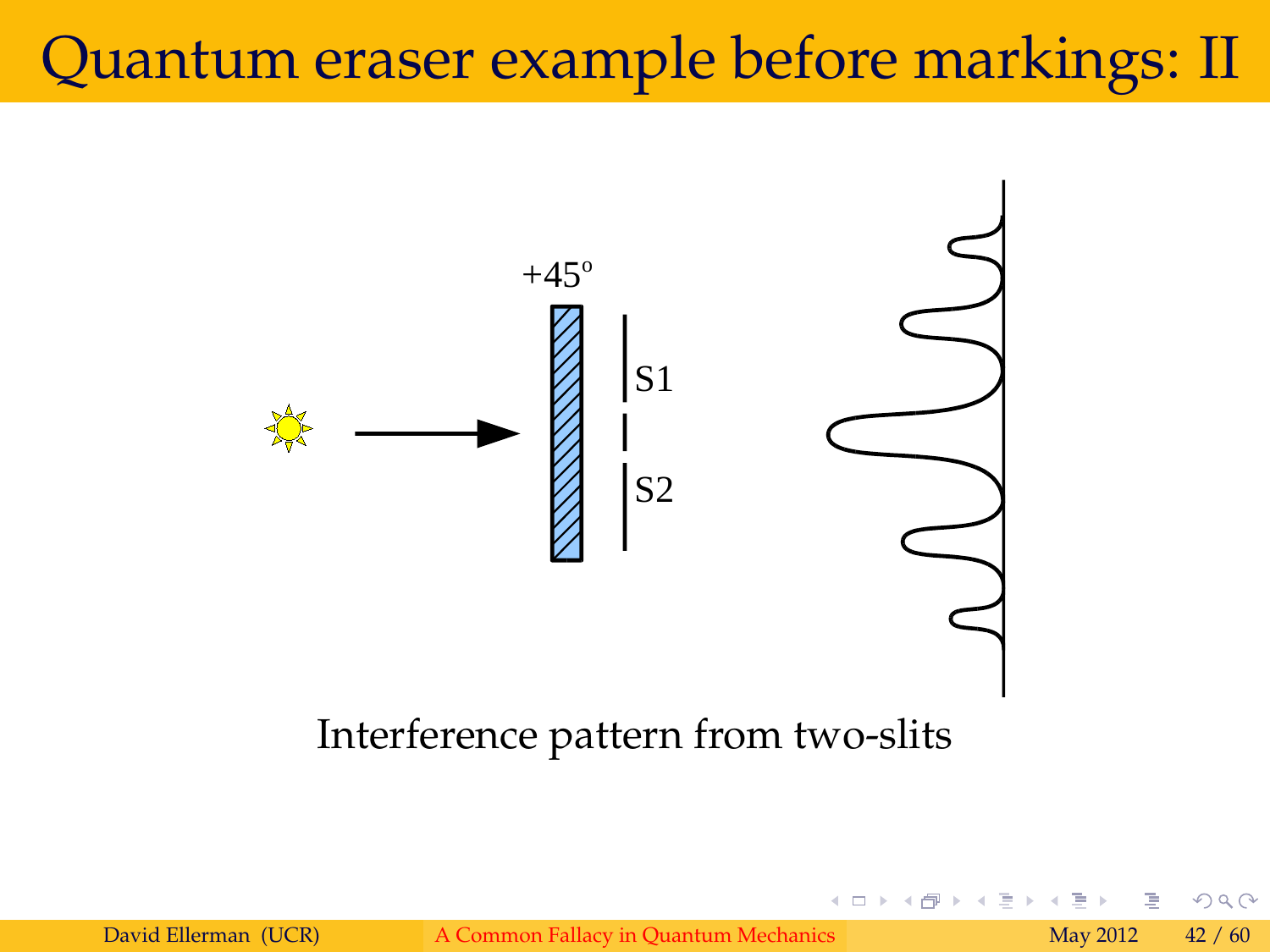- Then horizontal and vertical polarizers are inserted behind the *S*1 and *S*2 slits respectively.
- This will change the evolving state to:  $\frac{1}{\sqrt{2}}$  $\frac{1}{2} \left( \ket{S1} \otimes \ket{H} + \ket{S2} \otimes \ket{V} \right)$  but since these new polarizers involve some measurements, not just unitary evolution, it may be helpful to go through the calculation in some detail.
- The state that "hits" the *H*, *V* polarizers is:

$$
\frac{1}{\sqrt{2}}\left(|S1\rangle\otimes|45^{\circ}\rangle+|S2\rangle\otimes|45^{\circ}\rangle\right).
$$

• The  $45^{\circ}$  polarization state can be resolved by inserting the identity operator  $I = |H\rangle \langle H| + |V\rangle \langle V|$  to get:

つひひ

イロト イ押 トイヨト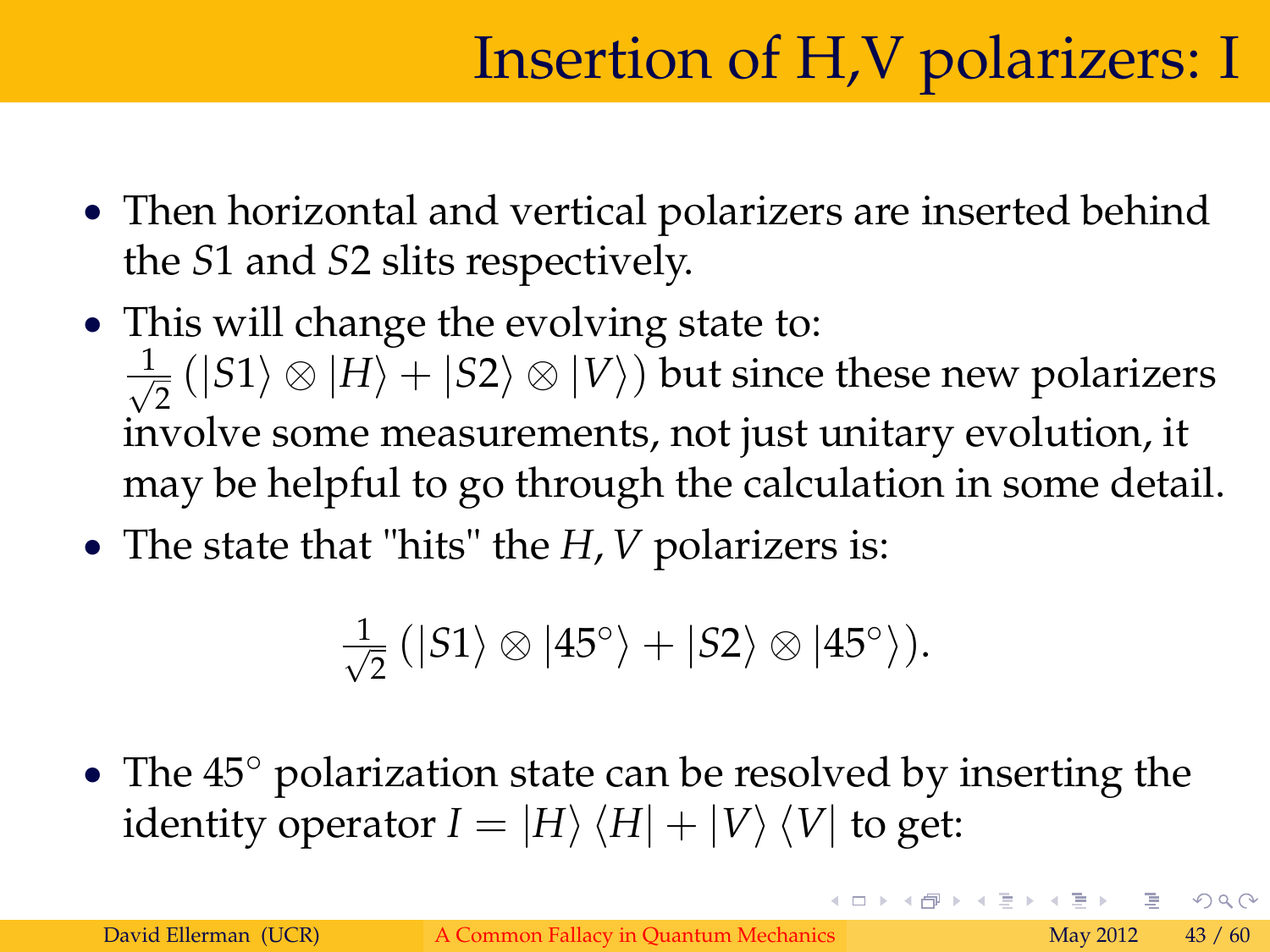# Insertion of H,V polarizers: II

$$
|45^{\circ}\rangle = [|H\rangle \langle H| + |V\rangle \langle V|] |45^{\circ}\rangle = \langle H|45^{\circ}\rangle |H\rangle + \langle V|45^{\circ}\rangle |V\rangle = \frac{1}{\sqrt{2}} [|H\rangle + |V\rangle].
$$

• Substituting this for  $|45^{\circ}\rangle$ , we have the state that hits the *H*, *V* polarizers as:

$$
\frac{1}{\sqrt{2}} (|S1\rangle \otimes |45^\circ\rangle + |S2\rangle \otimes |45^\circ\rangle)
$$
\n
$$
= \frac{1}{\sqrt{2}} (|S1\rangle \otimes \frac{1}{\sqrt{2}} [|H\rangle + |V\rangle] + |S2\rangle \otimes \frac{1}{\sqrt{2}} [|H\rangle + |V\rangle])
$$
\n
$$
= \frac{1}{2} [|S1\rangle \otimes |H\rangle + |S1\rangle \otimes |V\rangle + |S2\rangle \otimes |H\rangle + |S2\rangle \otimes |V\rangle]
$$

which can be regrouped in two parts as:

 $= \frac{1}{2} \left[ |S1\rangle \otimes |H\rangle + |S2\rangle \otimes |V\rangle \right] + \frac{1}{2} \left[ |S1\rangle \otimes |V\rangle + |S2\rangle \otimes |H\rangle \right].$ 

 $\Omega$ 

4 ロト 4 何 ト 4 ヨ ト 4 ヨ ト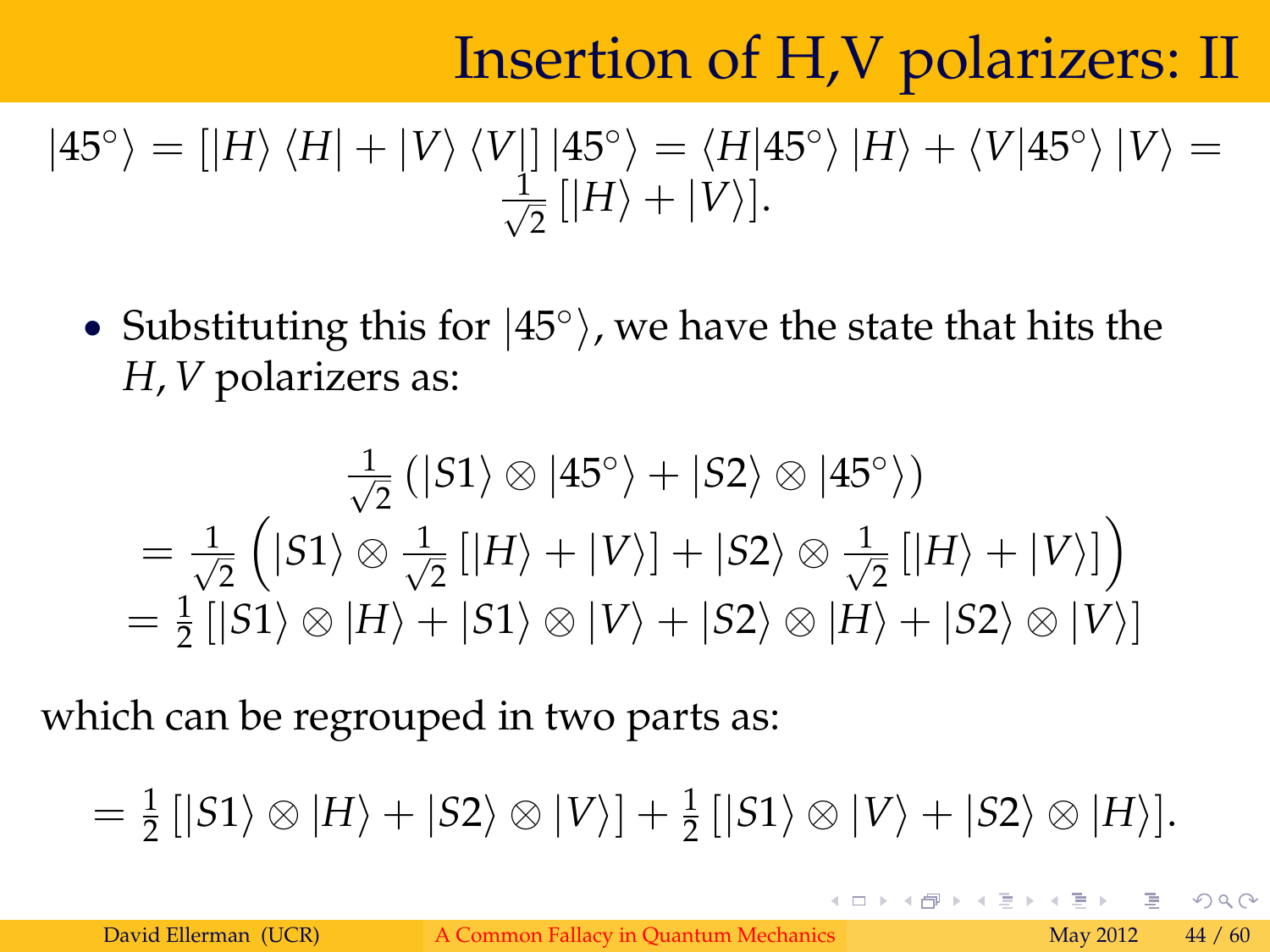# Insertion of H,V polarizers: III

• Then the *H*, *V* polarizers are making a (degenerate) measurement that give the first state

 $|S1\rangle \otimes |H\rangle + |S2\rangle \otimes |V\rangle$  with probability  $\left(\frac{1}{2}\right)$  $(\frac{1}{2})^2 + (\frac{1}{2})^2$  $(\frac{1}{2})^2 = \frac{1}{2}.$ 

- The other state  $|S1\rangle \otimes |V\rangle + |S2\rangle \otimes |H\rangle$  is obtained with the same probability, and it is blocked by the polarizers.
- Thus with probability  $\frac{1}{2}$ , the state that evolves is the state (after being normalized):

$$
\frac{1}{\sqrt{2}}\left[|S1\rangle\otimes|H\rangle+|S2\rangle\otimes|V\rangle\right].
$$

つひつ

イロト イ押 トイヨト イヨト 一番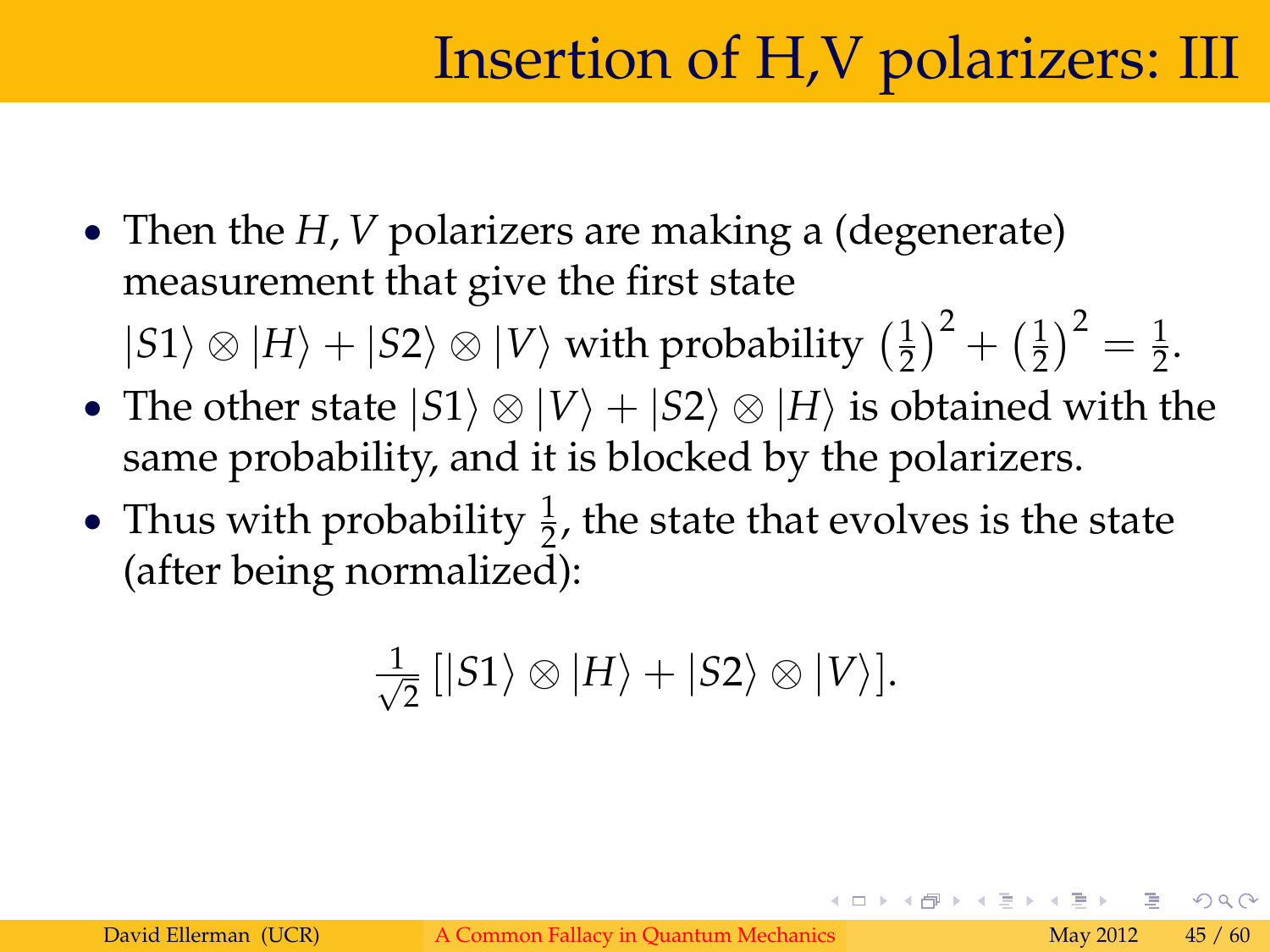# Interference removed by H,V polarizer markings: I

 If *P*∆*<sup>y</sup>* is the projection operator representing finding a particle in the region ∆*y* along the wall, then that probability in the state  $\frac{1}{\sqrt{2}}$  $\frac{1}{2}$   $[|S1\rangle \otimes |H\rangle + |S2\rangle \otimes |V\rangle]$  is:

$$
\frac{1}{2} \langle S1 \otimes H + S2 \otimes V | P_{\Delta y} \otimes I | S1 \otimes H + S2 \otimes V \rangle
$$
\n
$$
= \frac{1}{2} \langle S1 \otimes H + S2 \otimes V | P_{\Delta y} S1 \otimes H + P_{\Delta y} S2 \otimes V \rangle
$$
\n
$$
= \frac{1}{2} [\langle S1 \otimes H | P_{\Delta y} S1 \otimes H \rangle + \langle S1 \otimes H | P_{\Delta y} S2 \otimes V \rangle
$$
\n
$$
+ \langle S2 \otimes V | P_{\Delta y} S1 \otimes H \rangle + \langle S2 \otimes V | P_{\Delta y} S2 \otimes V \rangle]
$$
\n
$$
= \frac{1}{2} [\langle S1 | P_{\Delta y} S1 \rangle \langle H | H \rangle + \langle S1 | P_{\Delta y} S2 \rangle \langle H | V \rangle
$$
\n
$$
+ \langle S2 | P_{\Delta y} S1 \rangle \langle V | H \rangle + \langle S2 | P_{\Delta y} S2 \rangle \langle V | V \rangle]
$$
\n
$$
= \frac{1}{2} [\langle S1 | P_{\Delta y} S1 \rangle + \langle S2 | P_{\Delta y} S2 \rangle]
$$
\n= average of separate slot probabilities.

つひひ

イロト イ押ト イヨト イヨト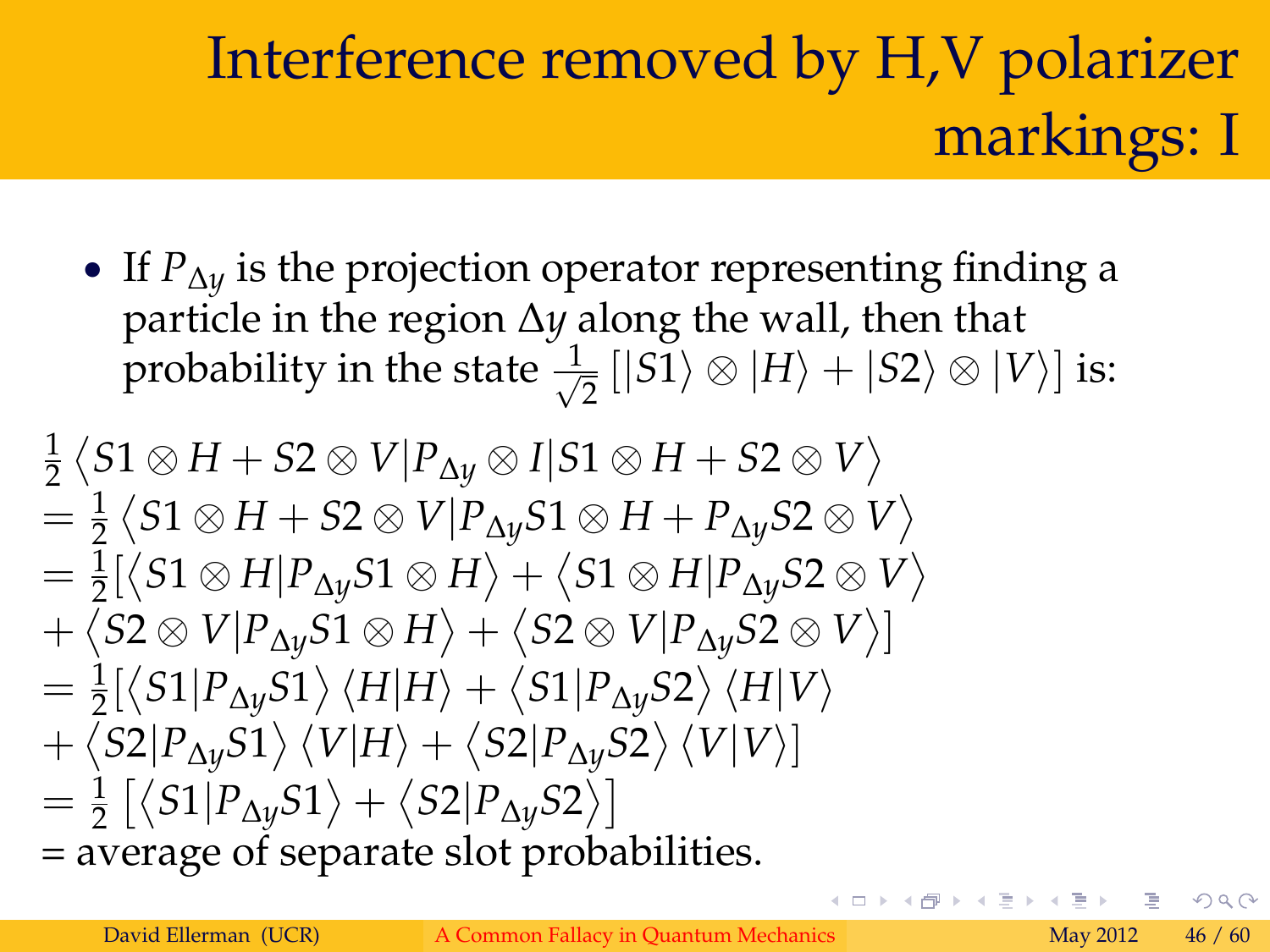# Interference removed by H,V polarizer markings: II



#### Mush pattern with interference eliminated by which-way markings

David Ellerman (UCR) [A Common Fallacy in Quantum Mechanics](#page-0-0) May 2012 47 / 60

 $\leftarrow$   $\Box$   $\rightarrow$   $\rightarrow$ 

つくい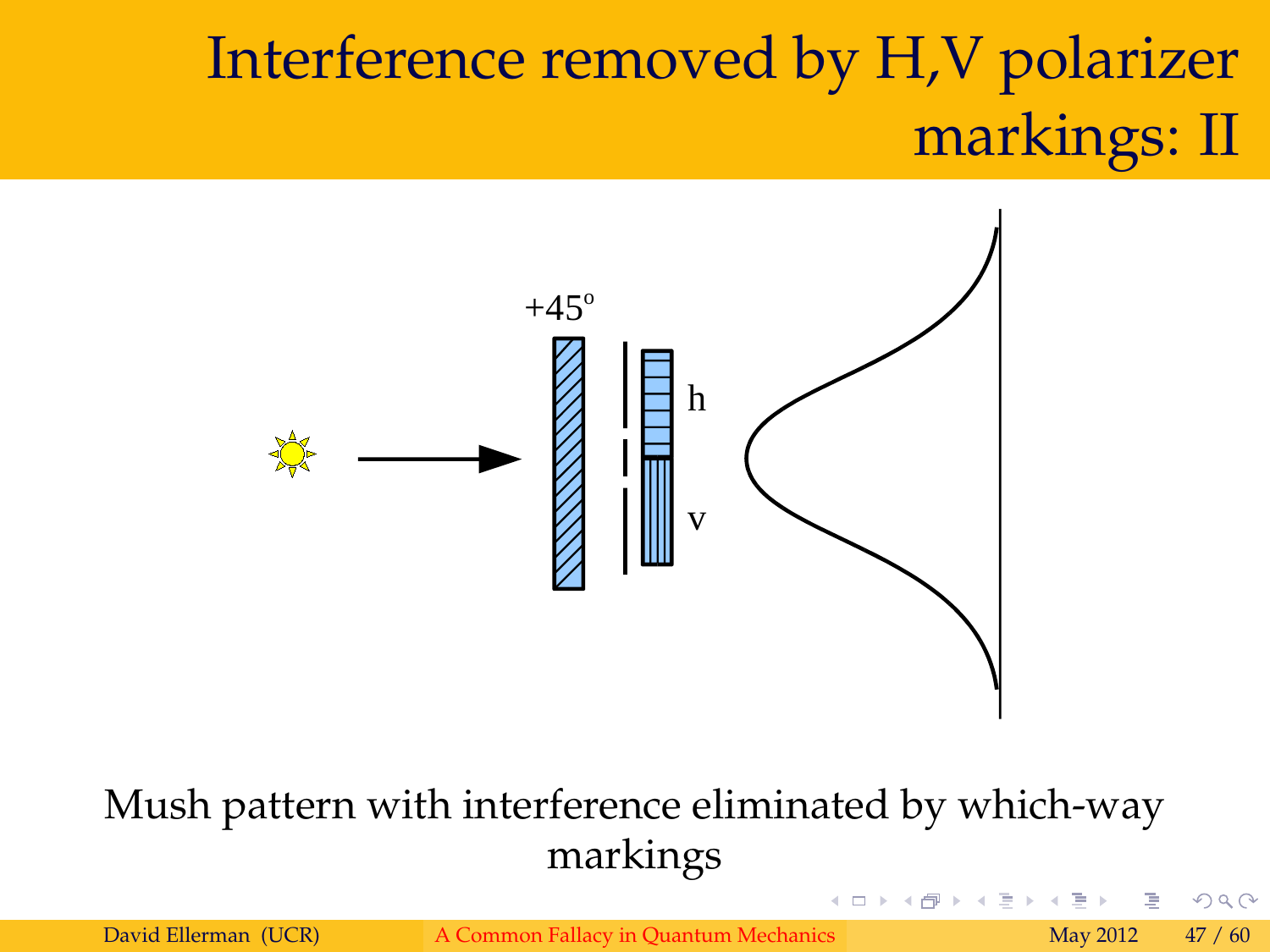# Interference removed by H,V polarizer markings: III

- The key step is how the orthogonal polarization markings decohered the state since  $\langle H|V\rangle = 0 = \langle V|H\rangle$  and thus eliminated the interference between the *S*1 and *S*2 terms.
- The state-reduction occurs only when the evolved superposition state hits the far wall which measures the positional component (i.e., *P*∆*y*) of the composite state and shows the non-interference pattern.

つひつ

K ロト K 個 ト K ヨ ト K ヨ ト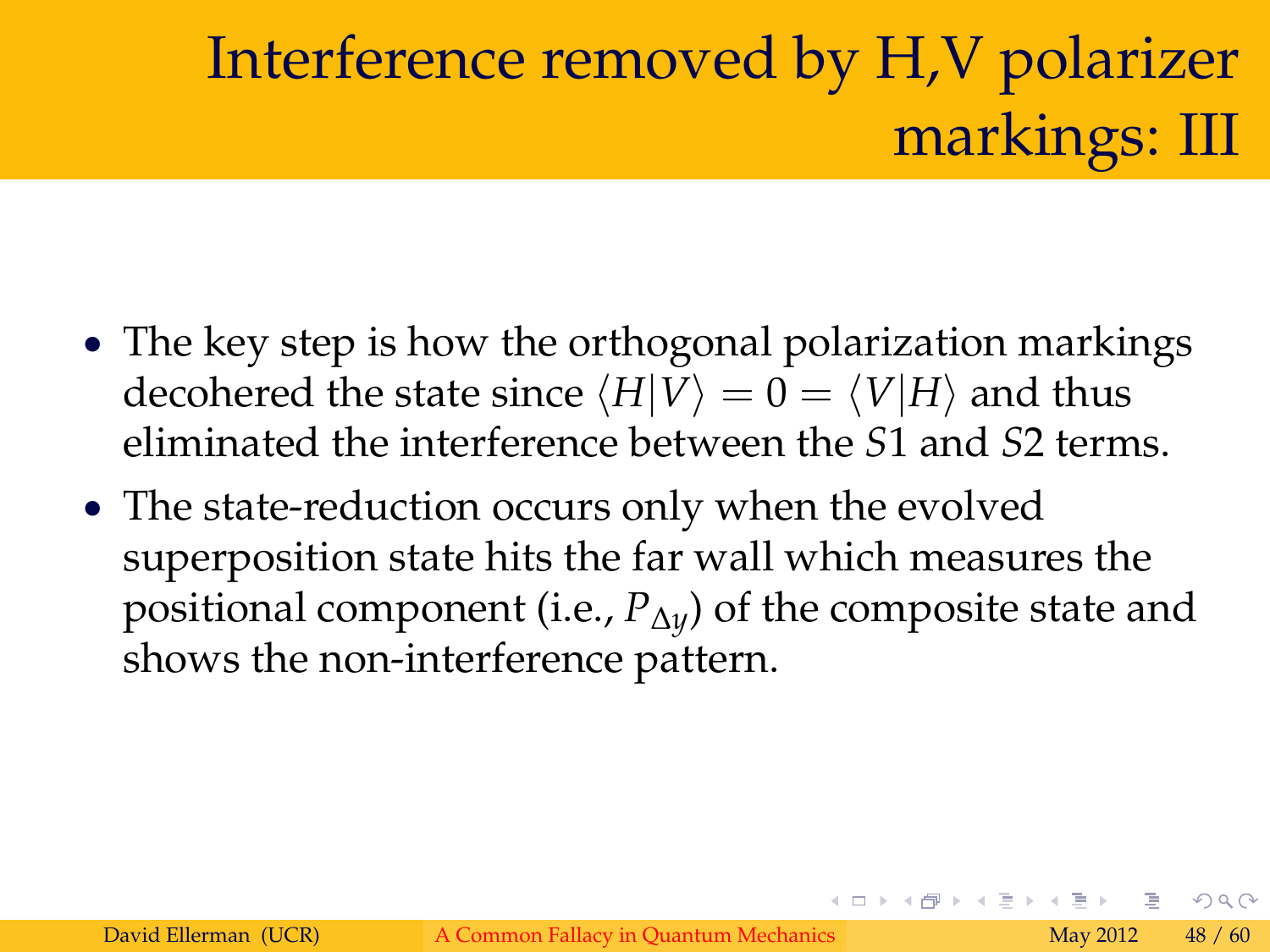- The key point is that in spite of the bad terminology of "which-way" or "which-slit" information, the polarization markings do NOT create a half-half mixture of horizontally polarized photons going through slit 1 and vertically polarized photons going through slit 2. It creates the entangled *superposition* state  $\frac{1}{\sqrt{2}}$  $\frac{1}{2}$   $[|S1\rangle \otimes |H\rangle + |S2\rangle \otimes |V\rangle].$
- This can be verified by inserting a  $+45^{\circ}$  polarizer between the two-slit screen and the far wall.

つひつ

4 ロト 4 何 ト 4 ヨ ト 4 ヨ ト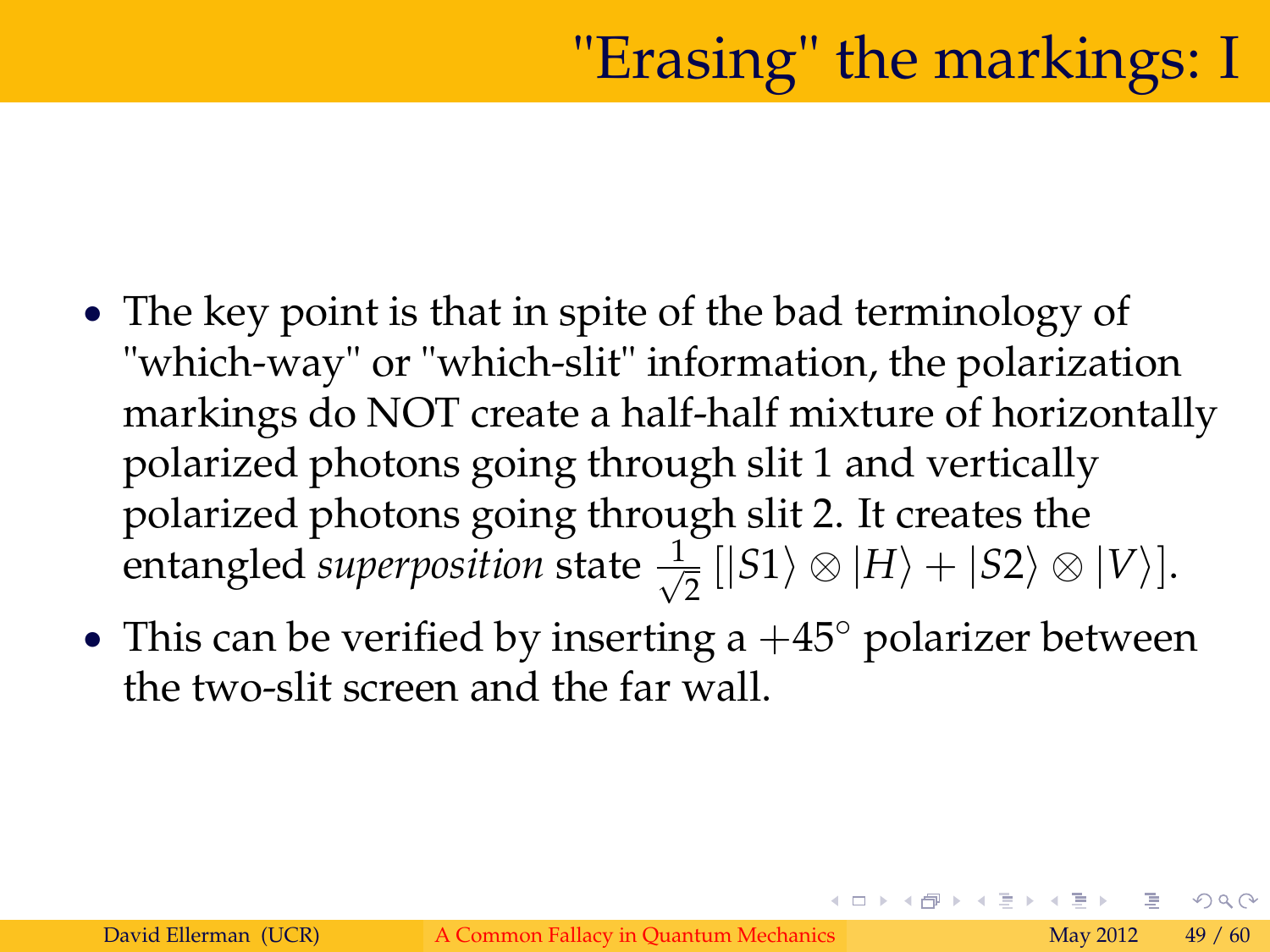# "Erasing" the markings: II

4 0 8 4



#### Fringe interference pattern produced by  $+45^{\circ}$  polarizer

David Ellerman (UCR) [A Common Fallacy in Quantum Mechanics](#page-0-0) May 2012 50 / 60

 $2Q$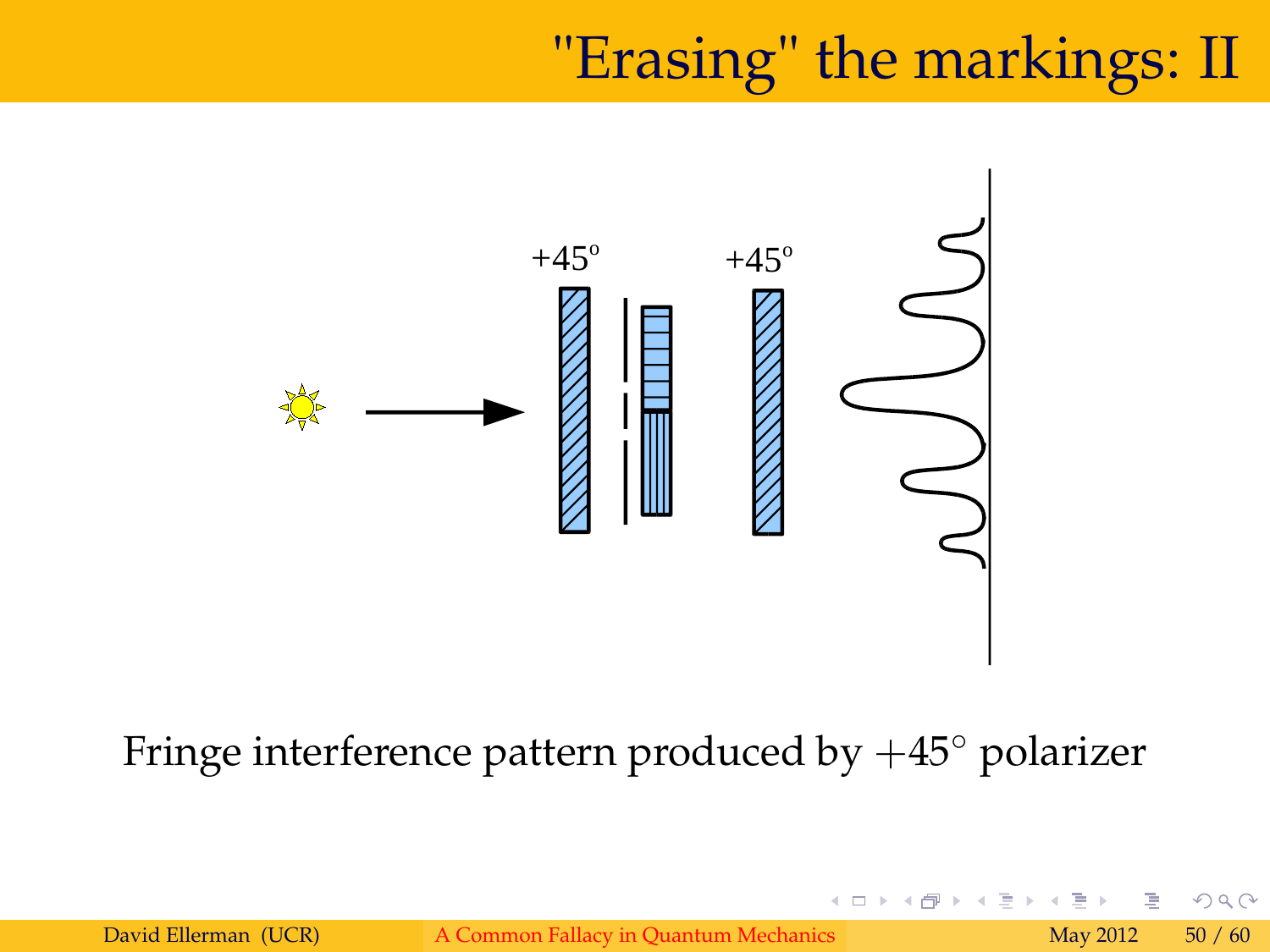# "Erasing" the markings: III

 Each of the horizontal and vertical polarization states can be represented as a superposition of  $+45^{\circ}$  and  $-45^{\circ}$ polarization states. Just as the horizontal polarizer in front of slit 1 threw out the vertical component so we have no  $|S1\rangle \otimes |V\rangle$  term in the superposition, so now the  $+45^{\circ}$ polarizer throws out the  $-45^{\circ}$  component of each of the  $|H\rangle$ and  $|V\rangle$  terms so the state transformation is:

$$
\frac{1}{\sqrt{2}}\left[\left|S1\right\rangle \otimes \left|H\right\rangle + \left|S2\right\rangle \otimes \left|V\right\rangle\right] \n\rightarrow \frac{1}{\sqrt{2}}\left[\left|S1\right\rangle \otimes \left|+45^{\circ}\right\rangle + \left|S2\right\rangle \otimes \left|+45^{\circ}\right\rangle\right] = \n\frac{1}{\sqrt{2}}\left(\left|S1\right\rangle + \left|S2\right\rangle\right) \otimes \left|+45^{\circ}\right\rangle.
$$

 It might be useful to again go through the calculation in some detail. イロト イ押 トイラト イラト・ラ

 $QQ$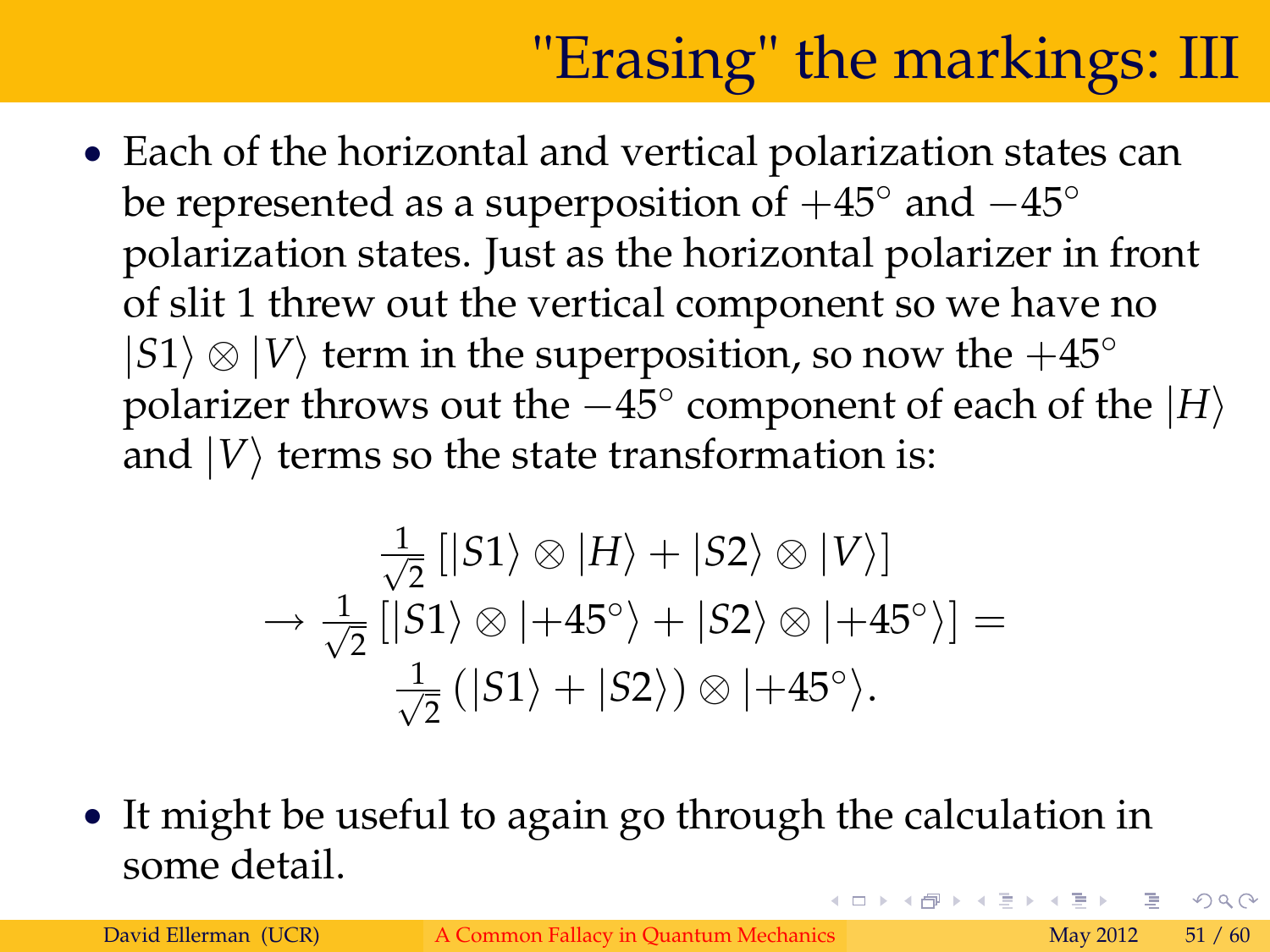# "Erasing" the markings: IV

- **D**  $|H\rangle = (|+45^{\circ}\rangle\langle+45^{\circ}|+|-45^{\circ}\rangle\langle-45^{\circ}|)|H\rangle =$  $\langle +45^{\circ} |H \rangle |+45^{\circ} \rangle + \langle -45^{\circ} |H \rangle | -45^{\circ} \rangle$  and since a horizontal vector at  $0^{\circ}$  is the sum of the  $+45^{\circ}$  vector and the  $-45^{\circ}$ vector,  $\langle +45^\circ|H\rangle = \langle -45^\circ|H\rangle = \frac{1}{\sqrt{2}}$  $\frac{1}{2}$  so that:  $|H\rangle = \frac{1}{\sqrt{2}}$  $\frac{1}{2}$  [ $|+45^{\circ}\rangle + |-45^{\circ}\rangle$ ]. **2**  $|V\rangle = (|+45^{\circ}\rangle\langle+45^{\circ}|+|-45^{\circ}\rangle\langle-45^{\circ}|)|V\rangle =$  $\langle +45^{\circ} | V \rangle |+45^{\circ} \rangle + \langle -45^{\circ} | V \rangle | -45^{\circ} \rangle$  and since a vertical vector at 90 $^{\circ}$  is the sum of the  $+45^{\circ}$  vector and the negative of the  $-45^{\circ}$  vector,  $\langle +45^{\circ} | V \rangle = \frac{1}{\sqrt{2}}$  $\frac{1}{2}$  and  $\langle -45^{\circ} | V \rangle = -\frac{1}{\sqrt{2}}$  $\overline{2}$  so that:  $\ket{V} = \frac{1}{\sqrt{2}}$  $\frac{1}{2}[|+45^{\circ}\rangle-|-45^{\circ}\rangle].$
- Hence making the substitutions gives:

$$
\frac{1}{\sqrt{2}} [|S1\rangle \otimes |H\rangle + |S2\rangle \otimes |V\rangle] \n= \frac{1}{\sqrt{2}} \begin{bmatrix} |S1\rangle \otimes \frac{1}{\sqrt{2}}[|+45^{\circ}\rangle + |-45^{\circ}\rangle] \\ + |S2\rangle \otimes \frac{1}{\sqrt{2}}[|+45^{\circ}\rangle - |-45^{\circ}\rangle] \end{bmatrix}.
$$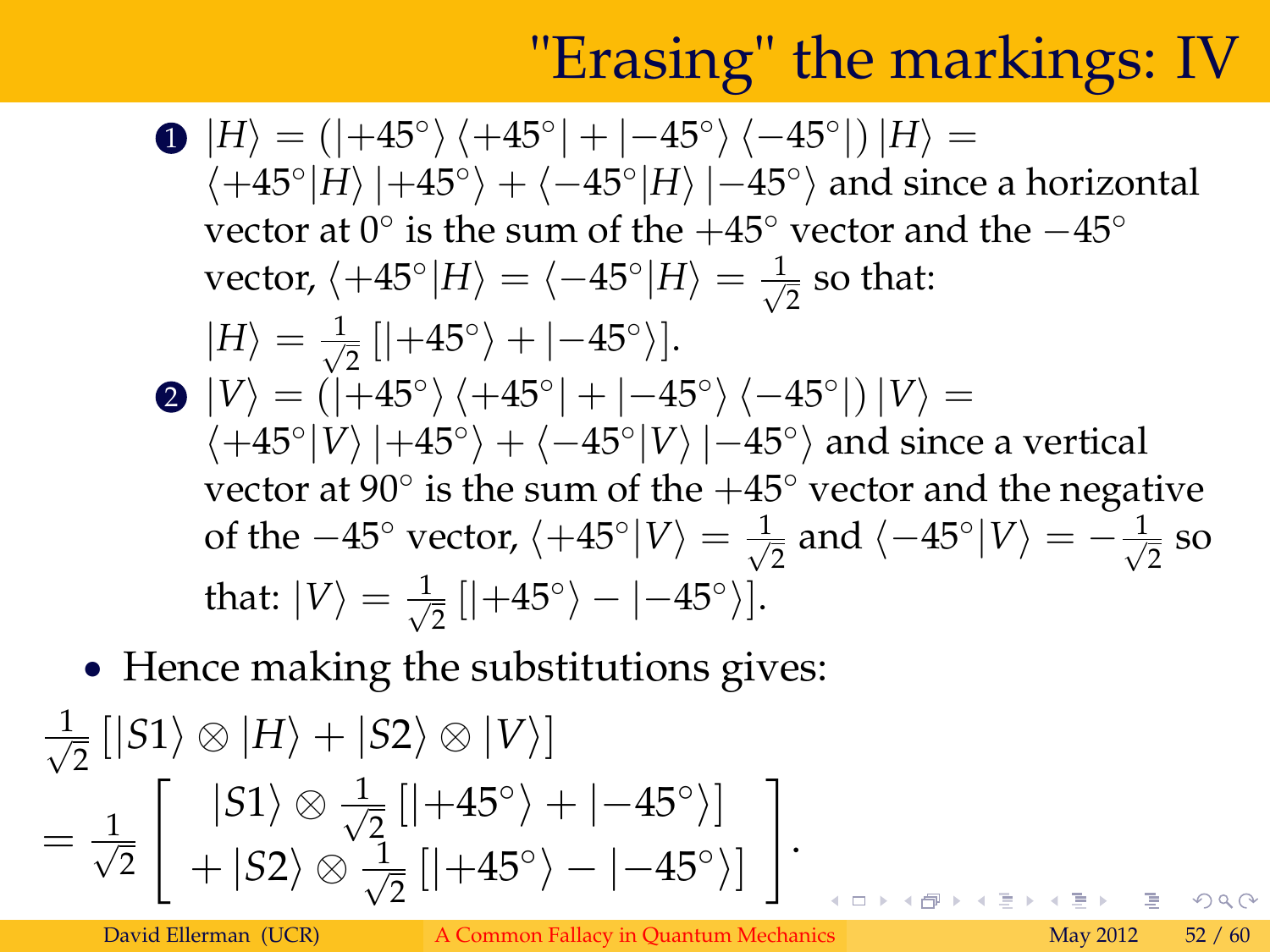• We then regroup the terms according to the measurement being made by the  $45^\circ$  polarizer:

$$
= \frac{1}{\sqrt{2}} \begin{bmatrix} \frac{1}{\sqrt{2}} \left[ |S1\rangle \otimes |+45^\circ\rangle + |S2\rangle \otimes |+45^\circ\rangle \right] \\ + \frac{1}{\sqrt{2}} \left[ |S1\rangle \otimes |-45^\circ\rangle - |S2\rangle \otimes |-45^\circ\rangle \right] \\ = \frac{1}{2} \left( |S1\rangle + |S2\rangle\right) \otimes |+45^\circ\rangle + \frac{1}{2} \left( |S1\rangle - |S2\rangle\right) \otimes |-45^\circ\rangle.
$$

• Then with probability  $(\frac{1}{2})$  $(\frac{1}{2})^2 + (\frac{1}{2})^2$  $\left(\frac{1}{2}\right)^2 = \frac{1}{2}$ , the  $+45^{\circ}$ polarization measure passes the state  $\binom{|S1\rangle + |S2\rangle}{|S2\rangle} \otimes \left| +45^{\circ} \right\rangle$  and blocks the state  $(|S1\rangle - |S2\rangle) \otimes |-45^{\circ}\rangle$ . Hence the normalized state that evolves is:  $\frac{1}{\sqrt{2}}$  $\frac{1}{2}(|S1\rangle + |S2\rangle) \otimes |+45^{\circ}\rangle$ , as indicated above.

 $\Omega$ 

イロト イ押 トイヨト イヨト 一重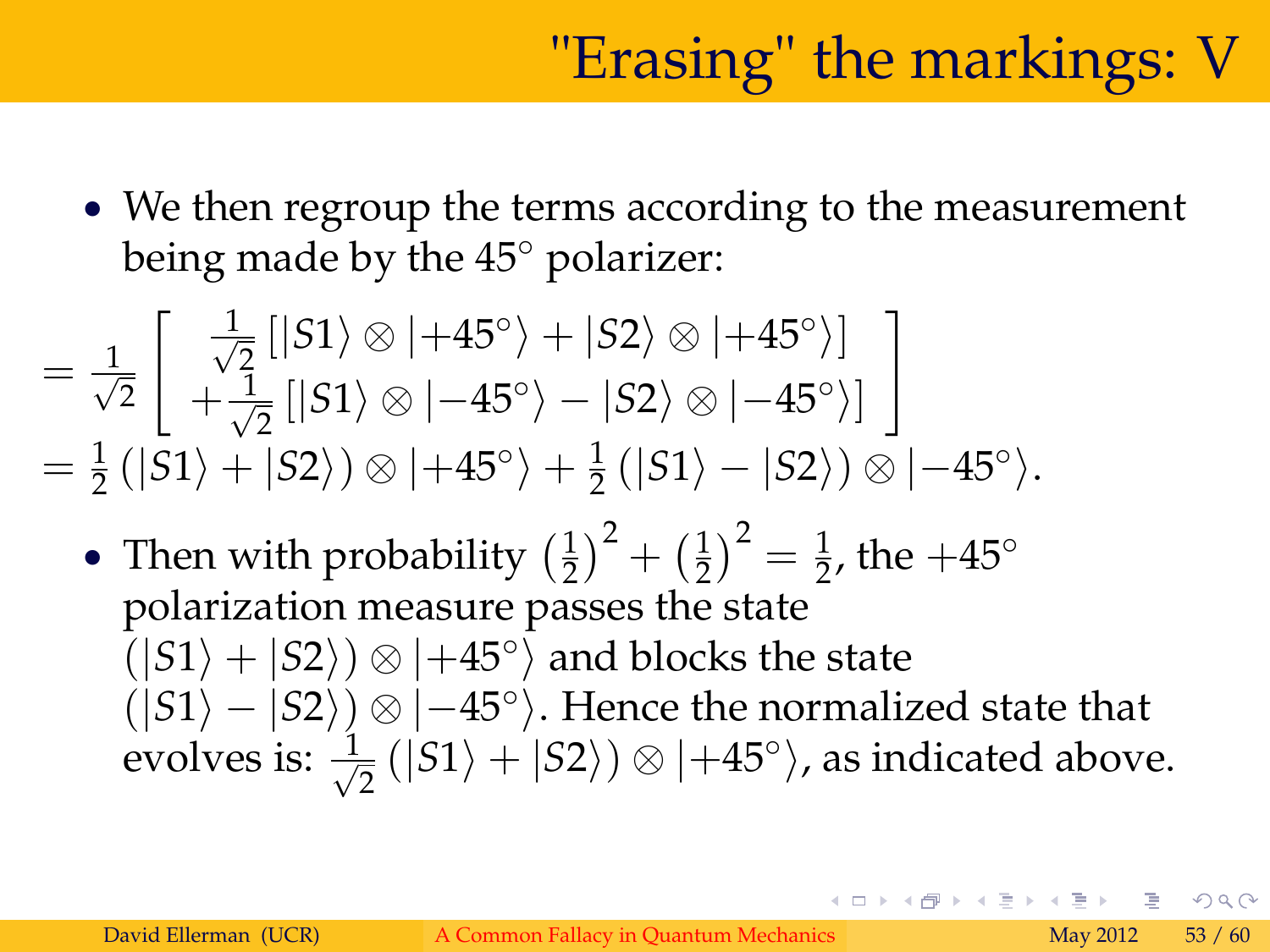# "Erasing" the markings: VI

- Then at the wall, the positional measurement *P*∆*<sup>y</sup>* of the first component is the evolved superposition  $|S1\rangle + |S2\rangle$  which again shows an interference pattern. But it is not the same as the original interference pattern before *H*, *V* or  $+45^{\circ}$ polarizers were inserted. This "shifted" interference pattern is called the *fringe* pattern.
- Alternatively we could insert a  $-45^{\circ}$  polarizer which would transform the state  $\frac{1}{\sqrt{2}}$  $\frac{1}{2}$   $[|S1\rangle \otimes |H\rangle + |S2\rangle \otimes |V\rangle]$  into  $\frac{1}{\sqrt{2}}$  $\frac{1}{2}$  ( $|S1\rangle - |S2\rangle$ )  $\otimes$   $|{-45^{\circ}}\rangle$  which produces the interference pattern from the "other half" of the photons and which is called the *anti-fringe* pattern.
- The all-the-photons sum of the fringe and anti-fringe patterns reproduces the "mush" non-interference pattern.

 $\Omega$ 

イロト イ押 トイヨ トイヨト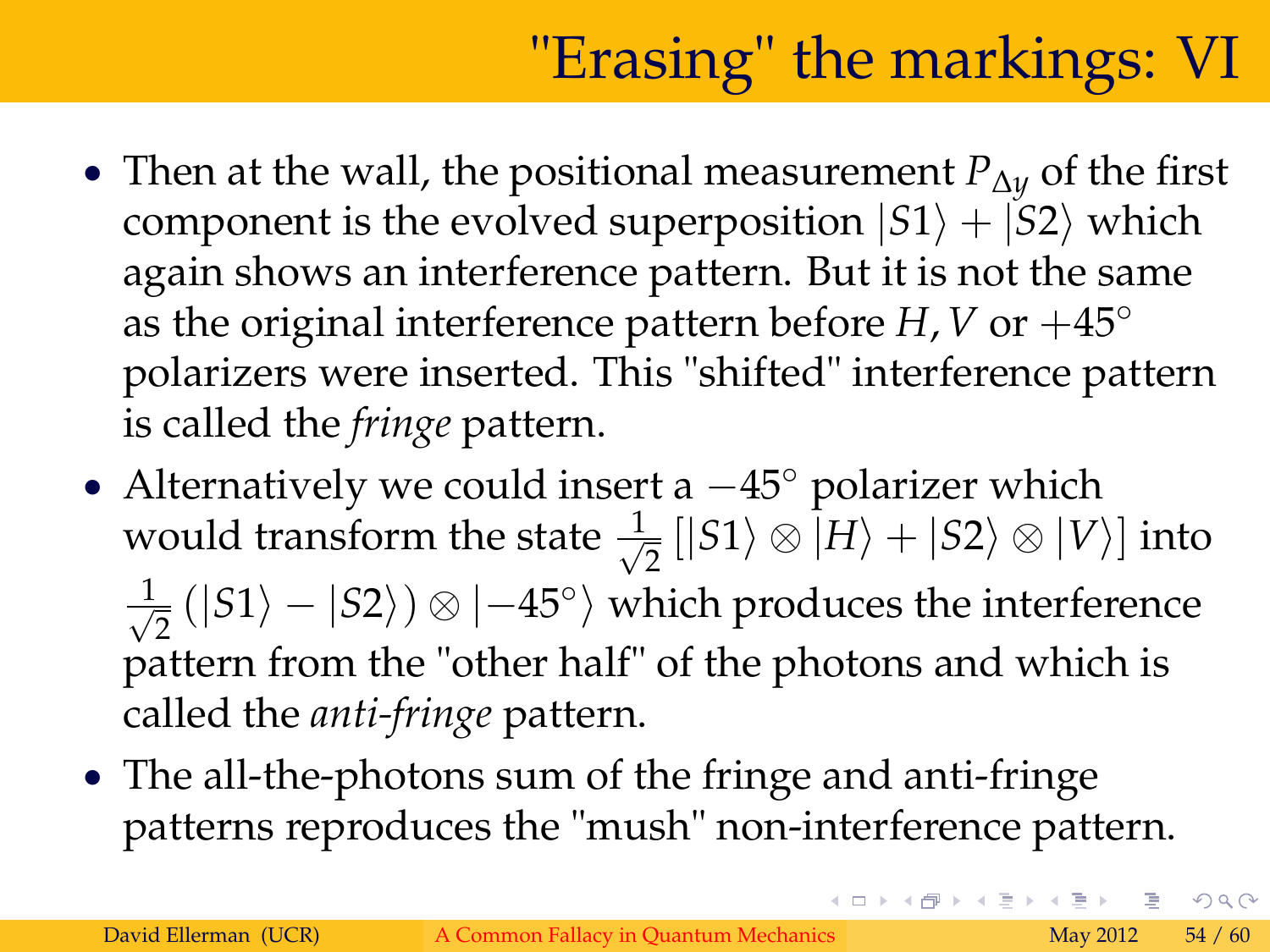### "Erasing" the markings: VII

∢ □ ▶ ⊣ @



#### Anti-fringe interference pattern produced by  $-45^{\circ}$  polarizer

つくへ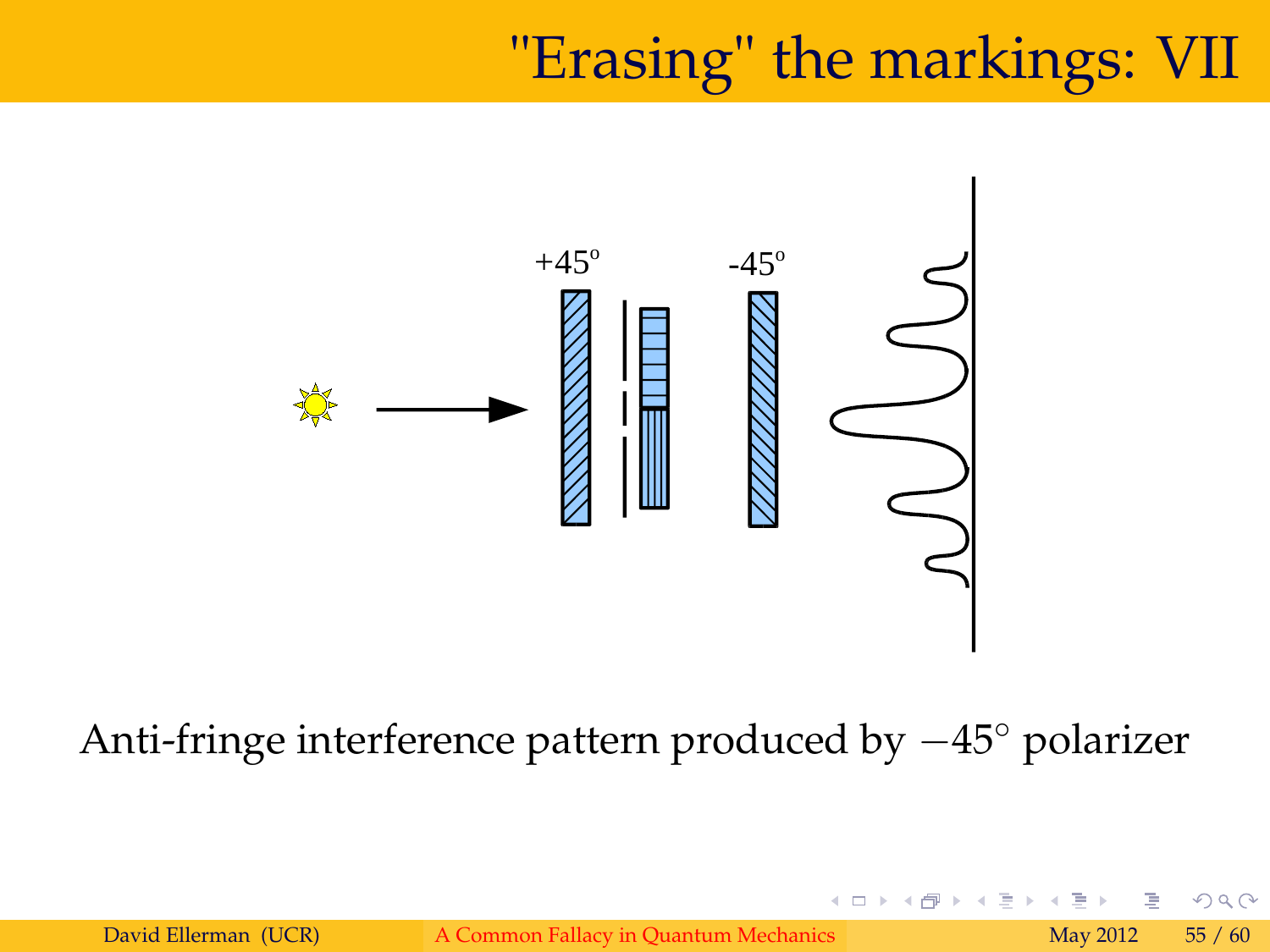# Interpreting the Quantum Eraser: I

- This is one of the simplest examples of a quantum eraser experiment.
- But there is a **mistaken interpretation** of the quantum eraser experiment that leads one to infer that there is *retrocausality*. The incorrect reasoning is as follows:

つひつ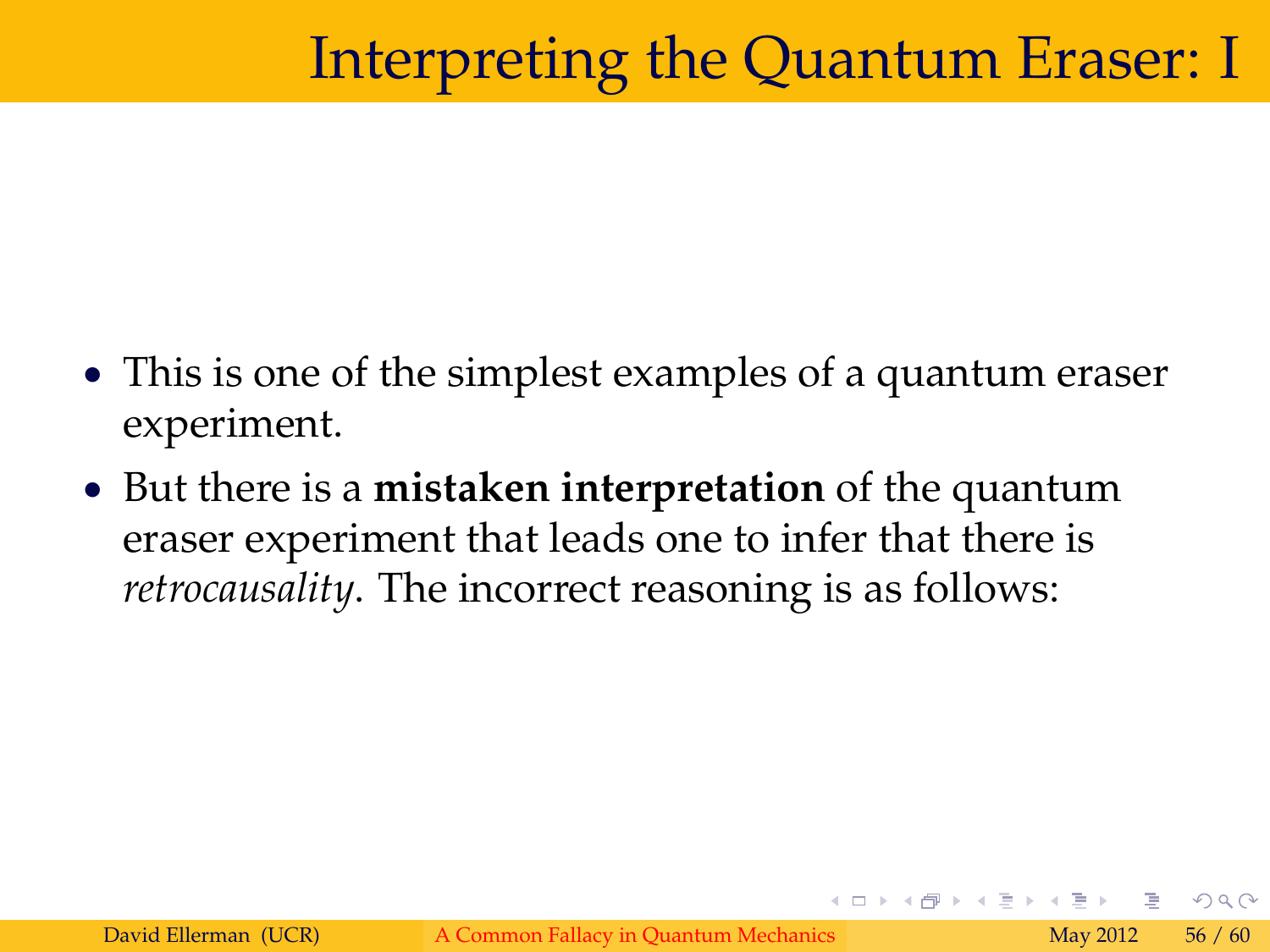#### Interpreting the Quantum Eraser: II

*1. The markings by insertion of the horizontal and vertical polarizers creates the half-half mixture where each photon is reduced to either a horizontally polarized photon going through slit 1 or a vertically polarized photon going through slit 2. Hence the photon "goes through one slit or the other." [This is the separation fallacy]*

*2. The insertion of the* +45 *polarizer erases that which-slot information so interference reappears which means that the photon had to "go through both slits."*

*3. Hence the delayed choice to insert or not insert the* +45 *polarizer–after the photons have traversed the screen and H*, *V polarizers–retrocauses the photons to either:*

*3.a. Go through both slits, or*

*3.b. Go through only one slit or the other.*

∢ □ ▶ ⊣ @

つくい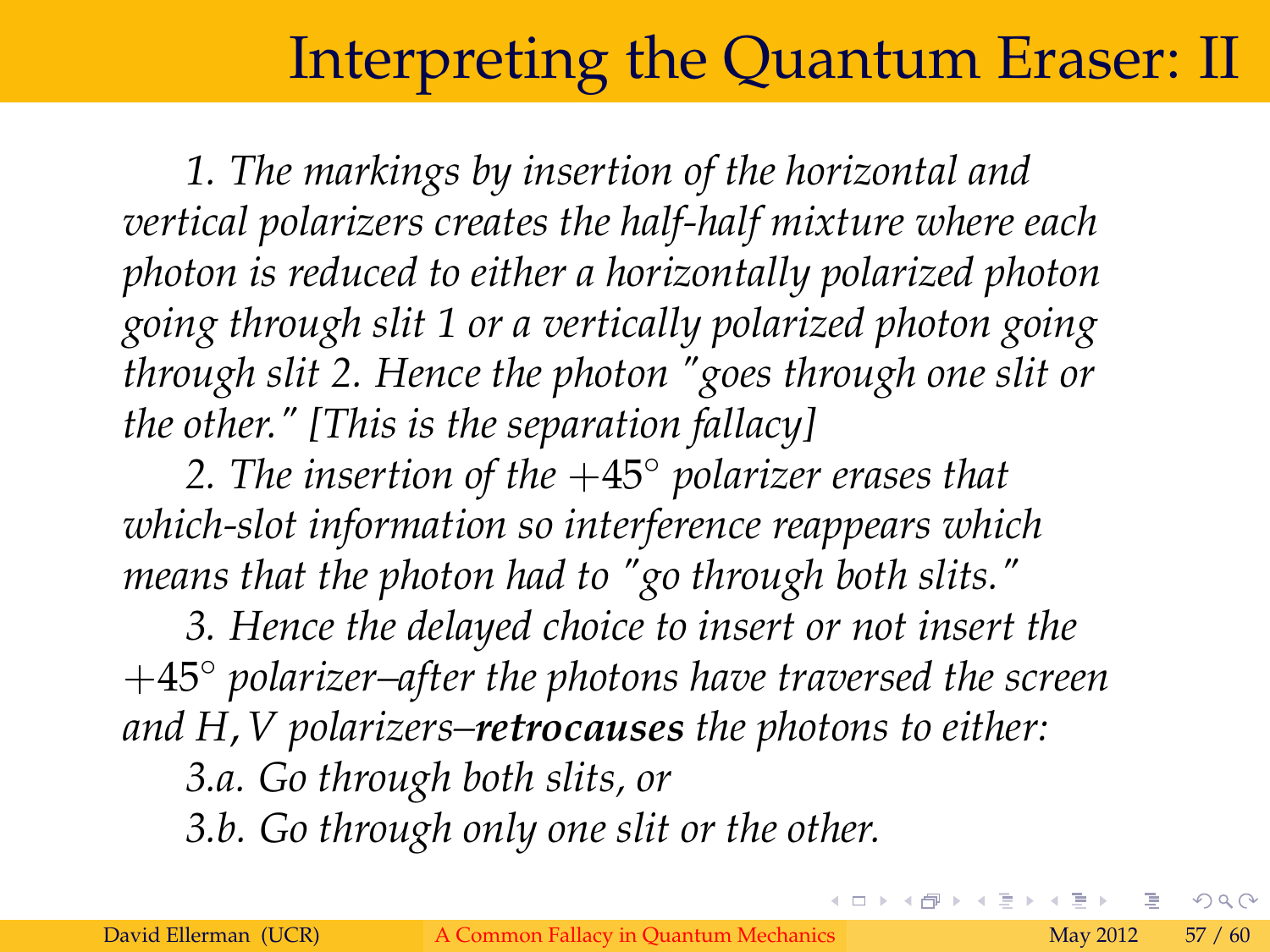# Interpreting the Quantum Eraser: III

- Now we can see the importance of realizing that prior to inserting the second  $+45^{\circ}$  polarizer, the photons were in the *superposition* state  $\frac{1}{\sqrt{2}}$  $\frac{1}{2}$   $[|S1\rangle \otimes |H\rangle + |S2\rangle \otimes |V\rangle]$ , not a half-half mixture of the reduced states  $|S1\rangle \otimes |H\rangle$  or  $|S2\rangle \otimes |V\rangle.$
- The **proof** that the system was not in that mixture is obtained by inserting the  $+45^{\circ}$  polarizer which yields the (fringe) interference pattern.
	- **1** If a photon had been, say, in the state  $|S1\rangle \otimes |H\rangle$  then, with 50% probability, the photon would have passed through the filter in the state  $|S1\rangle \otimes |+45^{\circ}\rangle$ , but that would not yield any interference pattern at the wall since their was no contribution from slit 2.

 $QQ$ 

イロト イ押 トイヨト イヨト 一番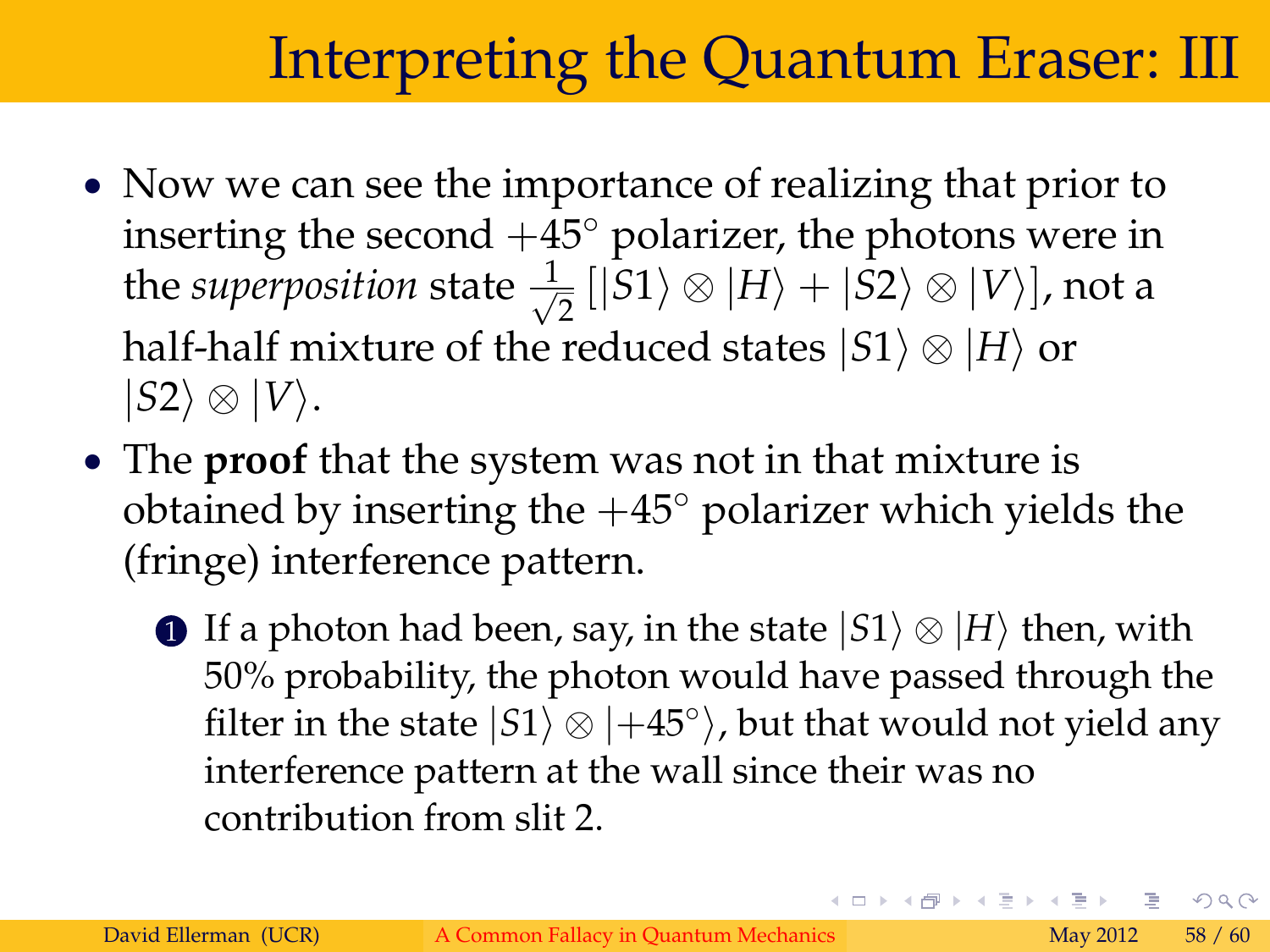## Interpreting the Quantum Eraser: IV

- **2** And similarly if a photon in the state  $|S2\rangle \otimes |V\rangle$  hits the  $+45^{\circ}$  polarizer.
- The fact that the insertion of the  $+45^{\circ}$  polarizer yielded interference *proved* that the incident photons were in a superposition state  $\frac{1}{\sqrt{2}}$  $\frac{1}{2}$   $\left| \left| S1 \right\rangle \otimes \left| H \right\rangle + \left| S2 \right\rangle \otimes \left| V \right\rangle \right]$  which, in turn, means there was no "going through one slit or the other" in case the second  $+45^{\circ}$  polarizer had not been inserted.
- Thus a correct interpretation of the quantum eraser experiment removes any inference of *retrocausality* and fully accounts for the experimentally verified facts given in the figures. For more, see my mathblog:

 $\Omega$ 

イロト イ押 トイヨ トイヨ トーヨ